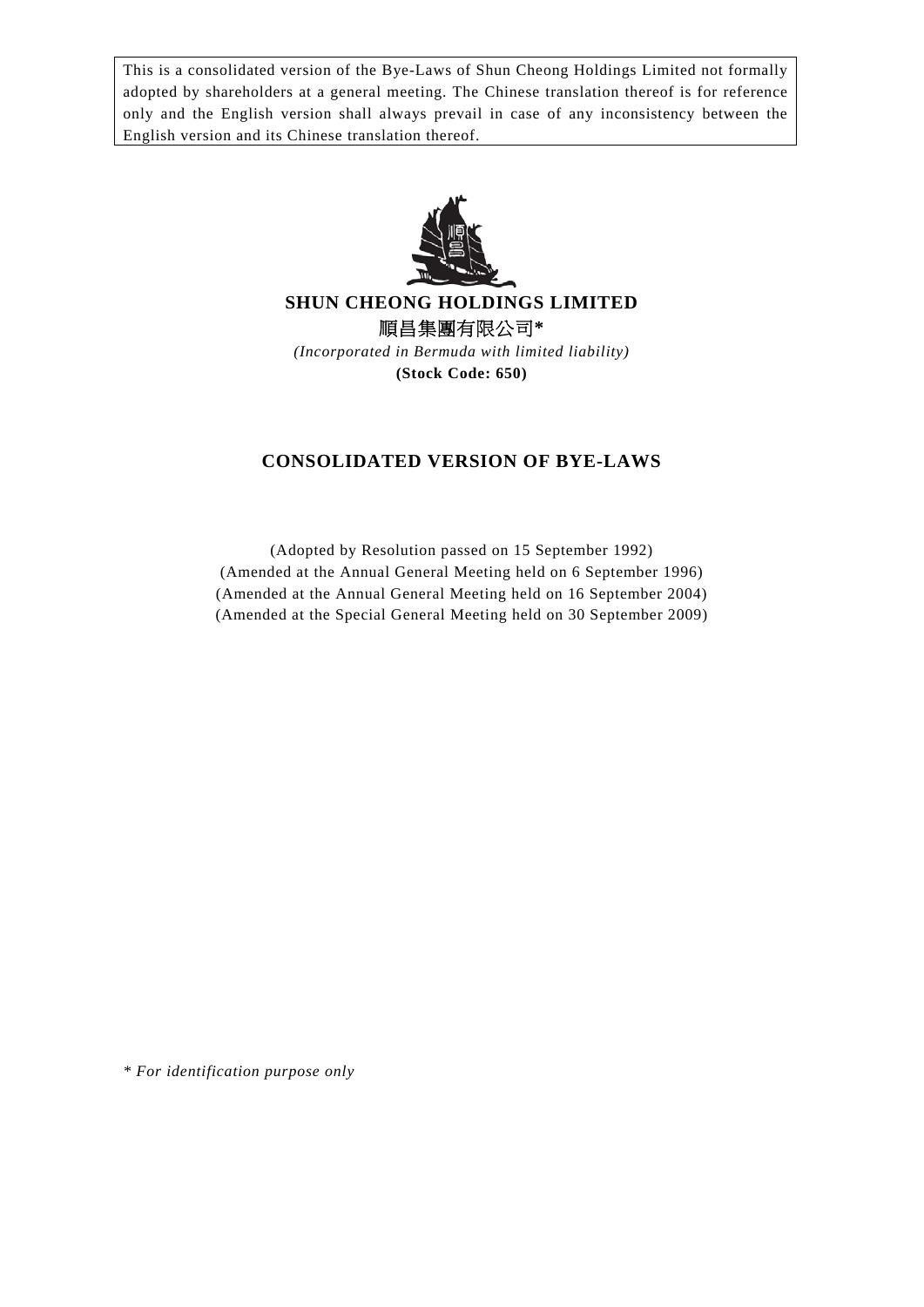| 1  |
|----|
| 4  |
| 5  |
| 7  |
| 8  |
| 9  |
| 10 |
| 12 |
| 13 |
| 14 |
| 15 |
| 16 |
| 18 |
| 20 |
| 22 |
| 22 |
| 28 |
| 29 |
| 30 |
| 30 |
| 31 |
| 31 |
| 31 |
| 33 |
| 34 |
| 34 |
| 35 |
| 36 |
| 37 |
| 42 |
| 42 |
| 43 |
| 43 |
| 44 |
| 45 |
| 46 |
| 46 |
| 47 |
| 48 |
| 48 |
| 50 |
| 50 |
| 50 |
| 52 |
| 52 |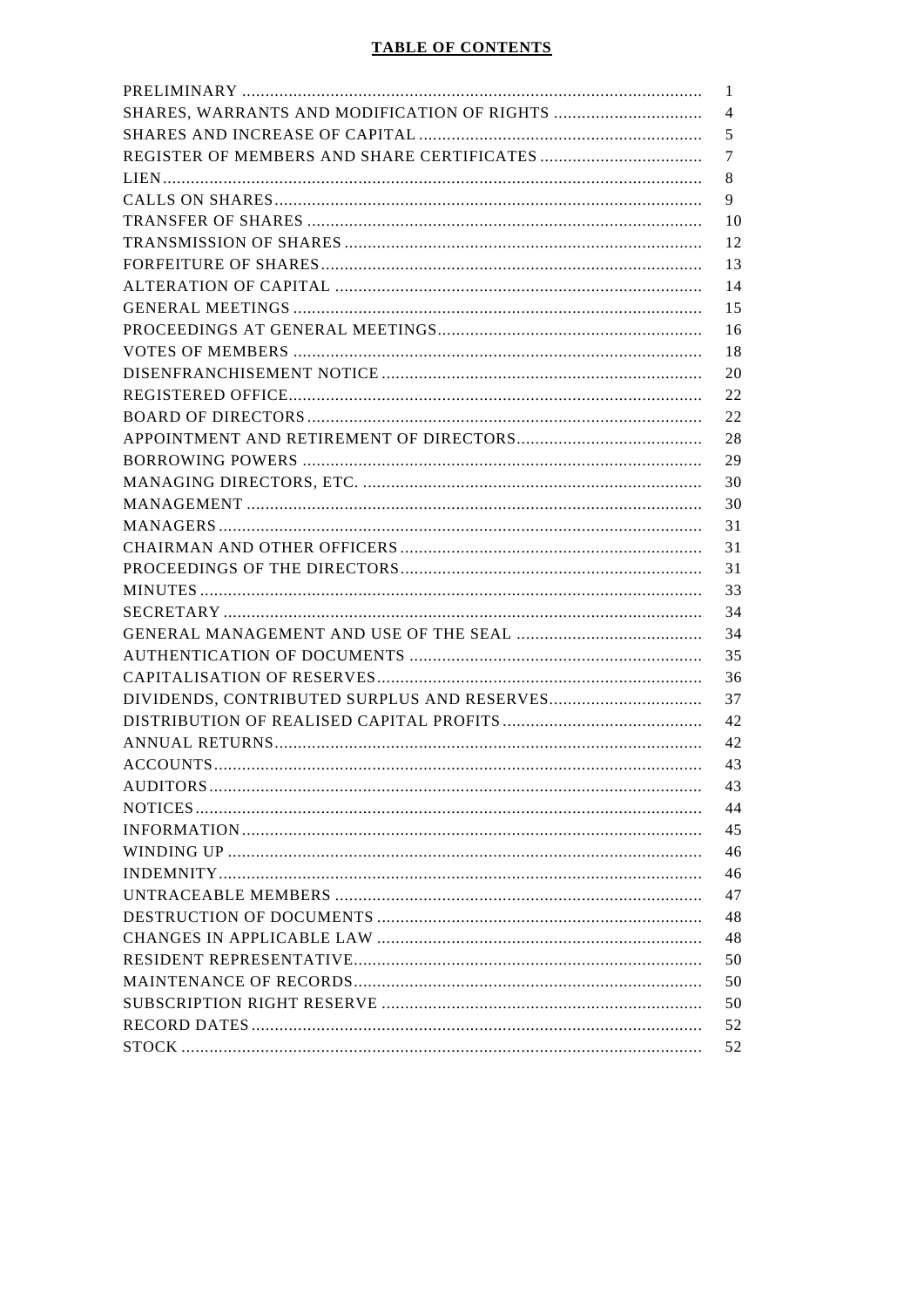### **PRELIMINARY**

1. (A) The marginal notes to these Bye-Laws shall not be deemed to be part of these Bye-Laws and shall not affect their interpretation and, in the interpretation of these Bye-Laws, unless there be something in the subject or context inconsistent therewith:

> Definitions "appointed newspaper" shall have the meaning as defined in the Companies Act;

" $\frac{1}{2}$ " shall have the meaning attributed to it in the Listing Rules;

"Auditors" shall mean the persons for the time being performing the duties of that office;

"Bermuda" shall mean the Islands of Bermuda;

"the Board" shall mean the Directors from time to time of the Company or (as the context may require) the majority of Directors present voting at a meeting of the Directors;

"business day" shall mean a day on which The Stock Exchange of Hong Kong Limited generally is open for the business of dealing in securities in Hong Kong. For the avoidance of doubt, where The Stock Exchange of Hong Kong Limited is closed for the business in Hong Kong on a business day by reason of a Number 8 or higher typhoon signal, black rainstorm warning or other similar event, such day shall for the purposes of these Bye-Laws be counted as a business day;

"these Bye-Laws" or "these presents" shall mean these Bye-Laws in their present form and all supplementary, amended or substituted Bye-Laws for the time being in force;

"call" shall include any instalment of a call;

"capital" shall mean the share capital from time to time of the Company;

"the Chairman" shall mean the Chairman presiding at any meeting of members or of the Board;

"Clearing House" shall mean a recognised clearing house within the meaning of the Securities and Futures Ordinance (Chapter 571 of the Laws of Hong Kong) or a clearing house or authorised shares depository recognised by the laws of the jurisdiction in which the shares of the Company are listed or quoted on a stock exchange in such jurisdiction;

"the Companies Act" shall mean the Companies Act 1981 of Bermuda as may from time to time be amended;

Marginal Notes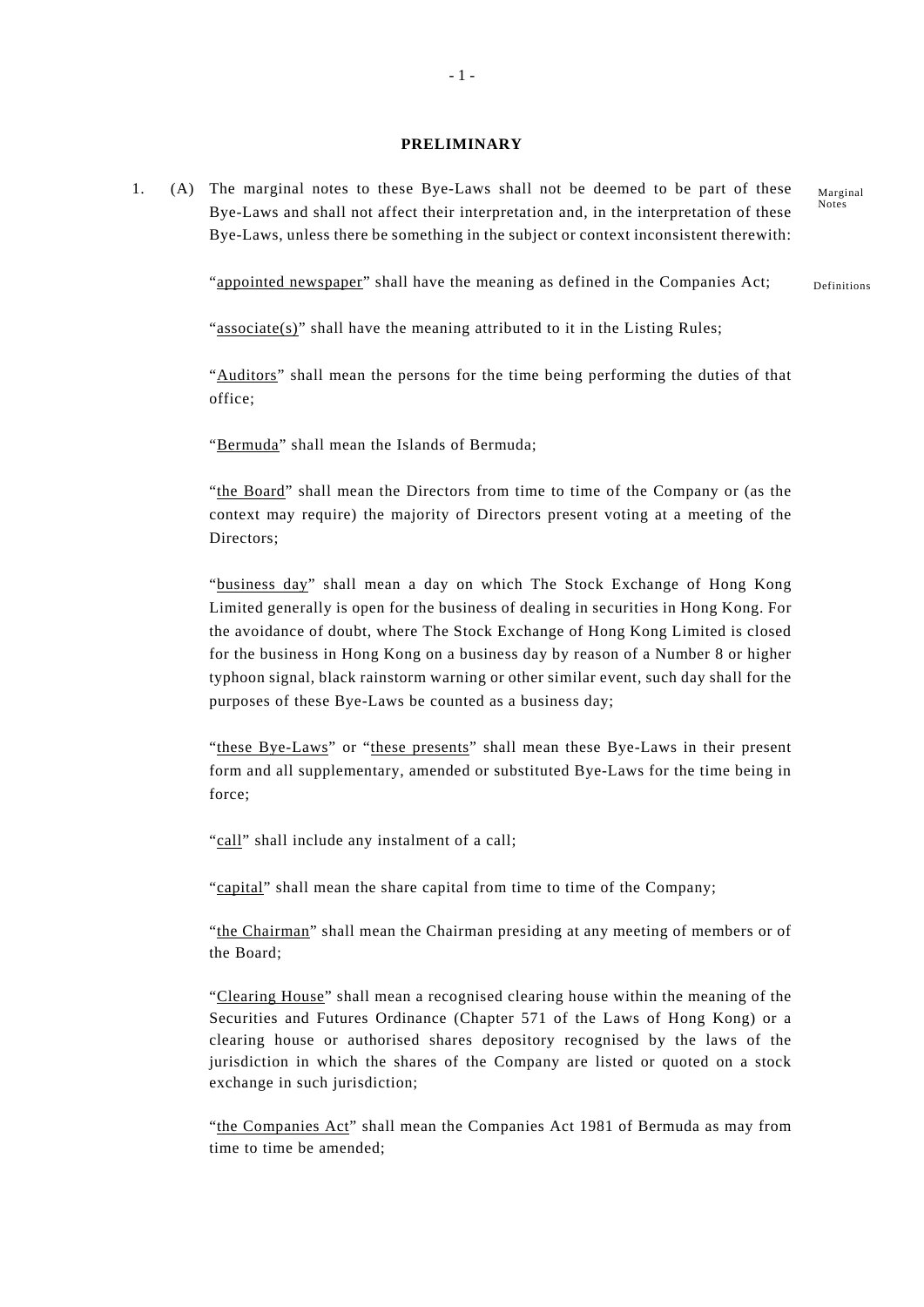"corporate representative" means any person appointed to act in that capacity pursuant to Bye-laws 87(A) or 87(B);

"debenture" and "debenture holder" shall respectively include "debenture stock" and "debenture stockholder";

"dividend" shall include scrip dividends, distributions in specie or in kind, capital distributions and capitalisation issues, if not inconsistent with the subject or context;

"Head Office" shall mean such office of the Company as the Directors may from time to time determine to be the principal office of the Company;

"HK\$" shall mean Hong Kong dollars or other lawful currency of Hong Kong;

"holding company" and "subsidiary" shall have the meanings ascribed to them by the Companies Act;

"Listing Rules" shall mean the Rules Governing the Listing of Securities on The Stock Exchange of Hong Kong Limited (as may be amended from time to time);

"member" shall mean the duly registered holder from time to time of the shares in the capital of the Company;

"month" shall mean a calendar month;

"Newspapers", in relation to the publication in newspapers of any notice, shall mean in English in one leading English language daily newspaper and in Chinese in one leading Chinese language daily newspaper published and circulating generally in the Relevant Territory and specified for this purpose by the stock exchange in the Relevant Territory;

"paid up" in relation to a share, shall mean paid up or credited as paid up;

"the Principal Register" shall mean the register of members of the Company maintained in Bermuda;

"the register" shall mean the Principal Register and any branch register to be kept pursuant to the provisions of the Statutes;

"Registered Office" shall mean the registered office of the Company for the time being;

"Registration Office" shall mean in respect of any class of share capital, such place or places in the Relevant Territory or elsewhere where the Directors from time to time determine to keep a branch register of members in respect of that class of share capital and where (except in cases where the Directors otherwise agree) transfers or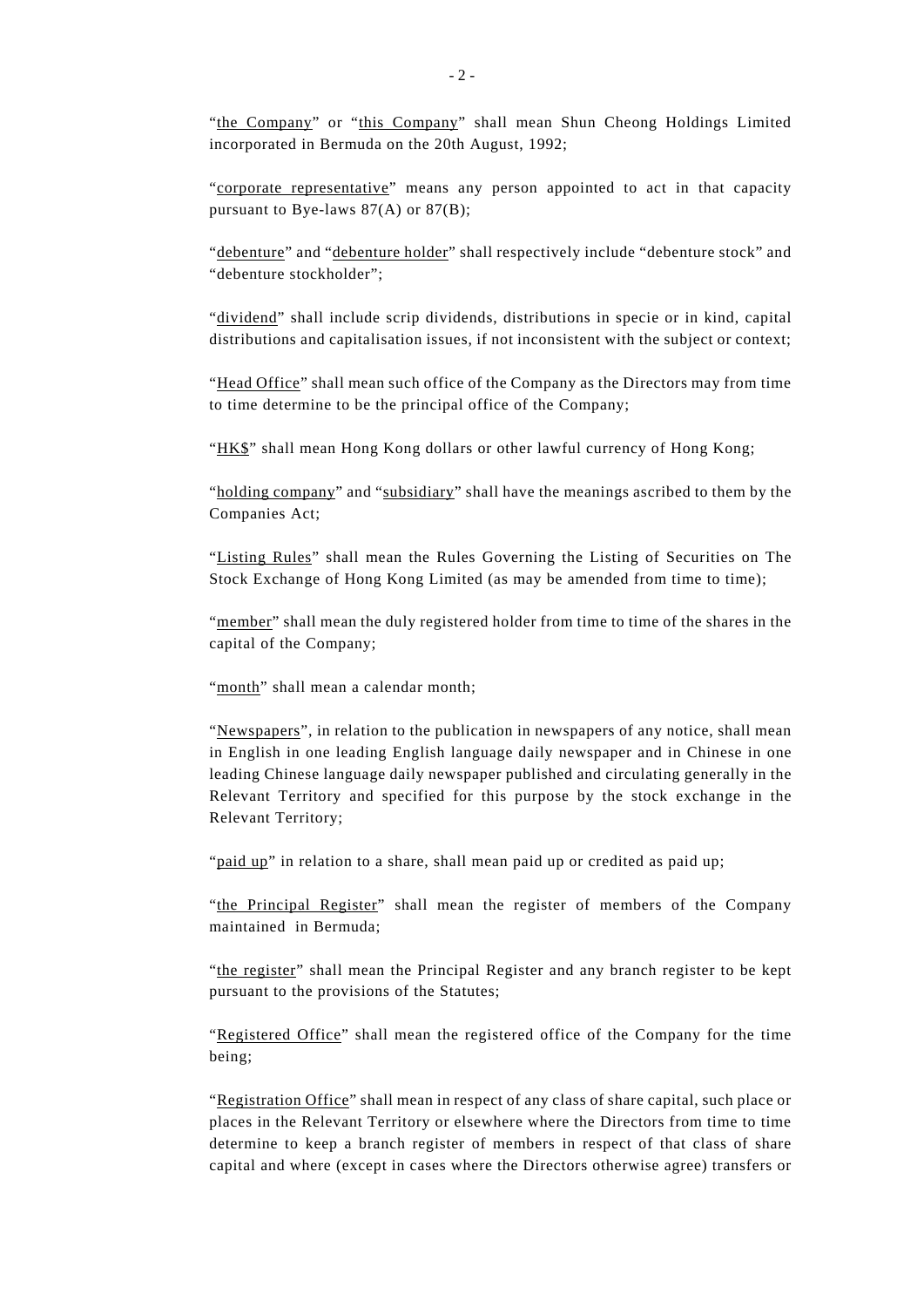other documents of title for such class of share capital are to be lodged for registration and are to be registered;

"Relevant Territory" shall mean Hong Kong or such other territory as the Directors may from time to time decide if the issued ordinary share capital of the Company is listed on a stock exchange in such territory;

"Seal" shall mean any one or more common seals from time to time of the Company for use in Bermuda or in any place outside Bermuda;

"Secretary" shall mean the person or corporation for the time being performing the duties of that office;

"Securities Seal" shall mean a seal for use for sealing certificates for shares or other securities issued by the Company which is a facsimile of the Seal of the Company with the addition on its face of the words "Securities Seal";

"share" shall mean share in the capital of the Company;

"Statutes" shall mean the Companies Act and every other act (as amended from time to time) for the time being in force of the Legislature of the Islands of Bermuda applying to or affecting the Company, the Memorandum of Association and/or these presents;

"Transfer Office" shall mean the place where the Principal Register is situate for the time being;

"writing" or "printing" shall include writing, printing, lithography, photography, typewriting and every other mode of representing words or figures in a legible and non-transitory form.

(B) In these Bye-Laws, unless there be something in the subject or context inconsistent  $\sigma$  General herewith:

words denoting the singular shall include the plural and words denoting the plural shall include the singular;

words importing any gender shall include every gender and words importing persons shall include partnerships, firms, companies and corporations;

subject as aforesaid, any words or expressions defined in the Companies Act (except any statutory modification thereof not in force when these Bye-Laws become binding on the Company) shall, if not inconsistent with the subject and/or context, bear the same meaning in these Bye-Laws, save that "company" shall where the context permits include any company incorporated in Bermuda or elsewhere; and

references to any statute or statutory provision shall be construed as relating to any statutory modification or re-enactment thereof for the time being in force.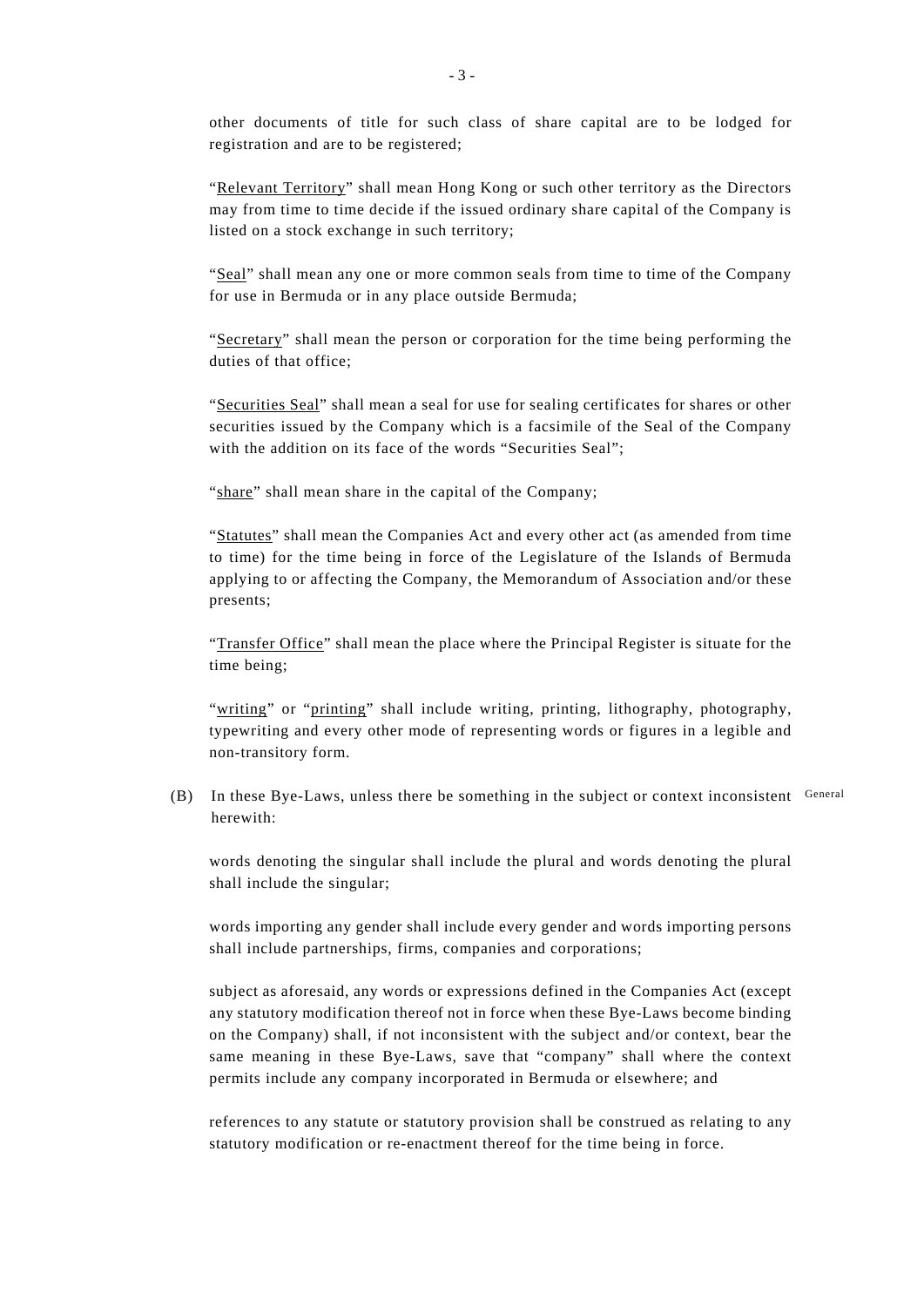- (C) A resolution shall be a Special Resolution when it has been passed by a majority of not less than three-fourths of the votes cast by such members as, being entitled so to do, vote in person or, in the cases of members which are corporations, by their respective duly authorised representatives or, where proxies and attorneys are allowed, by proxy or by attorney at a general meeting of which notice has been given in accordance with Bye-Law 63 specifying (without prejudice to the power contained in these presents to amend the same) the intention to propose the resolution as a Special Resolution.
- (D) A resolution shall be an Ordinary Resolution when it has been passed by a simple majority of the votes cast by such members as, being entitled so to do, vote in person or, in the case of any member being a corporation, by its duly authorised representative or, where proxies and attorneys are allowed, by proxy or by attorney at a general meeting held in accordance with these presents and of which notice has been given in accordance with Bye-Laws 63.
- (E) A Special Resolution shall be effective for any purpose for which an Ordinary Resolution is expressed to be required under any provision of these Bye-Laws or the Statutes.
- When is 2. Without prejudice to any other requirements of the Statutes, a Special Resolution shall be required to alter the Memorandum of Association, to approve any amendment of these presents or to change the name of the Company.

# **SHARES, WARRANTS AND MODIFICATION OF RIGHTS**

- 3. Without prejudice to any special rights or restrictions for the time being attaching to any shares or any class of shares, any share may be issued upon such terms and conditions and with such preferred, deferred or other special rights, or such restrictions, whether in regard to dividend, voting, return of capital or otherwise, as the Company may from time to time by Ordinary Resolution determine (or, in the absence of any such determination or so far as the same may not make specific provision, as the Board may determine) and any preference share may, subject to the Companies Act and with the sanction of a Special Resolution, be issued on the terms that it is liable to be redeemed upon the happening of a specified event or upon a given date and either at the option of the Company or, if so authorised by the Memorandum of Association of the Company, at the option of the holder.
- Warrants 4. The Board may, subject to the approval by the members in general meeting, issue warrants to subscribe for any class of shares or securities of the Company on such terms as the Board may from time to time determine. Where warrants are issued to bearer, no certificate thereof shall be issued to replace one that has been lost unless the Board is satisfied beyond reasonable doubt that the original certificate thereof has been destroyed and the Company has received an indemnity in such form as the Board shall think fit with regard to the issue of any such replacement certificate.
- 5. (A) For the purposes of Section 47 of the Companies Act, if at any time the capital is How rights divided into different classes of shares, all or any of the special rights attached to any class (unless otherwise provided for by the terms of issue of the shares of that class) may (whether or not the Company is being wound up), subject to the provisions of the Companies Act, be varied or abrogated either with the consent in

Special Resolution

Ordinary Resolution

Special Resolution effective as Ordinary Resolution

Special Resolution required

Issue of shares

of shares may be modified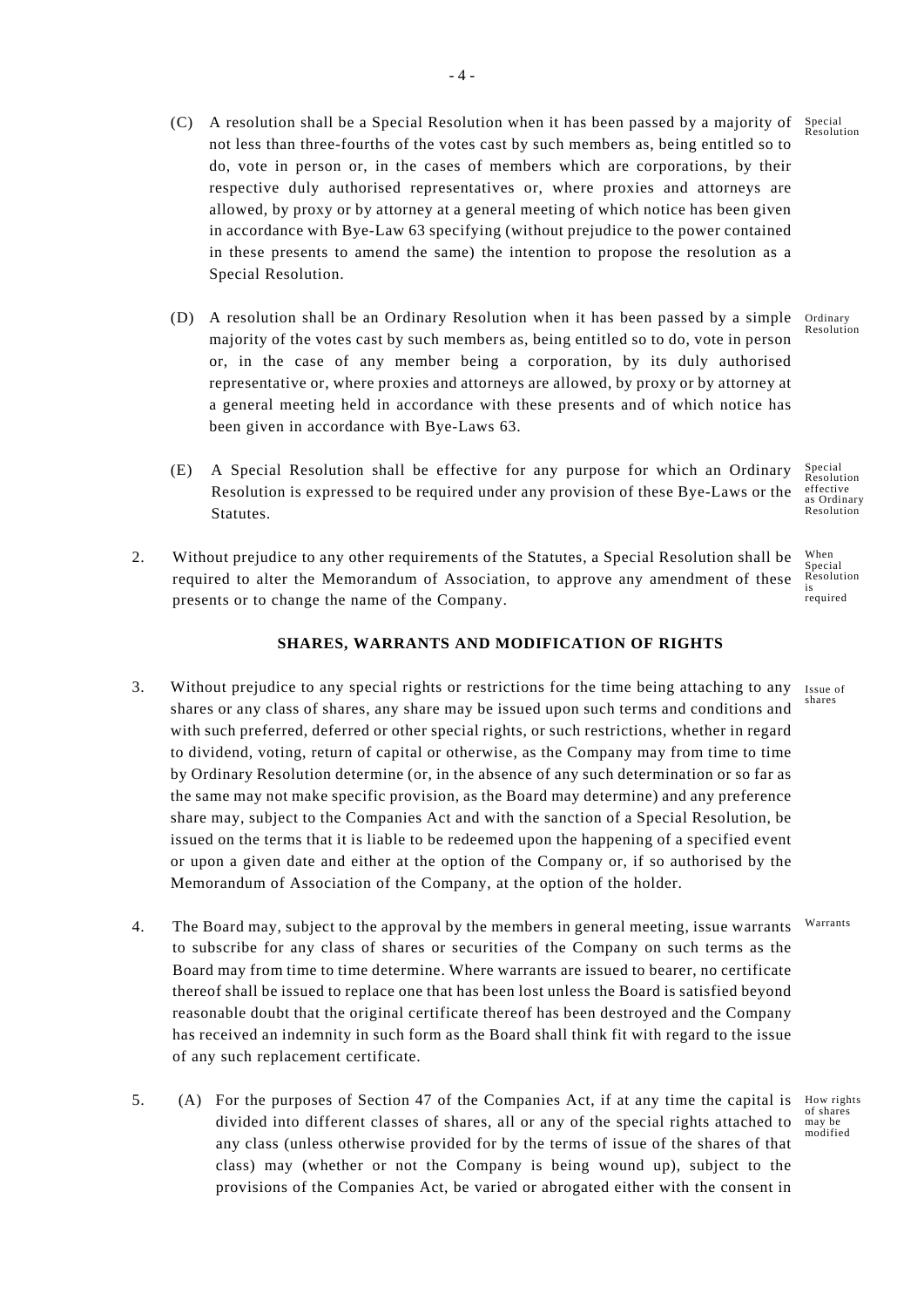writing of the holders of not less than three-fourths in nominal value of the issued shares of that class or with the sanction of a Special Resolution passed at a separate general meeting of the holders of the shares of that class. To every such separate general meeting the provisions of these Bye-Laws relating to general meetings shall mutatis mutandis apply, but so that the necessary quorum shall be not less than two persons holding or representing by proxy one-third in nominal value of the issued shares of that class, and that any holder of shares of the class present in person or by proxy or by a duly authorised corporate representative may demand a poll.

- (B) The provisions of this Bye-Law shall apply to the variation or abrogation of the special rights attached to some only of the shares of any class as if each group of shares of the class differently treated formed a separate class the rights whereof are to be varied or abrogated.
- (C) The special rights conferred upon the holders of any shares or class of shares shall not, unless otherwise expressly provided in the rights attaching to or the terms of issue of such shares, be deemed to be altered by the creation or issue of further shares ranking pari passu therewith.

### **SHARES AND INCREASE OF CAPITAL**

- 6. (A) The authorised share capital of the Company at the date on which these Bye-Laws come into effect is HK\$80,000,000.00 divided into 800,000,000 shares of HK\$0.10 each.
	- (B) Subject to the Statutes, the power contained in the Memorandum of Association for  $\frac{Compare}{prchase}$ its own the Company to purchase or otherwise acquire its shares shall be exercisable by the Board upon such terms and subject to such conditions as it thinks fit.
	- (C) Subject to the Statutes, the Company may in accordance with an employees' share scheme provide money on such terms as the Board thinks fit for the acquisition of fully paid shares in the Company or its holding company. For the purposes of this Bye-Law, an employees' share scheme is a scheme for encouraging or facilitating the holding of shares or debentures in the Company by or for the benefit of bona fide employees or former employees of the Company, the Company's subsidiary or holding company or a subsidiary of the Company's holding company, or the wives, husbands, widows, widowers or children or step-children under the age of twenty-one of such employees or former employees.
	- (D) Subject to the Statutes, the Company may make loans to persons (other than directors) employed in good faith by the Company with a view to enabling those persons to acquire fully paid shares in the Company or its holding company to be held by them by way of beneficial ownership.
	- (E) The conditions by which the provision of money and the provision of loans referred to in paragraphs (C) and (D) of this Bye-Law are made may include a provision stating that when an employee ceases to be employed by the Company, the shares bought with such financial assistance shall or may be sold to the Company or such other company on such terms as the Board thinks fit.

shares

Company to finance acquisition of own shares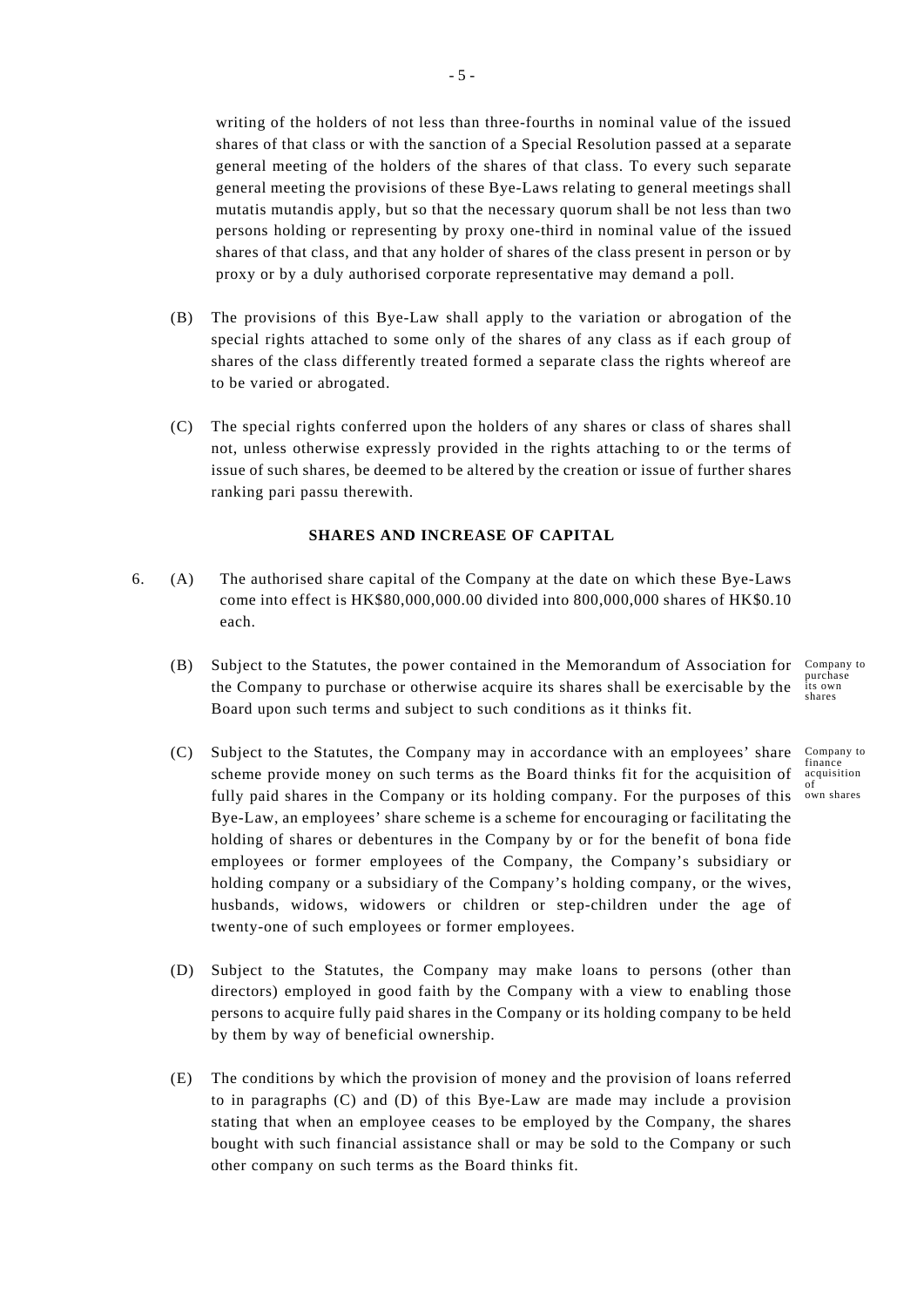- Power to increase the time being authorised shall have been issued and whether or not all the shares for the capital 7. The Company in general meeting may from time to time, whether or not all the shares for time being issued shall have been fully paid up, by Ordinary Resolution increase its share capital by the creation of new shares, such new capital to be of such amount and to be divided into shares of such class or classes and of such amounts in Hong Kong dollars or United States dollars or such other currency as the members may think fit and as the resolution shall prescribe.
- 8. Any new shares shall be issued upon such terms and conditions and with such rights, privileges or restrictions annexed thereto as the general meeting resolving upon the creation thereof shall direct, and if no direction be given, subject to the provisions of the Statutes and of these Bye-Laws, as the Board shall determine; and in particular such shares may be issued with a preferential or qualified right to dividends and in the distribution of assets of the Company and with a special right or without any right of voting.
- 9. The Company may by Ordinary Resolution, before the issue of any new shares, determine that the same, or any of them, shall be offered in the first instance, and either at par or at a premium, to all the existing holders of any class of shares in proportion as nearly as may be to the number of shares of such class held by them respectively, or make any other provisions as to the issue and allotment of such shares, but in default of any such determination or so far as the same shall not extend, such shares may be dealt with as if they formed part of the capital of the Company existing prior to the issue of the same.
- 10. Except so far as otherwise provided by the conditions of issue or by these Bye-Laws, any capital raised by the creation of new shares shall be treated as if it formed part of the original capital of the Company and such shares shall be subject to the provisions contained in these Bye-Laws with reference to the payment of calls and instalments, transfer and transmission, forfeiture, lien, cancellation, surrender, voting and otherwise.
- 11. All unissued shares shall be at the disposal of the Board and it may offer, allot (with or without conferring a right of renunciation), grant options over or otherwise dispose of them to such persons, at such times, for such consideration and generally on such terms as it in its absolute discretion thinks fit, but so that no shares shall be issued at a discount. The Directors shall, as regards any offer or allotment of shares, comply with the provisions of the Companies Act, if and so far as such provisions may be applicable thereto. Neither the Company nor the Board shall be obliged, when making or granting any allotment of, offer of, option over or disposal of shares, to make, or make available, any such offer, option or shares to members or others with registered addresses in any particular territory or territories being a territory or territories where, in the absence of a registration statement or other special formalities, this would or might, in the opinion of the Board, be unlawful or impracticable. Members affected as a result of the foregoing sentence shall not be, or be deemed to be, a separate class of members for any purpose whatsoever.
- 12. The Company may at any time pay a commission to any person for subscribing or agreeing to subscribe (whether absolutely or conditionally) for any shares in the Company or procuring or agreeing to procure subscriptions (whether absolute or conditional) for any shares in the Company, but so that the conditions and requirements of the Companies Act shall be observed and complied with, and in each case the commission shall not exceed ten per cent. of the price at which the shares are issued.

On what conditions new shares may be issued

offered to existing members

When to be

New shares to form part of original capital

Shares at the disposal of the Board

Company may pay commission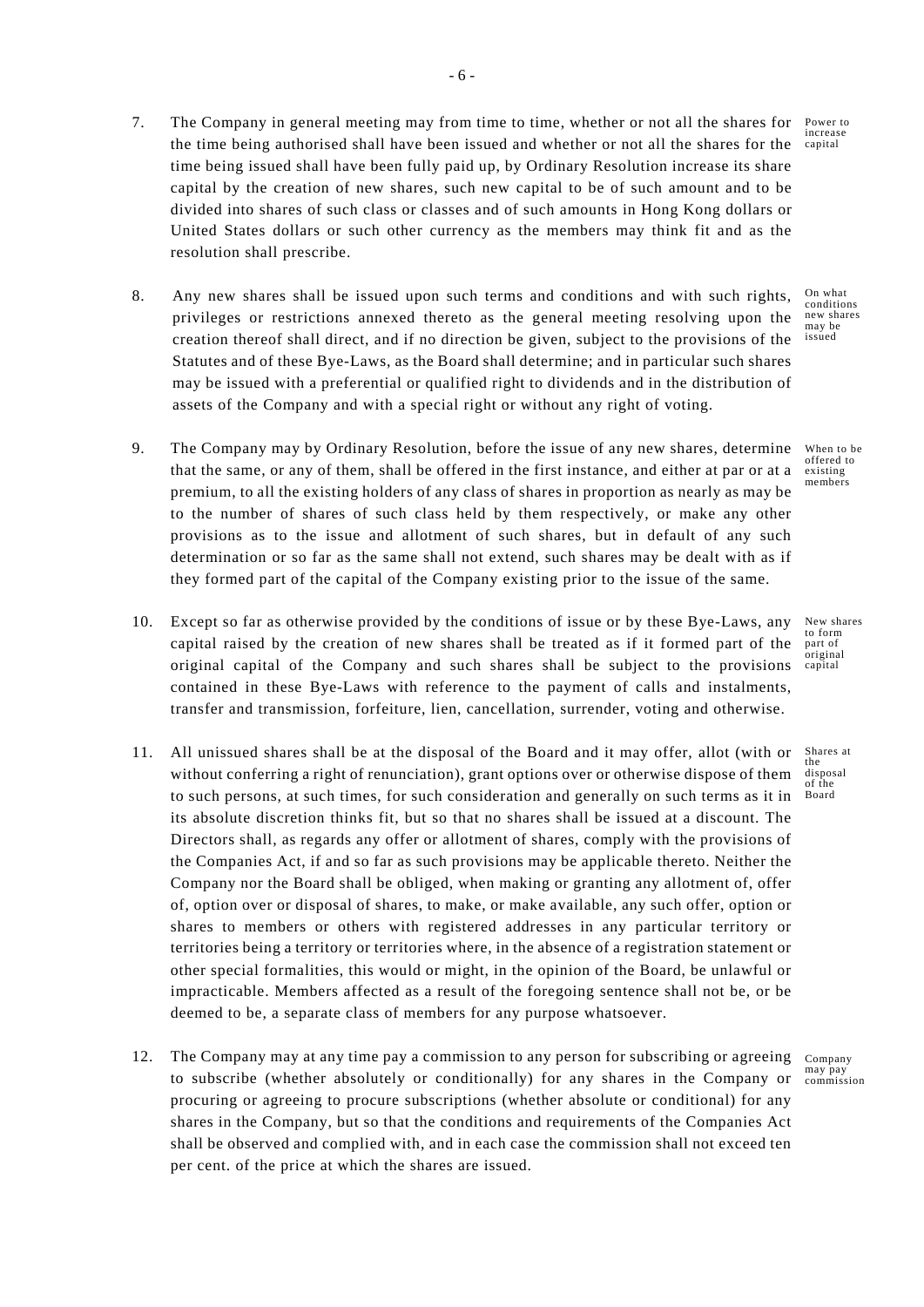13. Except as otherwise expressly provided by these Bye-Laws or as required by law or as ordered by a court of competent jurisdiction, no person shall be recognised by the Company as holding any share upon any trust and, except as aforesaid, the Company shall not be bound by or be compelled in any way to recognise (even when having notice thereof) any equitable, contingent, future or partial interest in any share or any interest in any fractional part of a share or any other right or claim to or in respect of any shares except an absolute right to the entirety thereof of the registered holder.

### **REGISTER OF MEMBERS AND SHARE CERTIFICATES**

- Share 14. (A) The Board shall cause to be kept a register of the members and there shall be entered therein the particulars required under the Companies Act.
	- (B) Subject to the provisions of the Companies Act, if the Board considers it necessary or Local or appropriate, the Company may establish and maintain a local or branch register at such location outside Bermuda as the Board thinks fit and, while the issued share capital of the Company is, with the consent of the Board, listed on any stock exchange in Hong Kong, the Company shall keep a branch register in Hong Kong.
- 15. Every person whose name is entered as a member in the register shall be entitled without payment to receive within two months after allotment or lodgment of a transfer (or within such other period as the conditions of issue shall provide) one certificate for all his shares, or, if he shall so request, in a case where the allotment or transfer is of a number of shares in excess of the number for the time being forming a stock exchange board lot for the purposes of the stock exchange on which the shares are listed, upon payment, in the case of a transfer, of such sum (not exceeding in the case of any share capital listed on a stock exchange in Hong Kong, HK\$2.50 or such maximum fee as such the stock exchange may from time to time prescribe, and in the case of any other shares, such sum in such currency as the Board may from time to time determine to be reasonable in the territory in which the relevant register is situate, or otherwise such other sum as the Company may by Ordinary Resolution determine) for every certificate after the first as the Board may from time to time determine, such number of certificates for shares in stock exchange board lots or multiples thereof as he shall request and one for the balance (if any) of the shares in question, provided that in respect of a share or shares held jointly by several persons the Company shall not be bound to issue a certificate or certificates to each such person, and the issue and delivery of a certificate or certificates to one of several joint holders shall be sufficient delivery to all such holders.
- to be sealed 16. Every certificate for shares, warrants or debentures or representing any other form of securities of the Company shall be issued under the Seal of the Company, which for this purpose may be a Securities Seal.
- 17. Every share certificate hereafter issued shall specify the number and class of shares in respect of which it is issued and the amount paid thereon and may otherwise be in such form as the Board may from time to time prescribe. A share certificate shall relate to only one class of shares.

Company not to recognise trusts in respect of shares

register

Branch Register

Share Certificates

Share **Certificates** 

Every certificate to specify number and class of shares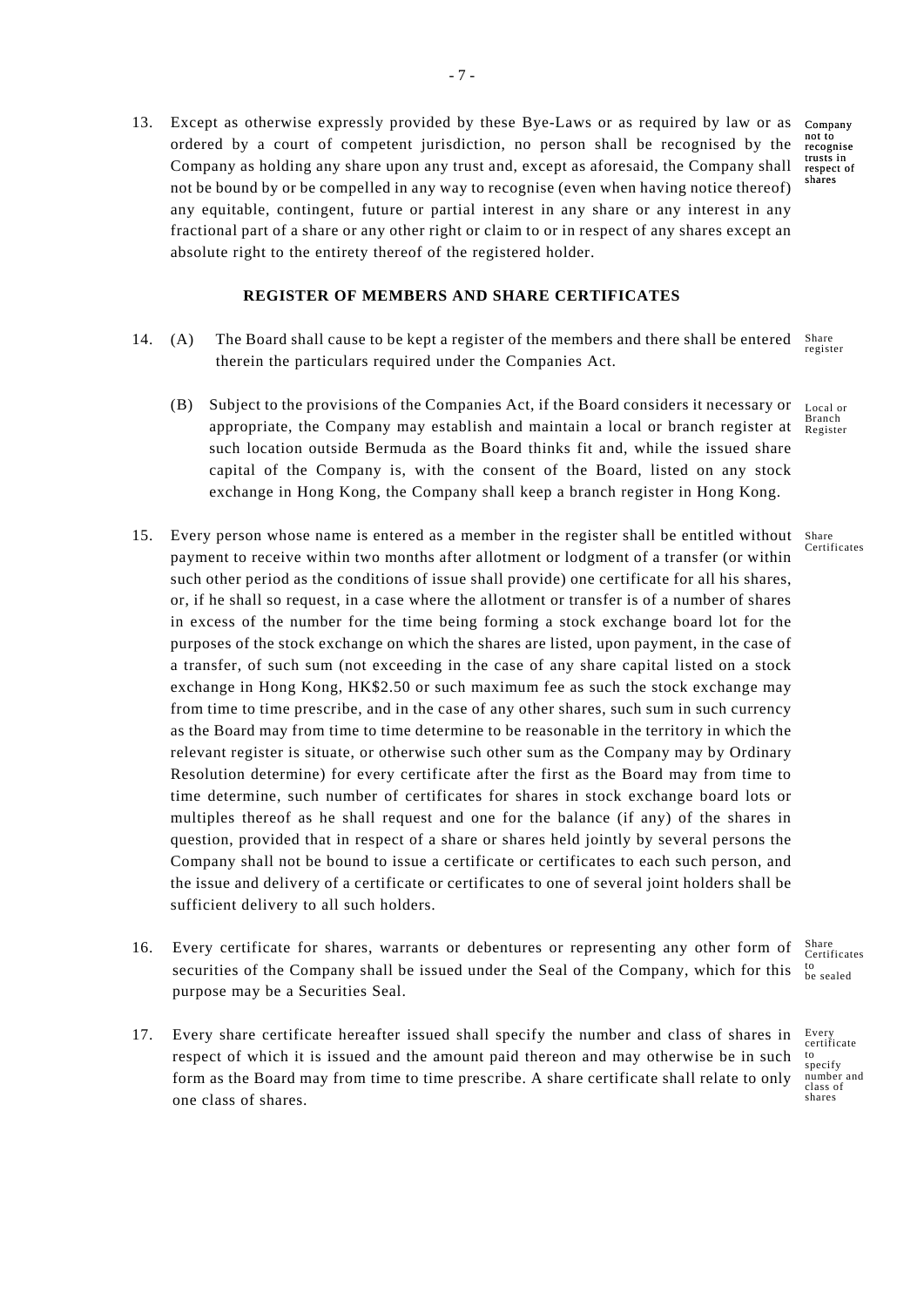- Joint holders 18. (A) The Company shall not be bound to register more than four persons as joint holders of any share.
	- (B) If any share shall stand in the names of two or more persons, the person first named in the register shall be deemed the sole holder thereof as regards service of notice and, subject to the provisions of these Bye-Laws, all or any other matter connected with the Company, except the transfer of the shares.
- 19. If a share certificate is defaced, lost or destroyed, it may be replaced on payment of such fee, if any, (not exceeding, in the case of any share capital listed on a stock exchange in Hong Kong, HK\$2.50 or such maximum fee as such the stock exchange may from time to time prescribe, and, in the case of any other capital, such sum in such currency as the Board may from time to time determine to be reasonable in the territory in which the relevant register is situate, or otherwise such other sum as the Company may by Ordinary Resolution determine) as the Board shall from time to time determine and on such terms and conditions, if any, as to publication of notices, evidence and indemnity as the Board thinks fit and in the case of wearing out or defacement, after delivery up of the old certificate. In the case of destruction or loss, the person to whom such replacement certificate is given shall also bear and pay to the Company any exceptional costs and the reasonable out-of-pocket expenses incidental to the investigation by the Company of the evidence of such destruction or loss and of such indemnity.

### **LIEN**

- 20. The Company shall have a first and paramount lien on every share (not being a fully paid Company's up share) for all moneys, whether presently payable or not, called or payable at a fixed time in respect of such share; and the Company shall also have a first and paramount lien and charge on all shares (other than fully paid up shares) standing registered in the name of a member, whether singly or jointly with any other person or persons, for all the debts and liabilities of such members or his estate to the Company and whether the same shall have been incurred before or after notice to the Company of any equitable or other interest of any person other than such member, and whether the period for the payment or discharge of the same shall have actually arrived or not, and notwithstanding that the same are joint debts or liabilities of such member or his estate and any other person, whether a member of the Company or not. The company's lien (if any) on a share shall extend to all dividends and bonuses declared in respect thereof. The Board may at any time either generally or in any particular case waive any lien that has arisen, or declare any share to be exempt wholly or partially from the provisions of this Bye-Law.
- 21. The Company may sell, in such manner as the Board thinks fit, any shares on which the Sale of Company has a lien, but no sale shall be made unless some sum in respect of which the lien exists is presently payable or the liability or engagement in respect of which such lien exists is liable to be presently fulfilled or discharged, nor until the expiration of fourteen days after a notice in writing, stating and demanding payment of the sum presently payable or specifying the liability or engagement and demanding fulfilment or discharge thereof and giving notice of intention to sell in default, shall have been given to the registered holder for the time being of the shares or the person entitled by reason of such holder's death, bankruptcy or winding-up to the shares.

Replacement of share certificates

shares subject to lien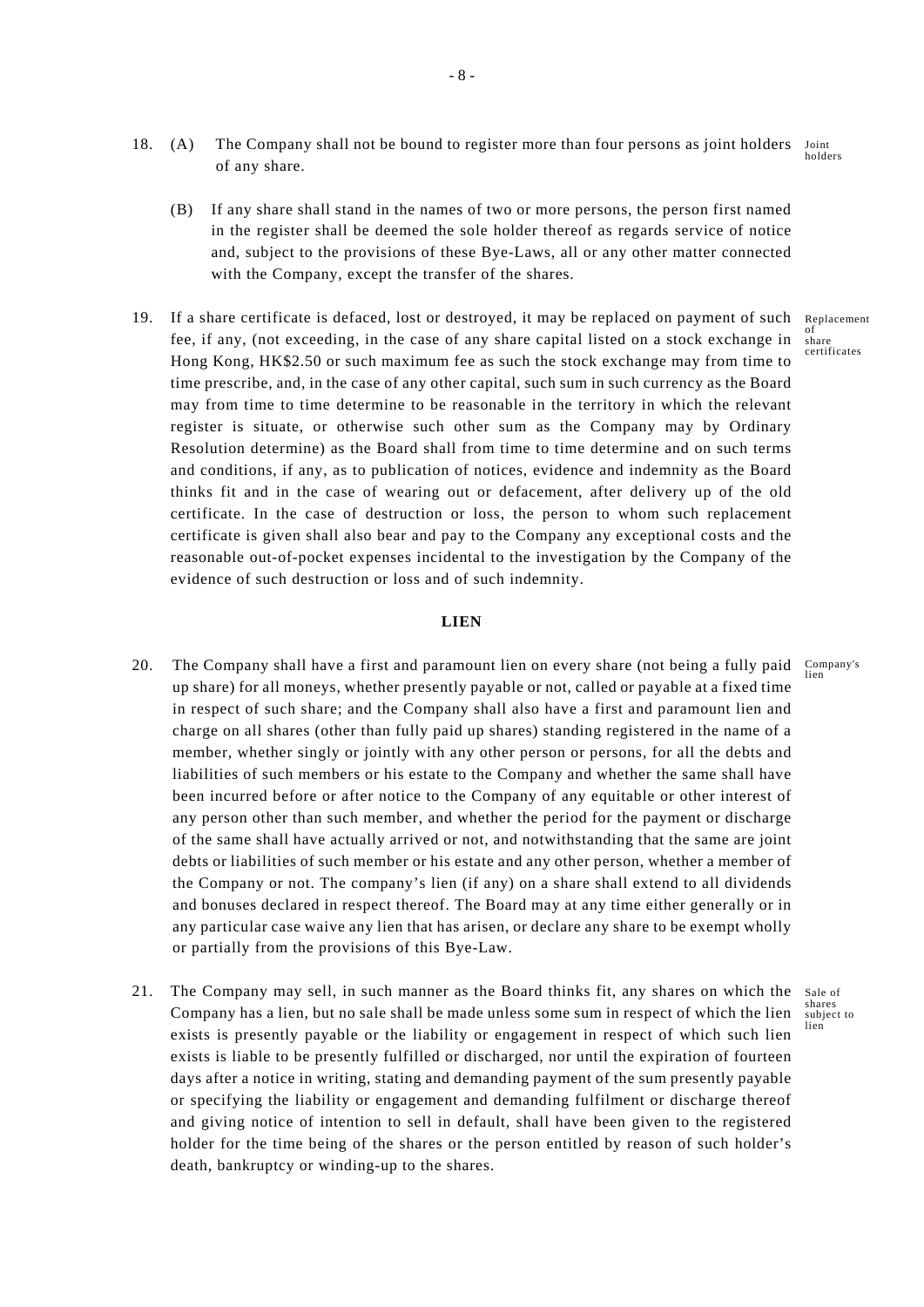22. The net proceeds of such sale after the payment of the costs of such sale shall be applied in Application sale or towards payment or satisfaction of the debt or liability or engagement in respect whereof the lien exists, so far as the same is presently payable, and any residue shall (subject to a like lien for debts or liability not presently payable as existed upon the shares prior to the sale) be paid to the person entitled to the shares at the time of the sale. For giving effect to any such sale, the Board may authorise some person to transfer the shares sold to the purchaser thereof and may enter the purchaser's name in the register as holder of the shares, and the purchaser shall not be bound to see to the application of the purchase money, nor shall his title to the shares be affected by any irregularity or invalidity in the proceedings in reference to the sale.

### **CALLS ON SHARES**

- Calls/ instalments 23. The Board may from time to time make such calls as it may think fit upon the members in respect of any moneys unpaid on the shares held by them respectively (whether on account of the nominal value of shares or by way of premiums) and not by the conditions of allotment thereof made payable at a fixed time. A call may be made payable either in one sum or by instalments.
- Notice of Call 24. Fourteen days' notice at least of any call shall be given specifying the time and place of payment and to whom such call shall be paid.
- Copy of notice to be sent to members 25. A copy of the notice referred to in Bye-Law 24 shall be sent to members in the manner in which notices may be sent to members by the Company as herein provided.
- Notice of call may be given 26. In addition to the giving of notice in accordance with Bye-Law 25, notice of the person appointed to receive payment of every call and of the times and places appointed for payment may be given to the members by notice to be inserted at least once in one or more newspapers circulating in the Relevant Territory.
- 27. Every member upon whom a call is made shall pay the amount of every call so made on him to the person and at the time or times and place or places as the Board shall appoint.
- 28. A call shall be deemed to have been made at the time when the resolution of the Board authorising such call was passed.
- 29. The joint holders of a share shall be severally as well as jointly liable for the payment of all calls and instalments due in respect of such share or other moneys due in respect thereof.
- 30. The Board may from time to time at its discretion extend the time fixed for any call, and may extend such time as regards all or any of the members whom due to residence outside the Relevant Territory or other cause the Board may deem entitled to any such extension but no member shall be entitled to any such extension except as a matter of grace and favour.
- 31. If the sum payable in respect of any call or instalments is not paid on or before the day appointed for payment thereof, the person or persons from whom the sum is due shall pay interest on the same at such rate not exceeding twenty per cent. per annum as the Board shall fix from the day appointed for the payment thereof to the time of the actual payment, but the Board may waive payment of such interest wholly or in part.

proceeds .<br>of such

Every member

liable to pay call at appointed time and place

When call deemed to have been made

Liability of joint holders

Board may extend time fixed for call

Interest on unpaid calls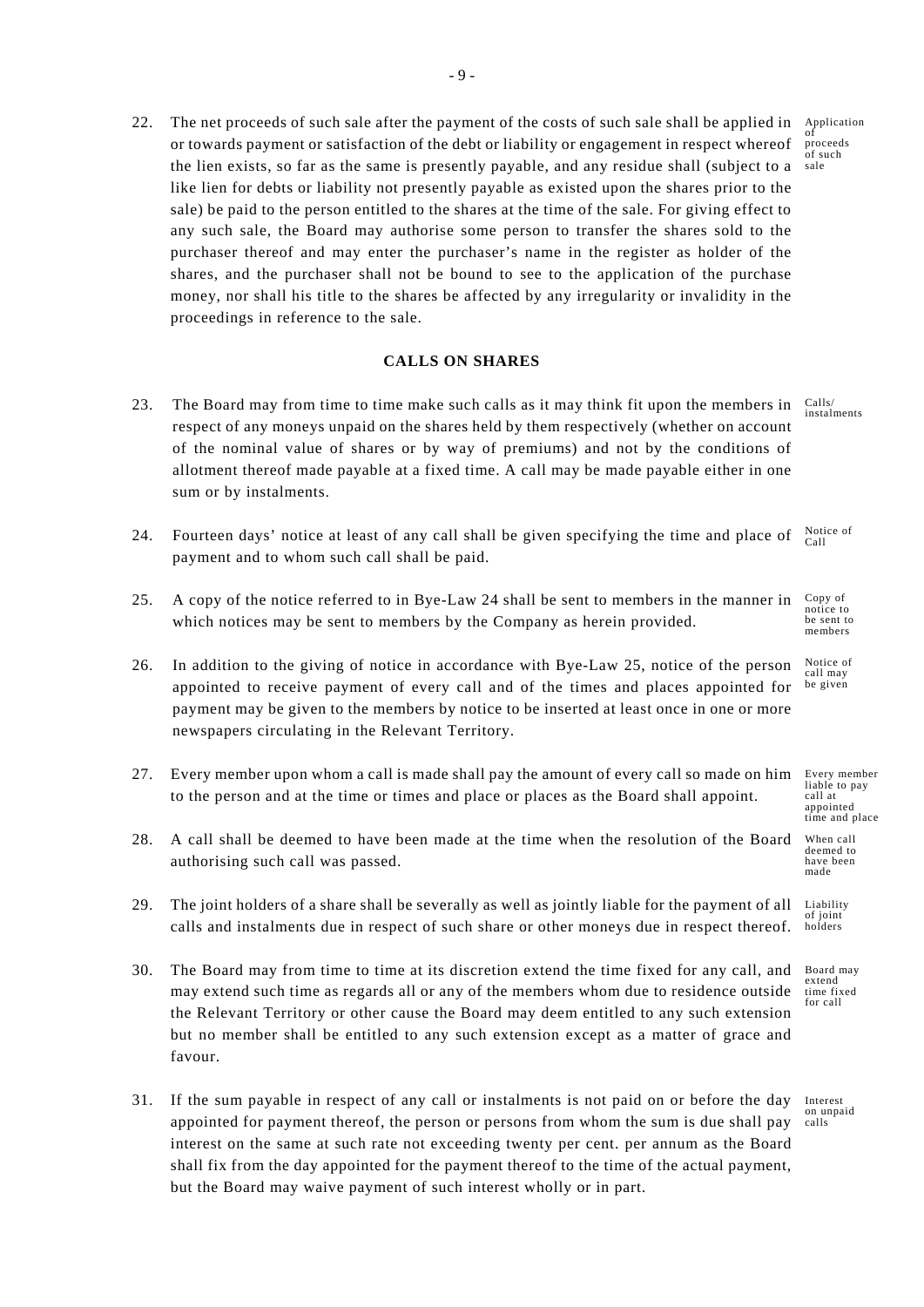- 32. No member shall be entitled to receive any dividend or bonus or to be present and vote (save as proxy for another member) at any general meeting, either personally, or (save as proxy for another member) by proxy or by a duly authorised corporate representative, or be reckoned in a quorum, or to exercise any other privilege as a member until all calls or instalments due from him to the Company, whether alone or jointly with any other person, together with interest and expenses (if any) shall have been paid.
- 33. On the trial or hearing of any action or other proceedings for the recovery of any money due Evidence for any call, it shall be sufficient to prove that the name of the member sued is entered in the register as the holder, or one of the holders, of the shares in respect of which such debt accrued; that the resolution of the Board making the call is duly recorded in the minute book of the Board; and that notice of such call was duly given to the member sued, in pursuance of these Bye-Laws; and it shall not be necessary to prove the appointment of the Board who made such call, nor any other matters whatsoever, but the proof of the matters aforesaid shall be conclusive evidence of the debt.
- 34. Any sum which by the terms of allotment of a share is made payable upon allotment or at any fixed date, whether on account of the nominal value of the share and/or by way of premium, shall for all purposes of these Bye-Laws be deemed to be a call duly made, notified, and payable on the date fixed for payment, and in case of non-payment all the relevant provisions of these Bye-Laws as to payment of interest and expenses, forfeiture and the like, shall apply as if such sums had become payable by virtue of a call duly made and notified. The Board may on the issue of shares differentiate between the allottees or holders as to the amount of calls to be paid and the time of payment.
- 35. The Board may, if it thinks fit, receive from any member willing to advance the same, and either in money or money's worth, all or any part of the money uncalled and unpaid or instalments payable upon any shares held by him, and upon all or any of the moneys so advanced the Company may pay interest at such rate (if any) not exceeding twenty per cent. per annum as the Board may decide but a payment in advance of a call shall not entitle the member to receive any dividend or to exercise any other rights or privileges as a member in respect of the share or the due portion of the shares upon which payment has been advanced by such member before it is called up. The Board may at any time repay the amount so advanced upon giving to such member not less than one month's notice in writing of their intention in that behalf, unless before the expiration of such notice the amount so advanced shall have been called up on the shares in respect of which it was advanced.

# **TRANSFER OF SHARES**

- 36. Subject to the Companies Act, all transfers of shares may be effected by transfer in writing in the usual or common form or in such other form as the Board may accept and may be under hand by means of mechanically imprinted signatures.
- Execution and by or on behalf of the transferee provided that the Board may dispense with the <sup>transfer</sup> 37. The instrument of transfer of any share shall be executed by or on behalf of the transferor execution of the instrument of transfer by the transferee in any case in which it thinks fit, in its absolute discretion, to do so. The transferor shall be deemed to remain the holder of the share until the name of the transferee is entered in the register in respect thereof. Nothing in these Bye-Laws shall preclude the Board from recognising a renunciation of the

Suspension of privileges while call unpaid

in action for call

Sums payable on allotment deemed a call

Shares may be issued subject to different conditions as to calls, etc.

Payment of calls in advance

Form of transfer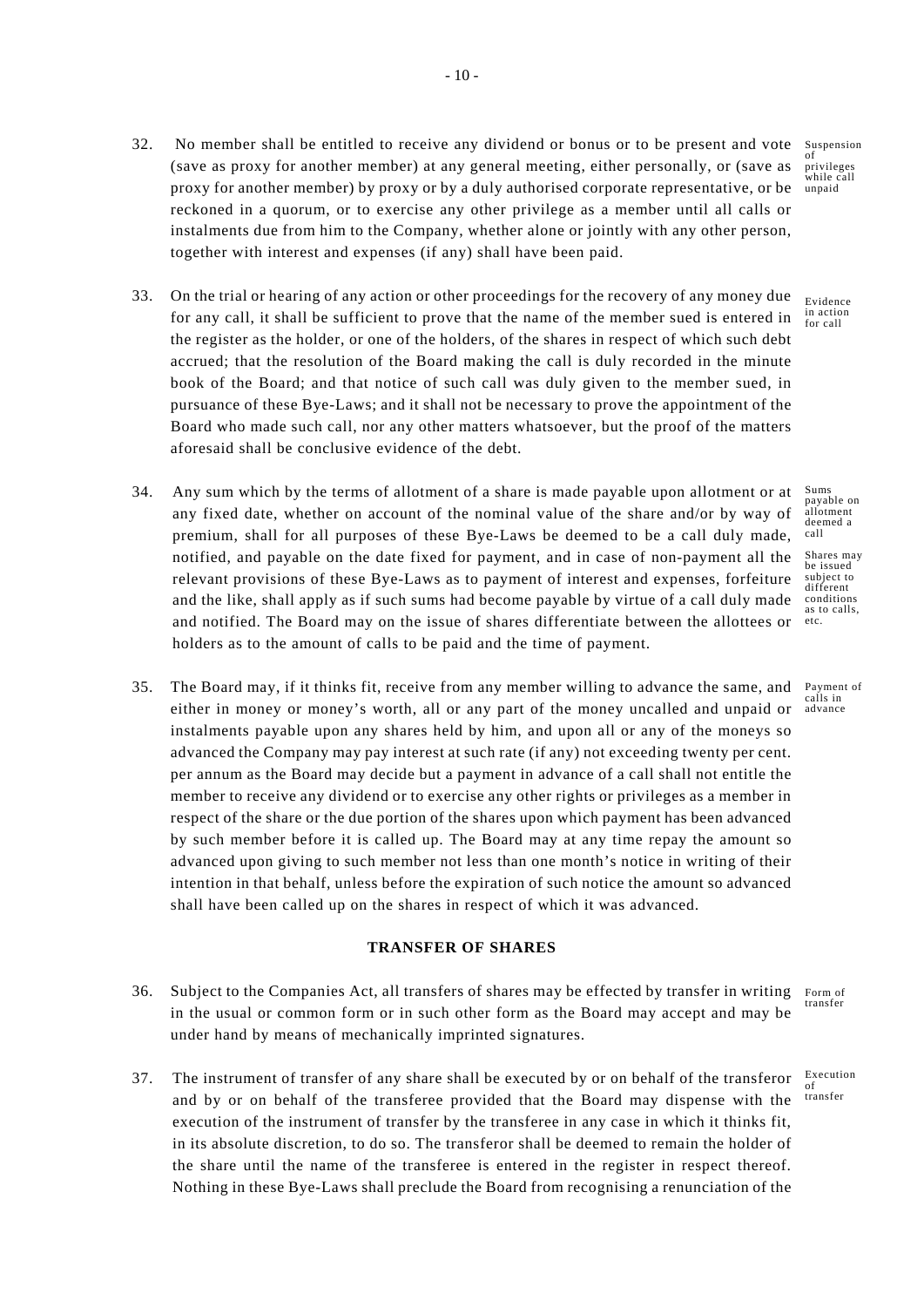allotment or provisional allotment of any share by the allottee in favour of some other person.

- 38. (A) The Board may, in its absolute discretion, at any time and from time to time transfer any share upon the Principal Register to any branch register or any share on any branch register to the Principal Register or any other branch register.
	- (B) Unless the Board otherwise agrees (which agreement may be on such terms and subject to such conditions as the Board in its absolute discretion may from time to time stipulate, and which agreement it shall, without giving any reason therefor, be entitled in its absolute discretion to give or withhold) no shares on the Principal Register shall be transferred to any branch register nor shall shares on any branch register be transferred to the Principal Register or any other branch register and all transfers and other documents of title shall be lodged for registration, and registered, in the case of any shares on a branch register, at the relevant Registration Office, and, in the case of any shares on the Principal Register, at the Transfer Office. Unless the Board otherwise agrees, all transfers and other documents of title shall be lodged for registration with, and registered at, the relevant Registration Office.
	- (C) Notwithstanding anything contained in this Bye-Law, the Company shall as soon as practicable and on a regular basis record in the Principal Register all transfers of shares effected on any branch register and shall at all times maintain the Principal Register in all respects in accordance with the Companies Act.
- Board may refuse to register a transfer 39. The Board may, in its absolute discretion, and without assigning any reason, refuse to register a transfer of any share (not being a fully paid up share) to a person of whom it does not approve or any share issued under any share option scheme for employees upon which a restriction on transfer imposed thereby still subsists, and it may also refuse to register any transfer of any share (whether fully paid up or not) to more than four joint holders or any transfer of any shares (not being a fully paid up share) on which the Company has a lien.
- 40. The Board may also decline to recognise any instrument of transfer unless:-
	- (i) such sum, if any, (not exceeding, in the case of any share capital listed on a stock exchange in Hong Kong, HK\$2.50 or such maximum fee as such stock exchange may from time to time prescribe, and, in the case of any other capital, such sum in such currency as the Board may from time to time determine to be reasonable in the territory in which the relevant register is situate, or otherwise such other sum as the Company may by Ordinary Resolution determine) as the Board shall from time to time determine is paid to the Company in respect thereof has been paid;
	- (ii) the instrument of transfer is lodged at the relevant Registration Office or, as the case may be, the Transfer Office accompanied by the certificate of the shares to which it relates, and such other evidence as the Board may reasonably require to show the right of the transferor to make the transfer (and, if the instrument of transfer is executed by some other person on his behalf, the authority of that person so to do);
	- (iii) the instrument of transfer is in respect of only one class of share;

- 11 -

Requirements as to transfer

Shares registered on Principal Register, branch register, etc.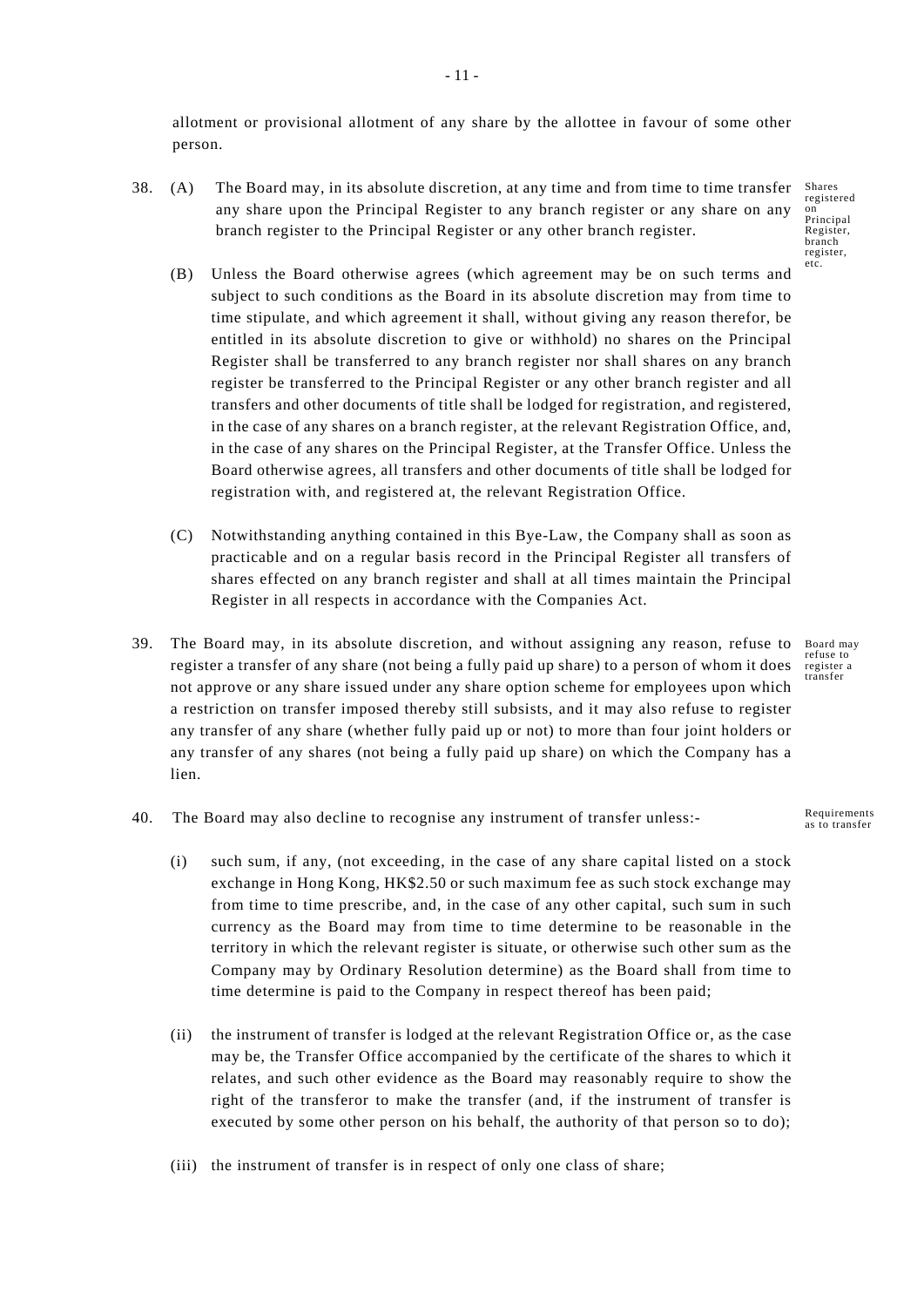- (iv) the shares concerned are free of any lien in favour of the Company;
- (v) if applicable, the instrument of transfer is properly stamped; and
- (vi) where applicable, the permission of the Bermuda Monetary Authority with respect thereto has been obtained.
- 41. No transfer of any shares (not being a fully paid up share) shall be made to an infant or to a person of unsound mind or under other legal disability.
- 42. If the Board shall refuse to register a transfer of any share, it shall, within two months after the date on which the transfer was lodged with the Company, send to each of the transferor and the transferee notice of such refusal.
- 43. Upon every transfer of shares the certificate held by the transferor shall be given up to be cancelled, and shall forthwith be cancelled accordingly, and a new certificate shall be issued without charge to the transferee in respect of the shares transferred to him, and if any of the shares included in the certificate so given up shall be retained by the transferor a new certificate in respect thereof shall be issued to him without charge. The Company shall also retain the instrument of transfer.
- 44. The registration of transfers may be suspended and the register closed on giving notice by advertisement in an appointed newspaper and in the Newspapers at such times and for such periods as the Board may from time to time determine and either generally or in respect of any class of shares. The register shall not be closed for more than thirty days in any year.

# **TRANSMISSION OF SHARES**

- 45. In the case of the death of a member, the survivor or survivors where the deceased was a joint holder, and the legal personal representatives of the deceased where he was a sole or only surviving holder, shall be the only persons recognised by the Company as having any title to his interest in the shares; but nothing herein contained shall release the estate of a deceased holder (whether sole or joint) from any liability in respect of any share solely or jointly held by him.
- 46. Any person becoming entitled to a share in consequence of the death or bankruptcy or winding-up of a member may, upon such evidence as to his title being produced as may from time to time be required by the Board, and subject as hereinafter provided, elect either to be registered himself as holder of the share or to have some person nominated by him registered as the transferee thereof.
- 47. If the person becoming entitled to a share pursuant to Bye-Law 46 shall elect to be registered himself, he shall deliver or send to the Company a notice in writing signed by him at (unless the Board otherwise agrees) the Registration Office, stating that he so elects. If he shall elect to have his nominee registered, he shall testify his election by executing a transfer of such share to his nominee. All the limitations, restrictions and provisions of these presents relating to the right to transfer and the registration of transfers of shares shall be applicable to any such notice or transfer as aforesaid as if the death, bankruptcy or winding-up of the member had not occurred and the notice or transfer were a transfer executed by such member.

No ...<br>transfer to an infant

Notice of refusal

Certificate to be given up on transfer

When transfer books and register may be closed

Deaths of registered holder or of joint holder or shares

Registration of personal representatives and trustee in bankruptcy

Notice of election to be registered and registration  $\tilde{\delta}$ nominee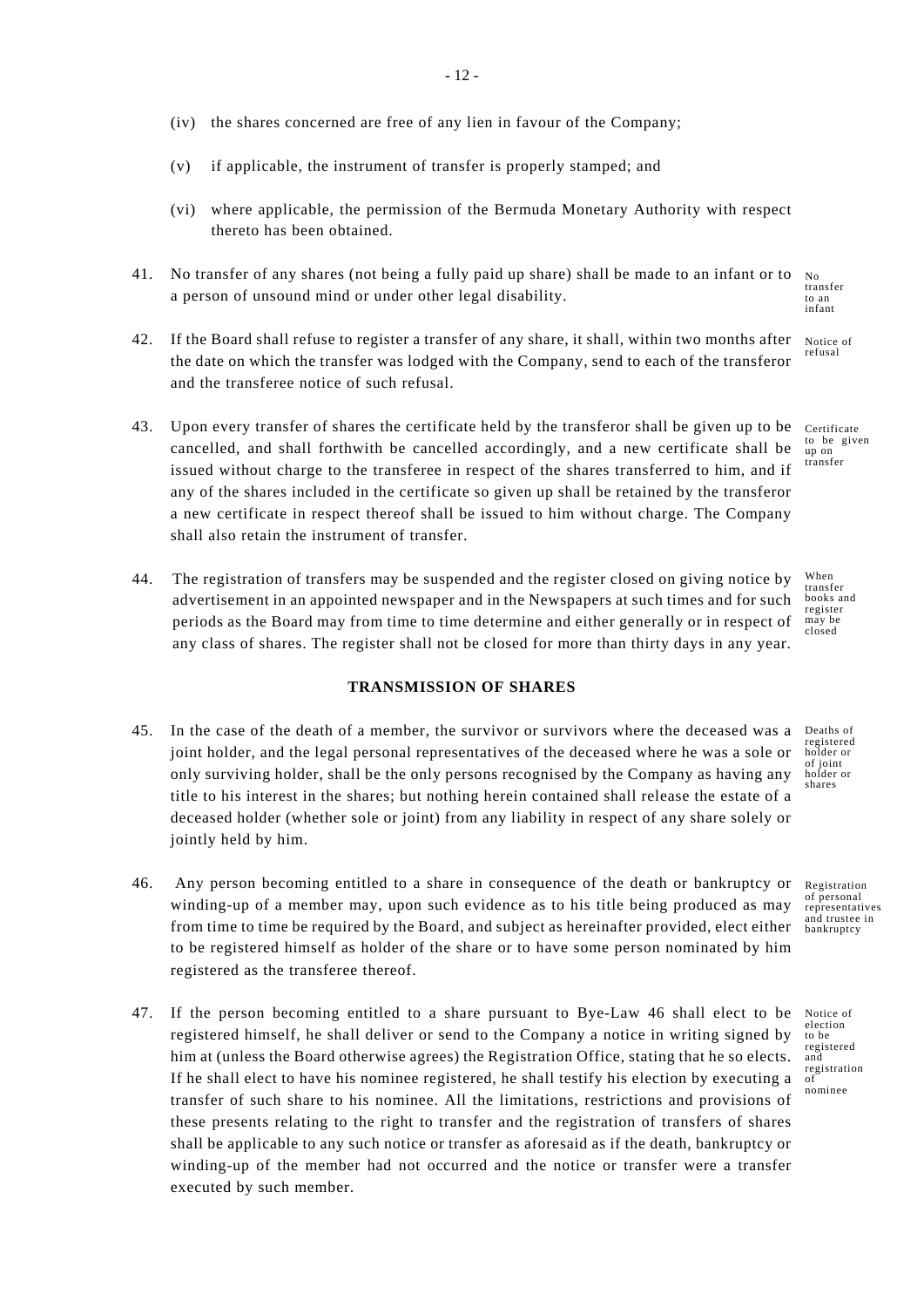such share until such person shall become the registered holder of the share or shall have  $\frac{U_{\text{total}}}{\text{membr}}$ 48. A person becoming entitled to a share by reason of the death, bankruptcy or winding-up of the holder shall be entitled to the same dividends and other advantages to which he would be entitled if he were the registered holder of the share. However, the Board may, if it thinks fit, withhold the payment of any dividend payable or other advantages in respect of effectually transferred such share, but, subject to the requirements of Bye-Law 77 being met, such a person may vote at meetings.

### **FORFEITURE OF SHARES**

- 49. If a member fails to pay any call or instalment of a call on the day appointed for payment thereof, the Board may, at any time thereafter during such time as any part of the call or instalment remains unpaid, without prejudice to the provisions of Bye-Law 32, serve a notice on him requiring payment of so much of the call or instalment as is unpaid, together with any interest which may have accrued and which may still accrue up to the date of actual payment.
- 50. The notice shall name a further day (not earlier than the expiration of fourteen days from the date of the notice) on or before which the payment required by the notice is to be made, and it shall also name the place where payment is to be made such place being either the Registered Office of the Company or such other place at which calls of the Company are usually made. The notice shall also state that, in the event of non-payment at or before the time appointed, the shares in respect of which the call was made will be liable to be forfeited.
- effect. Such forfeiture shall include all dividends and bonuses declared in respect of the <sup>forfeited</sup> 51. If the requirements of any such notice as aforesaid are not complied with, any share in respect of which the notice has been given may at any time thereafter, before the payment required by the notice has been made, be forfeited by a resolution of the Board to that forfeited share and not actually paid before the forfeiture. The Directors may accept the surrender of any shares liable to be forfeited hereunder and in such cases references in these Bye-Laws to forfeiture shall include surrender.
- 52. Any share so forfeited shall be deemed to be the property of the Company, and may be sold or otherwise disposed of on such terms and in such manner as the Board thinks fit and at any time before a sale or disposition the forfeiture may be cancelled on such terms as the Board thinks fit.
- 53. A person whose shares have been forfeited shall cease to be a member in respect of the forfeited shares, but shall, notwithstanding, remain liable to pay to the Company all moneys which, at the date of forfeiture, were payable by him to the Company in respect of the shares, together with (if the Board shall in its discretion so require) interest thereon from the date of forfeiture until the date of actual payment at such rate not exceeding twenty per cent. per annum as the Board may prescribe, and the Board may enforce the payment thereof if it thinks fit, and without any deduction or allowance for the value of the shares at the date of forfeiture, but his liability shall cease if and when the Company shall have received payment in full of all such moneys in respect of the shares. For the purposes of this Bye-Law any sum which by the terms of issue of a share, is payable thereon at a fixed time which is subsequent to the date of forfeiture, whether on account of the nominal

Retention of dividends, etc. until transfer or transmission of shares of a deceased or bankrupt

If call or instalment not paid notice may be given

Form of Notice

If notice not complied with shares may

Forfeited shares to become property of Company

Arrears to be paid notwithstanding forfeiture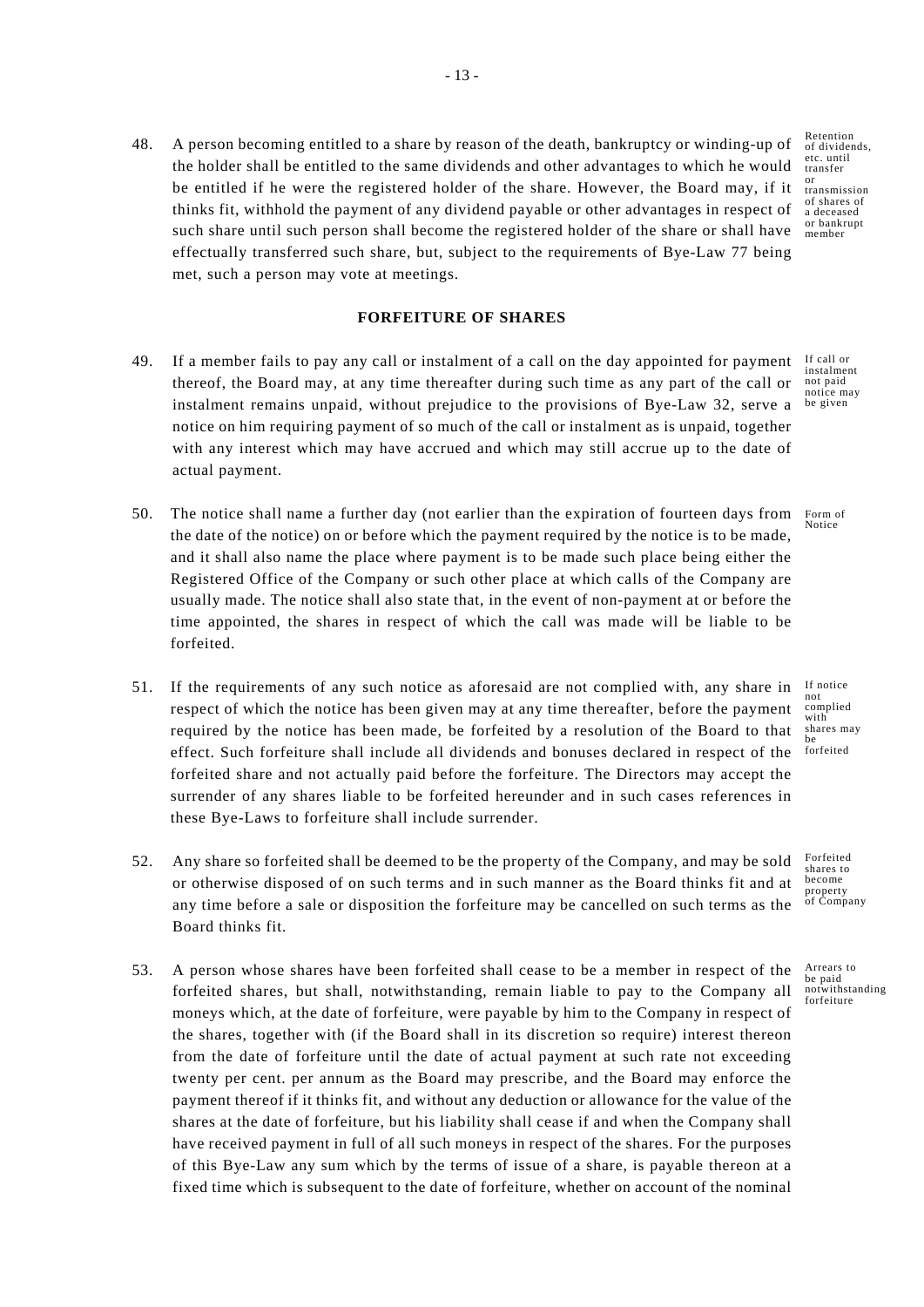value of the share or by way of premium, shall notwithstanding that such time has not yet arrived be deemed to be payable at the date of forfeiture, and the same shall become due and payable immediately upon the forfeiture, but interest thereon shall only be payable in respect of any period between the said fixed time and the date of actual payment.

- 54. A statutory declaration in writing that the declarant is a Director or the Secretary of the Evidence Company, and that a share in the Company has been duly forfeited or surrendered on a date stated in the declaration, shall be conclusive evidence of the facts therein stated as against all persons claiming to be entitled to the share. The Company may receive the consideration, if any, given for the share on any sale or disposition thereof and may execute a transfer of the share in favour of the person to whom the share is sold or disposed of and he shall thereupon be registered as the holder of the share, and shall not be bound to see to the application of the purchase money, if any, nor shall his title to the share be affected by any irregularity or invalidity in the proceedings in reference to the forfeiture, sale or disposal of the share.
- 55. When any share shall have been forfeited, notice of the forfeiture shall be given to the member in whose name it stood immediately prior to the forfeiture, and an entry of the forfeiture, with the date thereof, shall forthwith be made in the register, but no forfeiture shall be in any manner invalidated by any omission or neglect to give such notice or make any such entry.
- 56. Notwithstanding any such forfeiture as aforesaid the Board may at any time, before any shares so forfeited shall have been sold, re-allotted or otherwise disposed of, cancel the forfeiture on such terms as the Board thinks fit or permit the shares so forfeited to be bought back or redeemed upon the terms of payment of all calls and interest due upon and expenses incurred in respect of the shares, and upon such further terms (if any) as it thinks fit.
- 57. The forfeiture of a share shall not prejudice the right of the Company to any call already made or instalment payment thereon.
- 58. (A) The provisions of these Bye-Laws as to forfeiture shall apply in the case of non-payment of any sum which, by terms of issue of a share, becomes payable at a fixed time, whether on account of the nominal value of the share or by way of premium, as if the same had been payable by virtue of a call duly made and notified.
	- (B) In the event of a forfeiture of shares the member shall be bound to deliver and shall forthwith deliver to the Company the certificate or certificates held by him for the shares so forfeited and in any event the certificates representing shares so forfeited shall be void and of no further effect.

# **ALTERATION OF CAPITAL**

- 59. (A) The Company may from time to time by Ordinary Resolution:-
	- (i) consolidate or divide all or any of its share capital into shares of larger or smaller amount than its existing shares; and on any consolidation of fully paid shares into shares of larger amount, the Board may settle any difficulty which may arise as it thinks expedient and in particular (but without prejudice to the

Consolidation and division of capital and sub-division and cancellation of shares

of forfeiture and transfer of forfeited share

Notice after forfeiture

Power to redeem forfeited shares

Forfeiture not to prejudice Company's right to call or instalment payment

Forfeiture for non-payment of any sum due on shares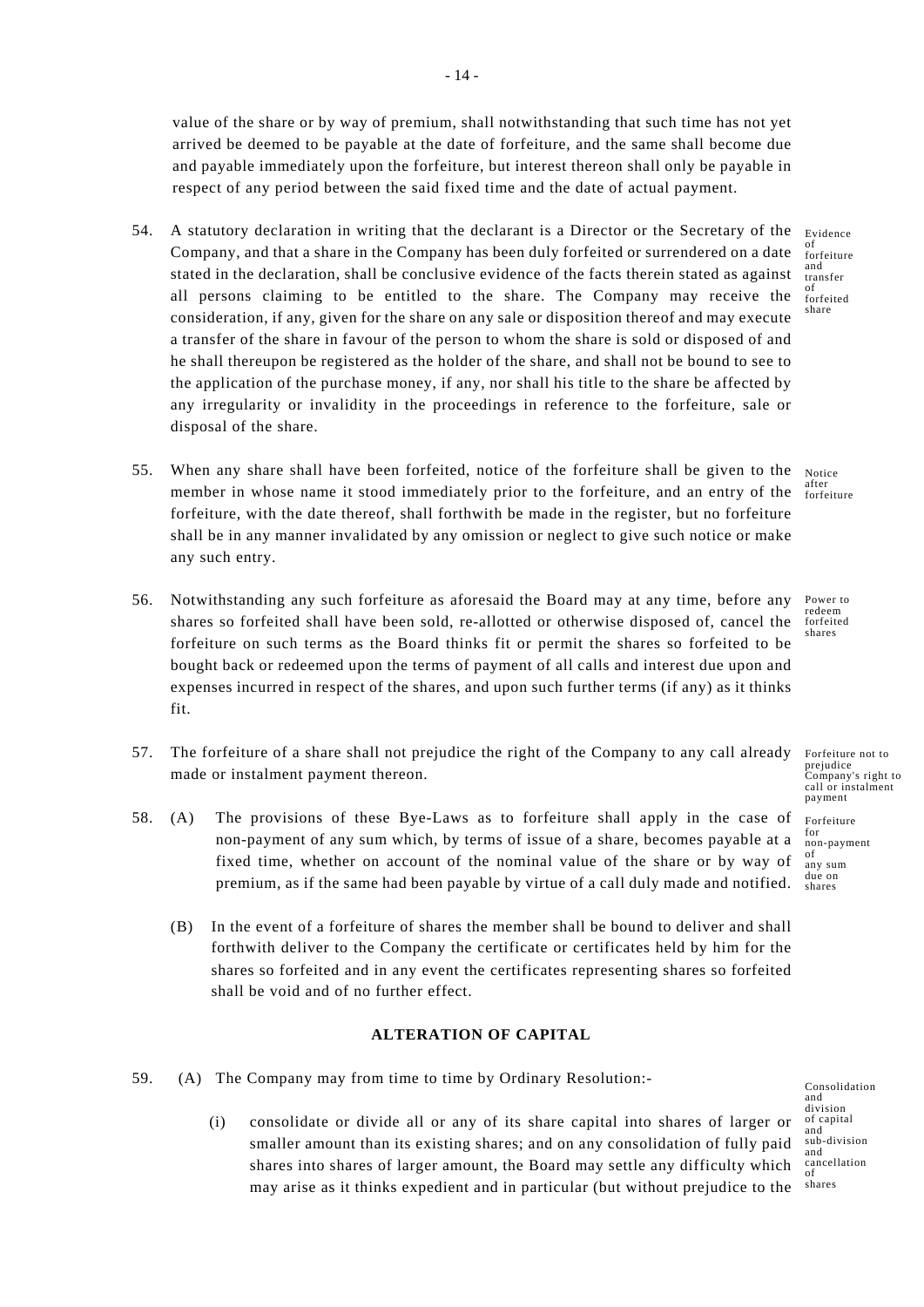generality of the foregoing) may as between the holders of shares to be consolidated determine which particular shares are to be consolidated into a consolidated share, and if it shall happen that any person shall become entitled to fractions of a consolidated share or shares, such fractions may be sold by some person appointed by the Board for that purpose and the person so appointed may transfer the shares so sold to the purchaser thereof and the validity of such transfer shall not be questioned, and so that the net proceeds of such sale (after deduction of the expenses of such sale) may either be distributed among the persons who would otherwise be entitled to a fraction or fractions of a consolidated share or shares rateably in accordance with their rights and interest or may be paid to the Company for the Company's benefit;

- (ii) divide its shares into several classes and attach thereto respectively any preferential, deferred, qualified or special rights, privileges or conditions;
- (iii) sub-divide its shares or any of them into shares of smaller amount than is fixed by the Memorandum of Association, subject nevertheless to the provisions of the Companies Act, and so that the resolution whereby any share is sub-divided may determine that, as between the holders of the shares resulting from such sub-division, one or more of the shares may have any such preferred or other special rights over, or may have such deferred rights or be subject to any such restrictions as compared with the others as the Company has power to attach to unissued or new shares;
- (iv) cancel any shares which at the date of the passing of the resolution have not been taken or agreed to be taken by any person, and diminish the amount of its share capital by the amount of the shares so cancelled;
- (v) make provision for the issue and allotment of shares which do not carry any voting rights; and
- (vi) change the currency of denomination of its share capital.
- (B) The Company may by Special Resolution reduce its share capital, any capital Reduction of capital redemption reserve fund or any share premium account or other undistributable reserve in any manner authorised and subject to any conditions prescribed by law.

When annual general meeting to

# **GENERAL MEETINGS**

calling it; and not more than fifteen months shall elapse between the date of one annual be held 60. The Company shall in each year hold a general meeting as its annual general meeting in addition to any other meeting in that year and shall specify the meeting as such in the notice general meeting of the Company and that of the next. The annual general meeting shall be held in the Relevant Territory or elsewhere as may be determined by the Board and at such time and place as the Board shall appoint. A meeting of the members or any class thereof may be held by means of such telephone, electronic or other communication facilities as permit all persons participating in the meeting to communicate with each other simultaneously and instantaneously, and participation in such a meeting shall constitute presence in person at such meeting.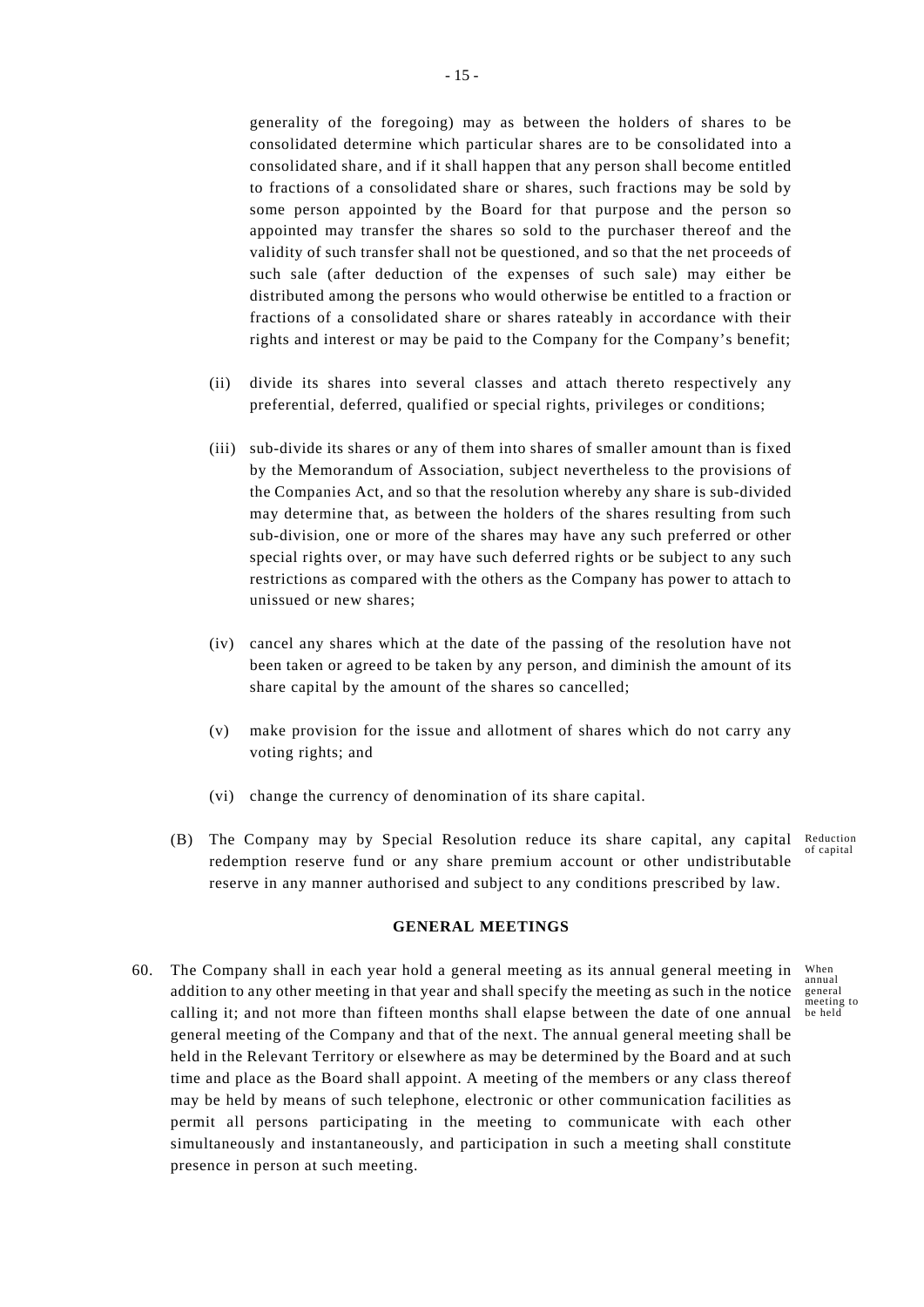- Special general meeting 61. All general meetings other than annual general meetings shall be called special general meetings.
- Convening of special general meeting 62. The Board may, whenever it thinks fit, convene a special general meeting, and special general meetings shall also be convened on requisition, as provided by the Companies Act, or, in default, may be convened by the requisitionists.
- Notice of 63. An annual general meeting shall be called by not less than twenty-one (21) clear days' notice in writing or not less than twenty (20) clear business days' notice in writing (whichever is longer) and any special general meeting at which the passing of a special resolution is to be considered shall be called by not less than twenty-one (21) clear days' notice in writing or not less than ten (10) clear business days' notice in writing (whichever is longer). All other special general meetings may be called by notice of not less than fourteen (14) clear days notice in writing and not less than ten (10) clear business days notice in writing (whichever is longer). The notice shall be exclusive of the day on which it is served or deemed to be served and of the day for which it is given, and shall specify the place, the day and the hour of meeting and, in case of special business, the general nature of that business, and shall be given, in the manner hereinafter mentioned or in such other manner, if any, as may be prescribed by the Company in general meeting, to such persons as are, under these Bye-Laws, entitled to receive such notices from the Company, provided that, subject to the provisions of the Companies Act, a meeting of the Company shall notwithstanding that it is called by shorter notice than that specified in this Bye-Law be deemed to have been duly called if it is so agreed:-
	- (i) in the case of a meeting called as the annual general meeting, by all the members entitled to attend and vote thereat; and
	- (ii) in the case of any other meeting, by a majority in number of the members having a right to attend and vote at the meeting, being a majority together holding not less than ninety-five per cent. in nominal value of the shares giving that right.
- Omission any person entitled to receive notice shall not invalidate any resolution passed or notice 64. (A) The accidental omission to give any notice to, or the non-receipt of any notice by, any proceedings at any such meeting.
	- (B) In the case where instruments of proxy are sent out with any notice, the accidental omission to send such instrument of proxy to, or the non-receipt of such instrument of proxy by, any person entitled to receive notice shall not invalidate any resolution passed or any proceeding at any such meeting.

# **PROCEEDINGS AT GENERAL MEETINGS**

65. All business shall be deemed special that is transacted at a special general meeting, and also all business that is transacted at an annual general meeting with the exception of sanctioning dividends, the reading, considering and adopting of the accounts and balance sheet and the reports of the Directors and Auditors and other documents required to be annexed to the balance sheet, the election of Directors and appointment of Auditors and other officers in the place of those retiring, the fixing of the remuneration of the Auditors, and the voting of remuneration or extra remuneration to the Directors.

Special business, business of annual general meeting

meetings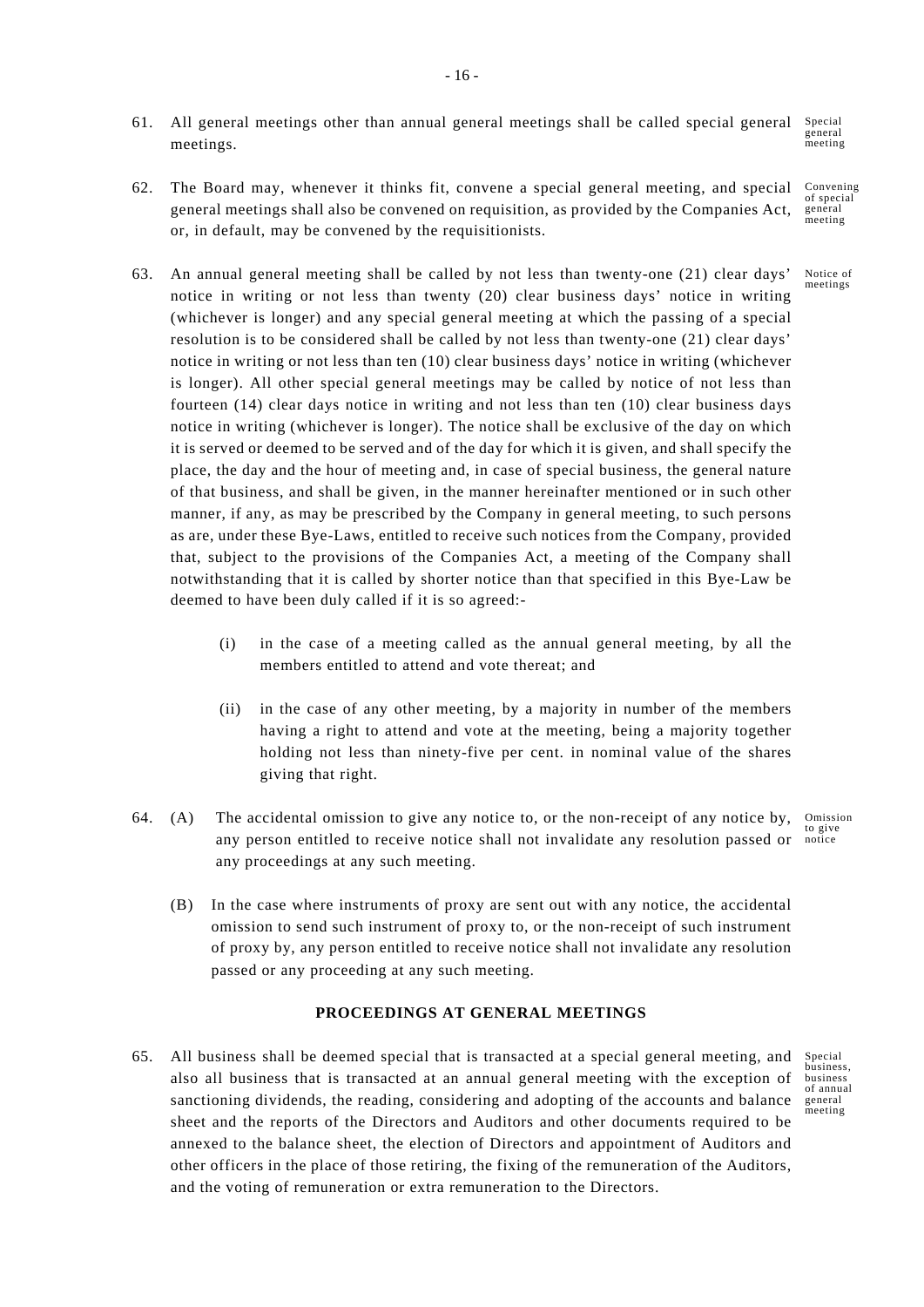- 66. For all purposes the quorum for a general meeting shall be two members present in person Quorum or as a duly authorised corporate representative or by proxy and entitled to vote. No business shall be transacted at any general meeting unless the requisite quorum shall be present at the commencement of the meeting.
- to be adjourned 67. If within fifteen minutes from the time appointed for the meeting a quorum is not present, the meeting, if convened upon the requisition of members, shall be dissolved, but in any other case it shall stand adjourned to the same day in the next week and at such time and place as shall be decided by the Board.
- 68. The Chairman (if any) of the Board or, if he is absent or declines to take the chair at such meeting, the Deputy Chairman (if any) shall take the chair at every general meeting, or, if there be no such Chairman or Deputy Chairman, or, if at any general meeting neither of such Chairman or Deputy Chairman is present within fifteen minutes after the time appointed for holding such meeting, or both such persons decline to take the chair at such meeting, the Directors present shall choose one of their number as Chairman, and if no Director be present or if all the Directors present decline to take the chair or if the Chairman chosen shall retire from the chair, then the members present shall choose one of their number to be Chairman.
- 69. The Chairman may, with the consent of any general meeting at which a quorum is present, and shall, if so directed by the meeting, adjourn any meeting from time to time and from place to place as the meeting shall determine. Whenever a meeting is adjourned for fourteen days or more, at least seven clear days' notice, specifying the place, the day and the hour of the adjourned meeting shall be given in the same manner as in the case of an original meeting but it shall not be necessary to specify in such notice the nature of the business to be transacted at the adjourned meeting. Save as aforesaid, no member shall be entitled to any notice of an adjournment or of the business to be transacted at an adjourned meeting. No business shall be transacted at any adjourned meeting other than the business which might have been transacted at the meeting from which the adjournment took place.
- 70. At any general meeting a resolution put to the vote of the meeting shall be decided by way of poll.
- Shareholders' 70A. Subject to the Statutes, a resolution in writing signed by all the members shall be as valid and effectual as if it had been passed at a general meeting of the Company duly convened and held.
- 71. The results of the poll shall be deemed to be the resolution of the meeting. The Company Poll shall only be required to disclose the voting figures on a poll if such disclosure is required by the rules of The Stock Exchange of Hong Kong Limited.
- 72. Intentionally deleted.
- 73. In the case of an equality of votes, the Chairman of such meeting shall be entitled to a Chairman second or casting vote. In case of any dispute as to the admission or rejection of any vote the Chairman shall determine the same, and such determination shall be final and conclusive.

When if quorum not present meeting to be dissolved and when

Chairman of general meeting

Power to adiourn general meeting, business of adjourned meeting

Resolutions

to have casting vote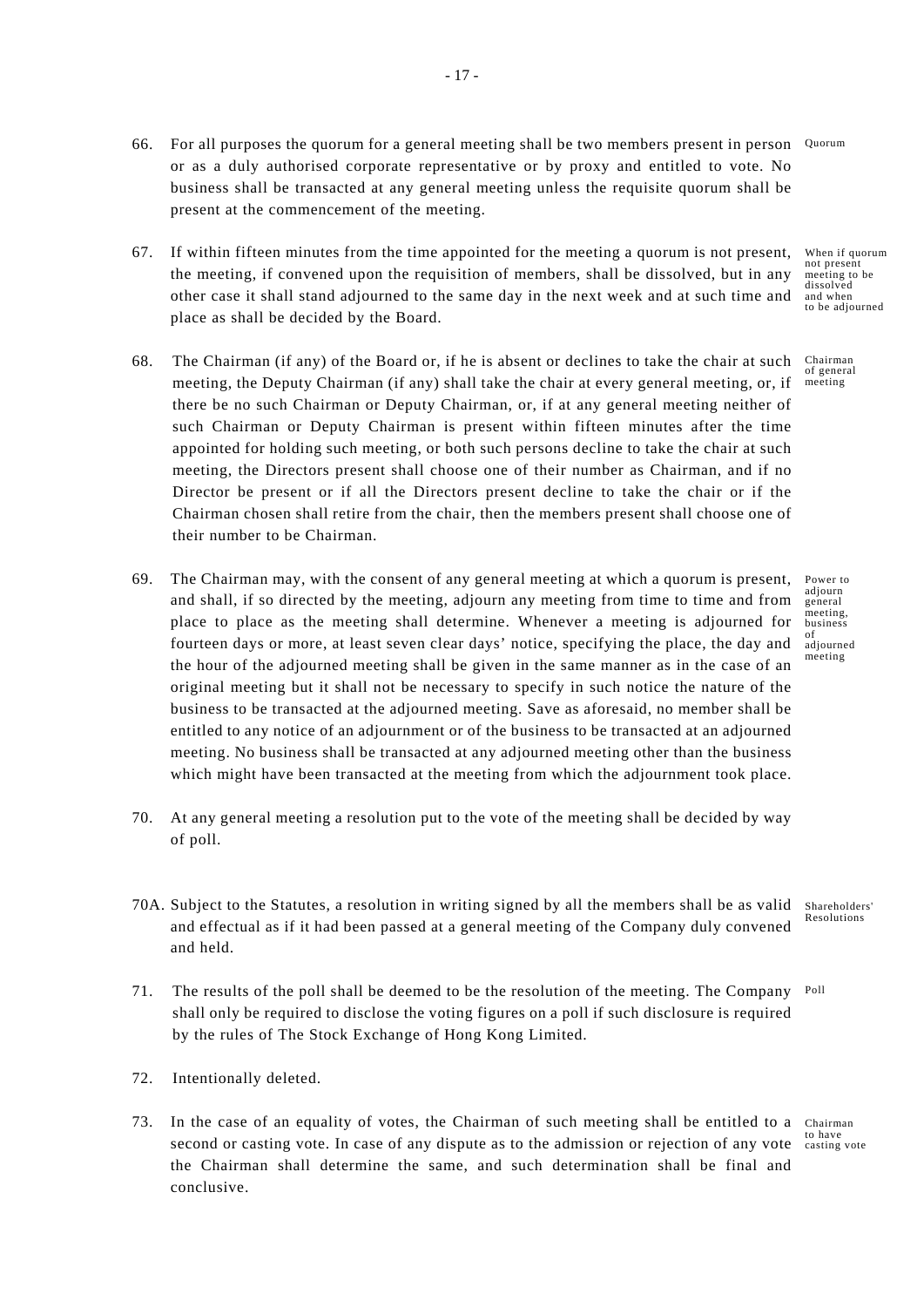- 74. Intentionally deleted.
- 75. For the purposes of section 106 of the Companies Act, a Special Resolution of the Approval Company, and of any relevant class of members, shall be required to approve any amalgamation agreement as referred to in that section.

#### **VOTES OF MEMBERS**

- 76. Subject to any special rights, privileges or restrictions as to voting for the time being attached to any class or classes of shares, at any general meeting on a poll every member who is present in person (or, in the case of a member being a corporation, by its duly authorised representative) or by proxy, shall have one vote for every share of which he is the holder which is fully paid up or credited as fully paid up (but so that no amount paid up or credited as paid up on a share in advance of calls or instalments shall be treated for the purposes of this Bye-Law as paid up on the share). On a poll a member entitled to more than one vote need not use all his votes or cast all the votes he uses in the same way.
- 76A. Where any member is, under the Listing Rules, required to abstain from voting on any particular resolution or restricted to voting only for or only against any particular resolution, any votes cast by or on behalf of such member in contravention of such requirement or restriction shall not be counted.
- 77. Any person entitled under Bye-Law 46 to be registered as the holder of any shares may vote at any general meeting in respect thereof in the same manner as if he were the registered holder of such shares, provided that at least 48 hours before the time of the holding of the meeting or adjourned meeting (as the case may be) at which he proposes to vote, he shall satisfy the Board of his right to be registered as the holder of such shares or the Board shall have previously admitted his right to vote at such meeting in respect thereof.
- 78. Where there are joint registered holders of any share, any one of such persons may vote at Joint holders any meeting, either personally or by proxy, in respect of such share as if he were solely entitled thereto; but if more than one of such joint holders be present at any meeting personally or by proxy, that one of the said persons so present whose name stands first on the register in respect of such share shall alone be entitled to vote in respect thereof. Several executors or administrators of a deceased member in whose name any share stands first shall for the purposes of this Bye-Law be deemed joint holders thereof.
- Votes of member of unsound mind 79. A member of unsound mind or in respect of whom an order has been made by any court having jurisdiction in lunacy may vote on a poll, by his committee, receiver, curator bonis or other person in the nature of a committee, receiver or curator bonis appointed by that court, and any such committee, receiver, curator bonis or other person may on a poll vote by proxy. Evidence to the satisfaction of the Board of the authority of the person claiming to exercise the right to vote shall be delivered to such place or one of such place (if any) as is specified in accordance with these Bye-Laws for the deposit of instruments of proxy or, if no place is specified, at the Registration Office.
- Qualification for voting 80. (A) Save as expressly provided in these Bye-Laws, no person other than a member duly registered and who shall have paid everything for the time being due from him payable to the Company in respect of his shares shall be entitled to be present or to

Votes in respect of deceased and bankrupt members

Votes of members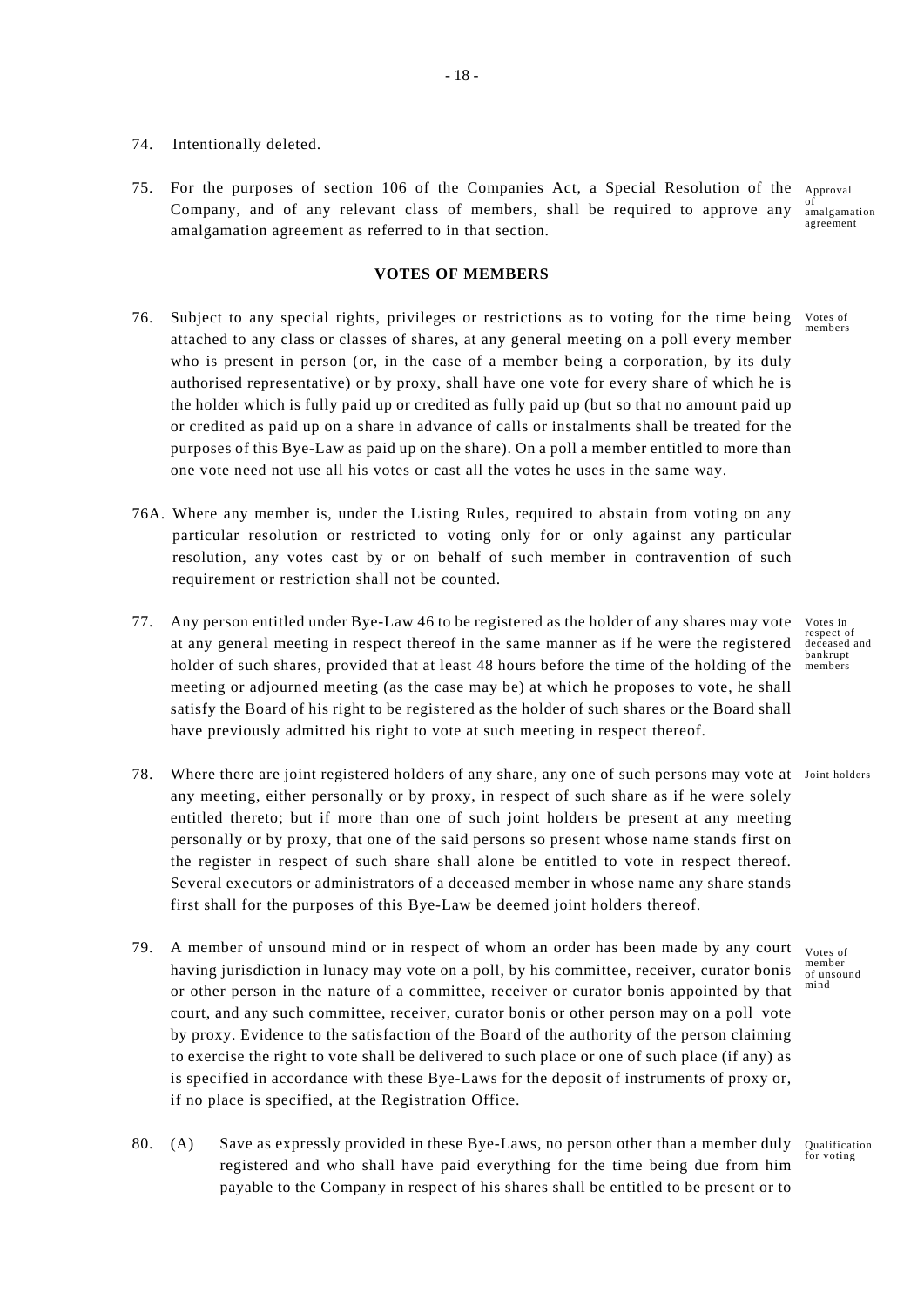vote (save as proxy for another member) either personally or by proxy or to be reckoned in a quorum (save as proxy for another member), at any general meeting.

- Objections to votes (B) No objection shall be raised to the qualification of any voter except at the meeting or adjourned meeting at which the vote objected to is given or tendered, and every vote not disallowed at such meeting shall be valid for all purposes. Any such objection made in due time shall be referred to the Chairman, whose decision shall be final and conclusive.
- 81. Any member of the Company entitled to attend and vote at a meeting of the Company or a Proxies meeting of the holders of any class of shares in the Company shall be entitled to appoint another person as his proxy to attend and vote instead of him. On a vote on a show of hands, only a member present in person or a duly authorised corporate representative may vote. On a poll votes may be given either personally or by a duly authorised corporate representative or by proxy. A member who is the holder of two or more shares may appoint more than one proxy to attend on the same occasion. In addition, a proxy or proxies representing either an individual member or a member which is a corporation, shall be entitled to exercise the same powers on behalf of the member which he or they represent as such member could exercise, but, notwithstanding the generality of the foregoing shall not have the right to vote individually on a show of hands.
- 82. The instrument appointing a proxy shall be in writing under the hand of the appointor or of Instrument his attorney duly authorised in writing, or if the appointor is a corporation, either under seal or under the hand of an officer or attorney duly authorised.
- 83. The instrument appointing a proxy and other evidence of execution as the Board shall require shall be deposited at such place or one of such places (if any) as is specified in the notice of meeting or in the instrument of proxy issued by the Company (or, if no place is specified, at the Registration Office) not less than forty-eight hours before the time for holding the meeting or adjourned meeting or poll (as the case may be) at which the person named in such instrument proposes to vote, and in default the instrument of proxy shall not be treated as valid. No instrument appointing a proxy shall be valid after the expiration of twelve months from the date of its execution, except at an adjourned meeting or on a poll demanded at a meeting or an adjourned meeting in a case where the meeting was originally held within twelve months from such date. Delivery of an instrument appointing a proxy shall not preclude a member from attending and voting in person at the meeting or upon the poll concerned and, in such event, the instrument appointing a proxy shall be deemed to be revoked.
- proxy 84. Every instrument of proxy, whether for a specified meeting or otherwise, shall be in such form as the Board may from time to time approve.
- Authority instrument proxy 85. The instrument appointing a proxy to vote at a general meeting shall: (i) be deemed to confer authority upon the proxy to demand or join in demanding a poll and to vote on any resolution (or amendment thereto) put to the meeting for which it is given as the proxy thinks fit. Provided that any form issued to a member for use by him for appointing a proxy to attend and vote at a special general meeting or at an annual general meeting at which any business is to be transacted shall be such as to enable the member, according to his intentions, to instruct the proxy to vote in favour of or against (or, in default of instructions, to exercise his discretion in respect of) each resolution dealing with any such

appointing proxy to be in writing

Appointment of proxy must be deposited

Form of

under

appointing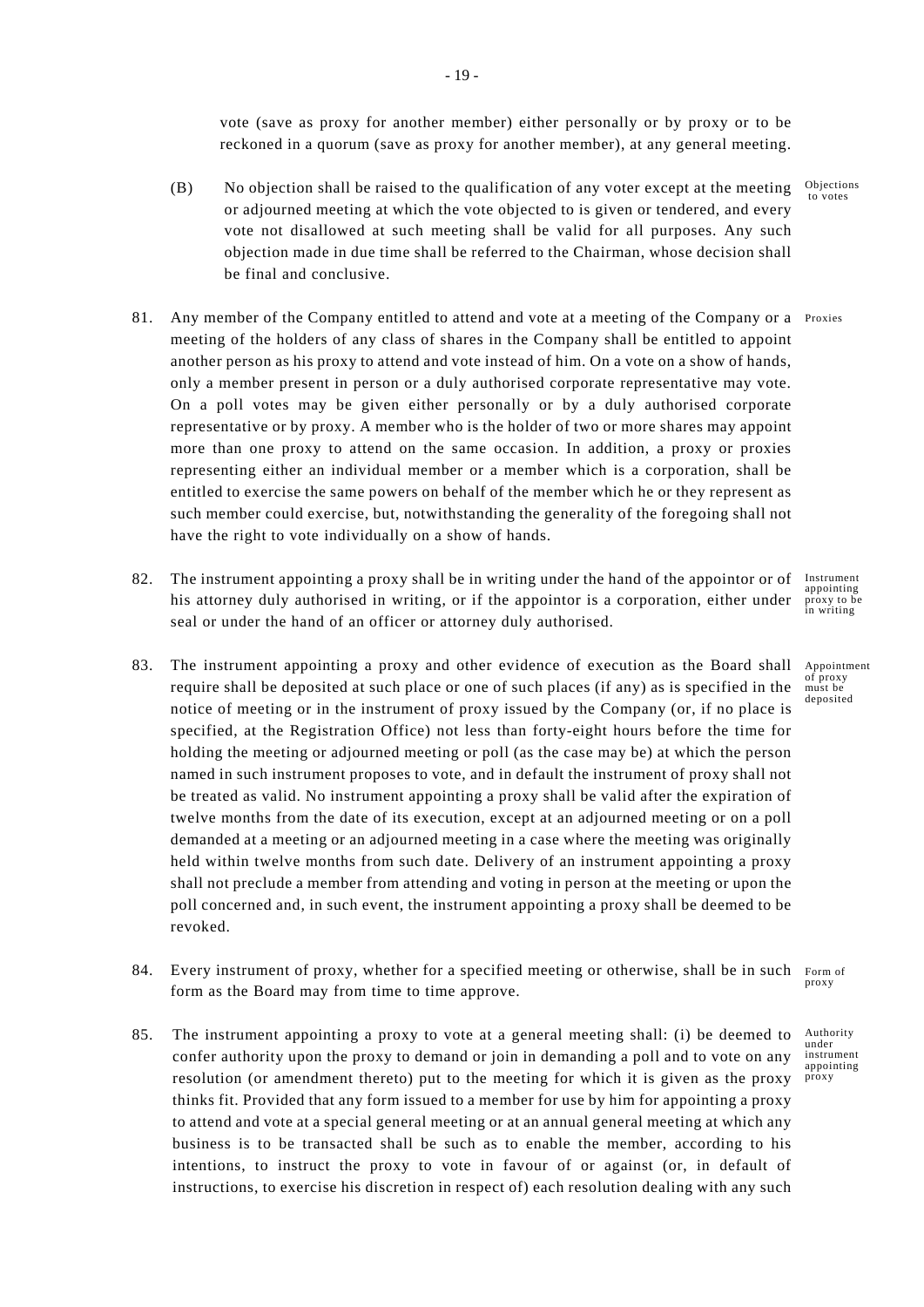business; and (ii) unless the contrary is stated therein, be valid as well for any adjournment of the meeting as for the meeting to which it relates.

- 86. A vote given in accordance with the terms of an instrument of proxy or power of attorney or by a duly authorised corporate representative shall be valid notwithstanding the previous death or insanity of the principal or revocation of the proxy or power of attorney or other authority under which the proxy was executed or the transfer of the share in respect of which the proxy is given, provided that no intimation in writing of such death, insanity, revocation or transfer as aforesaid shall have been received by the Company at its Registration Office, or at such other place as is referred to in Bye-Law 83, at least two hours before the commencement of the meeting or adjourned meeting at which the proxy is used.
- 87(A). Any corporation which is a member of the Company may, by resolution of its directors or other governing body or by power of attorney, authorise such person as it thinks fit to act as its corporate representative at any meeting of the Company or of any class of members of the Company, and the person so authorised shall be entitled to exercise the same powers on behalf of the corporation which he represents as that corporation could exercise if it were an individual member of the Company. References in these Bye-Laws to a member present in person at a meeting shall, unless the context otherwise requires, include a corporation which is a member represented at the meeting by such duly authorised corporate representative or by one or more proxies. Nothing contained in this Bye-law shall prevent a corporation which is a member of the Company from appointing one or more proxies to represent it pursuant to Bye-law 81.
- 87(B). If a Clearing House (or its nominees) is a member of the Company, it may appoint such person or persons as it thinks fit to act as its proxy or proxies or as its corporate representative or representatives, to the extent permitted by the Companies Act, at any meeting of the Company or at any meeting of any class of members of the Company provided that, if more than one proxy or, corporate representative is so appointed, the appointment shall specify the number and class of shares in respect of which such proxy or corporate representative is so appointed. A person so appointed under the provisions of its Bye-law shall be entitled to exercise the same powers on behalf of the Clearing House (or its nominee) which he represents as that Clearing House (or its nominee) could exercise as it were an individual member including the right to vote individually on a show of hands notwithstanding the provisions of the Bye-laws 76 and 81.

# **DISENFRANCHISEMENT NOTICE**

- 88A. (A) Where, in respect of any shares in the Company, the Company has served a notification in writing pursuant to Section 18 of the Securities (Disclosure of Interests) Ordinance (Chapter 396 of the laws of Hong Kong) upon any person appearing to be interested in the shares in question, for the purpose of this Byelaw referred to as a "Section 18 Notice", and the Company has earlier or simultaneously served on the registered holder of the shares in question:-
	- (i) notice in writing of the identity and address of any persons (other than the registered holder himself) upon whom such Section 18 Notice has been served;

When vote by proxy valid though authority revoked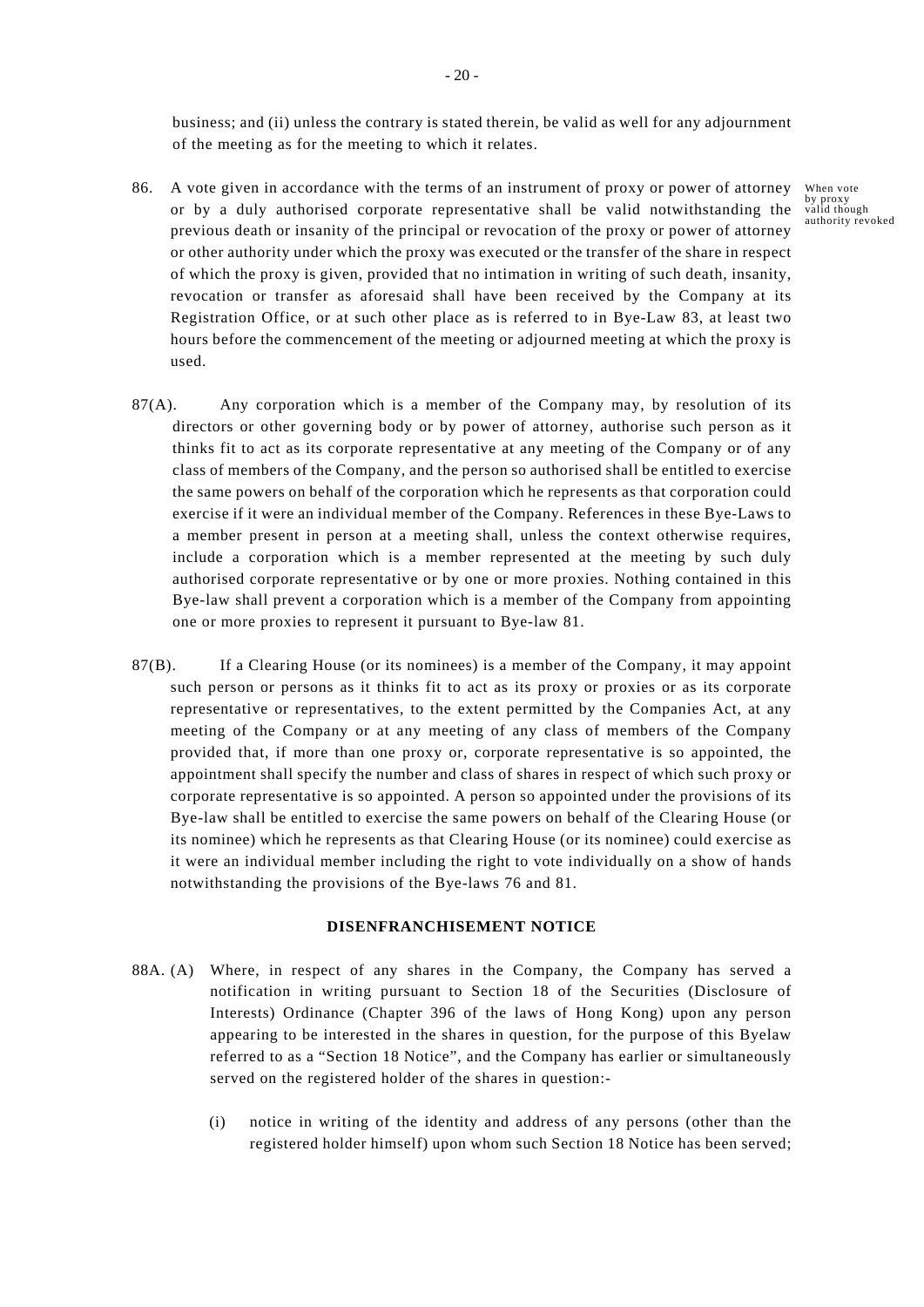- (ii) a warning in writing that unless the information required by the Section 18 Notice is given within the period specified therein (which shall not be less than 42 days) he is liable to be disenfranchised (within the meaning ascribed to that word in this Bye-Law) in respect of the shares in question in accordance with the provisions of this Byelaw; and
- (iii) a copy of each Section 18 Notice served in respect of the shares in question

then, if after the expiry of the period specified in the Section 18 Notice, any person upon whom the Section 18 Notice has been served has failed to give the Company any information required by the relevant Section 18 Notice the Board may forthwith and without further notice direct that the registered holder of the shares in question (being the registered holder notified in accordance with the provisions of this Bye-Law (a "disenfranchised holder") shall be deemed to be disenfranchised in respect of each of such shares and that such disenfranchised holder shall not be entitled in respect of any such shares to

- (i) vote at any general meeting of the Company either personally or by proxy or on a poll; or
- (ii) exercise any other right conferred by membership in relation to meetings of the Company; or
- (iii) be paid any dividend or other money otherwise due to be paid to him by the Company; or
- (iv) transfer such share to any other person

until the said Section 18 Notice has been complied with in every respect, provided that in the case of any dividend or other money due being withheld under sub-paragraph (iii) above amounts so withheld shall be paid to the disenfranchised holder in the event of his being re-enfranchised by compliance with the Section 18 Notice in every respect or his transferring the shares in question pursuant to sub-clause (D) below.

- (B) The provisions of Bye-laws 167 to 173 shall apply to the service on or delivery to any person of a Section 18 Notice or other communication in connection therewith whether or not such person was a member of the Company at the relevant date but so that in the case of a non-member references to a registered address shall be read as references to the address of such non-member notified to the Company.
- (C) without prejudice to the generality of (A) above of this Bye-Law, a person may be treated as appearing to be interested in any shares if the member holding such shares has given to the Company a notification under the Hong Kong Securities (Disclosure of Interests) Ordinance which fails to establish the identities of those interested in the shares and if (after taking into account the said notification and any other relevant notification under the Securities (Disclosure of Interests) Ordinance) the Company knows or has reasonable cause to believe that the person in question is or may be interested in the shares.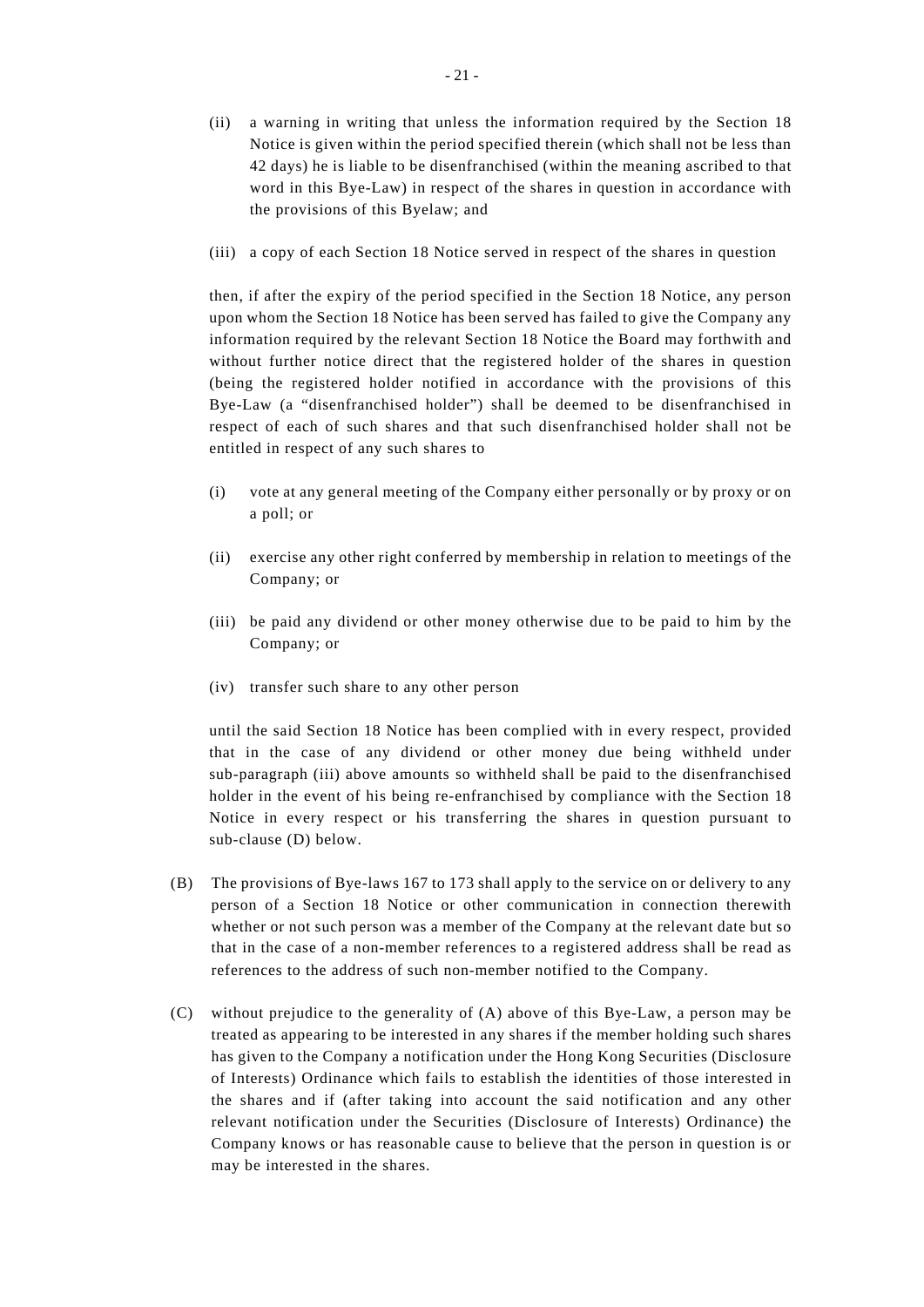- (D) For the purposes of sub-clause (A) of this Bye-Law the following shall apply, namely:-
	- (i) notwithstanding the provisions of sub-paragraph (A) of this Bye-Law, but subject to any order of the Court to the contrary, a registered holder may transfer any share in respect of which he is disenfranchised to any other person provided such transfer is made as a result of a sale made through any stock exchange on which the Company's shares are normally traded or by means of an acceptance of a take-over offer (as defined in sub-paragraph (iv) below);
	- (ii) in the event of any transfer of a share in respect of which the holder is disenfranchised being made pursuant to sub-paragraph (i) above and subject to any order of the Court to the contrary, upon such transfer being registered in the register of members of the Company all restrictions placed by the Board in respect of such share shall thereupon cease to have effect;
	- (iii) none of the provisions contained in sub-paragraph (A) of this Bye-Law shall limit the effect of any order made by the Court under Section 24 of the Securities (Disclosure of Interests) Ordinance nor shall any sanction imposed by the Board pursuant to this paragraph cease to have effect unless it is either so ordered by the Court or it ceases to have effect by operation of the provisions of this Bye-Law or the Board resolves to remove such sanction; and
	- (iv) for the purposes of this Bye-Law the expression "take-over offer" shall mean a takeover or merger transaction affecting the Company which is regulated by the Hong Kong Code on Takeovers and Mergers.
- (F) Nothing in this Bye-Law shall in any way limit or restrict the right of the Company to serve a Section 18 Notice or to apply to the Court under Section 24 of the Securities (Disclosure of Interests) Ordinance for such order as is referred to in that Section.

# **REGISTERED OFFICE**

88. The Registered Office of the Company shall be at such place in Bermuda as the Board shall Registered from time to time appoint.

# **BOARD OF DIRECTORS**

- 89. The number of Directors shall not be less than two. The Company shall keep at its  $\frac{Constant}{CP}$ of Board registered office a register of its directors and officers in accordance with the Statutes.
- Alternate Directors 90. The Company in general meeting may by Ordinary Resolution elect a person or persons qualified to be Directors to act as Directors in the alternative to any of the Directors of the Company or may authorise the Board to appoint such alternate Directors. Any alternate Director may be removed by the Company in general meeting by Ordinary Resolution and, if appointed by the Board, may be removed by the Board and, subject thereto, the office of alternate Director shall continue until the next annual election of Directors in accordance with Bye-Law 99 or, if earlier, the date on which the relevant Director ceases to be a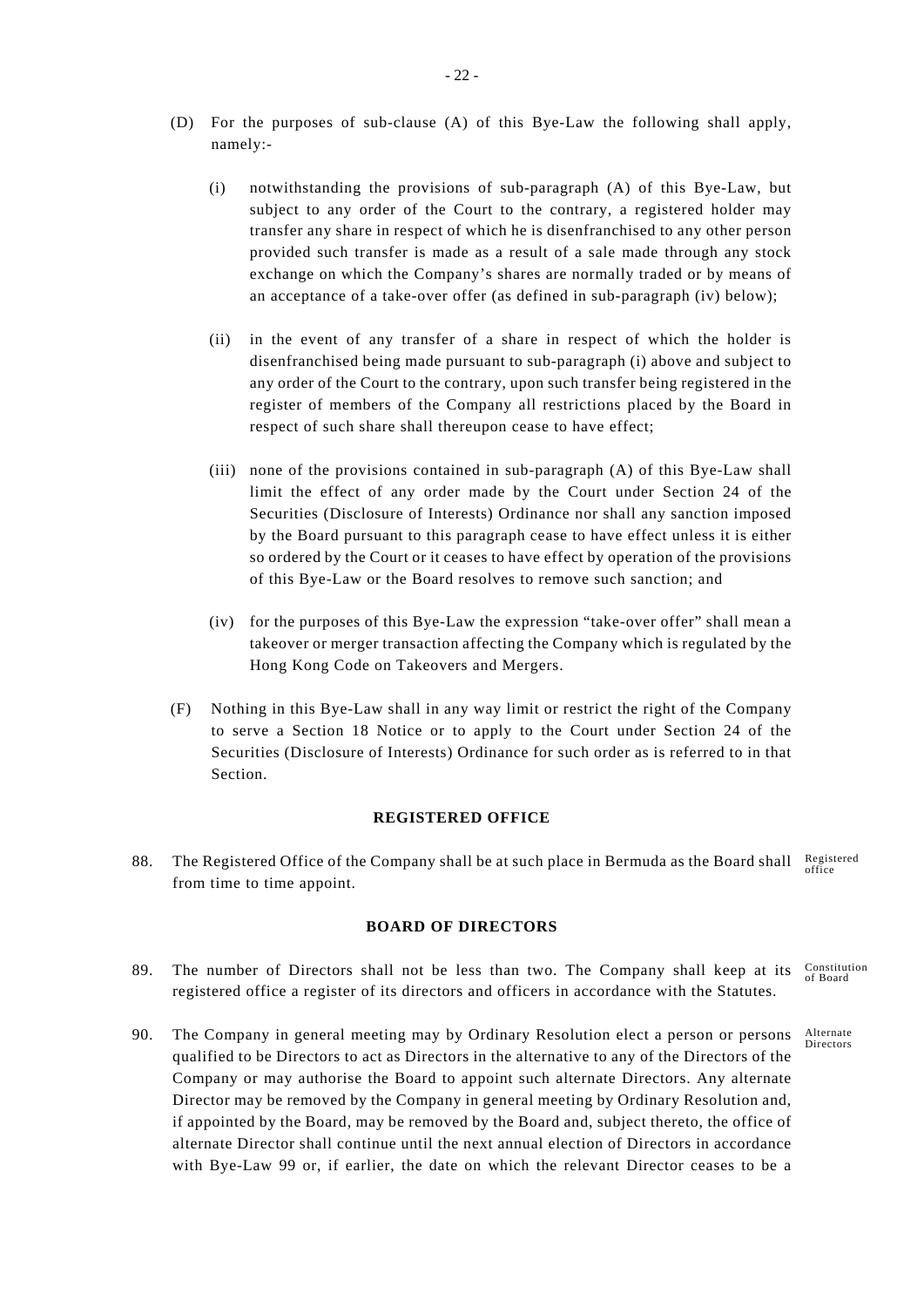Director. An alternate Director may also be a Director in his own right and may act as alternate to more than one Director.

- 91. (A) An alternate Director shall (except when absent from the territory in which the Head Office is for the time being situate) be entitled to receive notices of meetings of the Board and shall be entitled to attend and vote as a Director at any such meeting at which the Director appointing him is not personally present and generally at such meeting to perform all the functions of his appointor as a Director and for the purposes of the proceedings at such meeting the provisions of these presents shall apply as if he (instead of his appointor) were a Director. If he shall be himself a Director or shall attend any such meeting as an alternate for more than one Director his voting rights shall be cumulative. If his appointor is for the time being absent from the territory in which the Head Office is for the time being situate or otherwise not available or unable to act, his signature to any resolution in writing of the Directors shall be as effective as the signature of his appointor. To such extent as the Board may from time to time determine in relation to any committee of the Board, the foregoing provisions of this paragraph shall also apply mutatis mutandis to any meeting of any such committee of which his appointor is a member. An alternate Director shall not, save as aforesaid, have power to act as a Director nor shall he be deemed to be a Director for the purposes of these Bye-Laws.
	- (B) An alternate Director shall be entitled to contract and be interested in and benefit from contracts or arrangements or transactions and to be repaid expenses and to be indemnified to the same extent mutatis mutandis as if he were a Director, but he shall not be entitled to receive from the Company in respect of his appointment as alternate Director any remuneration except only such part (if any) of the remuneration otherwise payable to his appointor as such appointor may by notice in writing to the Company from time to time direct.
- 92. A Director or an alternate Director shall not be required to hold any qualification shares but Attendance shall nevertheless be entitled to attend and speak at all general meetings of the Company and all meetings of any class of members of the Company.
- 93. The Directors shall be entitled to receive by way of remuneration for their services as <sub>Directors</sub> Directors such sum as shall from time to time be determined by the Company in general meeting, such sum (unless otherwise directed by the resolution by which it is voted) to be divided amongst the Directors in such proportions and in such manner as the Board may agree, or failing agreement, equally, except that in such event any Director holding office for less than the whole of the relevant period in respect of which the remuneration is paid shall only rank in such division in proportion to the time during such period for which he has held office. The foregoing provisions shall not apply to a Director who holds any salaried employment or office in the Company except in the case of sums paid in respect of Directors' fees.
- 94. The Directors shall also be entitled to be repaid all travelling, hotel and other expenses Directors expenses reasonably incurred by them respectively in or about the performance of their duties as Directors, including their expenses of travelling to and from board meetings, committee meetings or general meetings or otherwise incurred whilst engaged in the business of the Company or in the discharge of their duties as Directors.

at general meetings

remuneration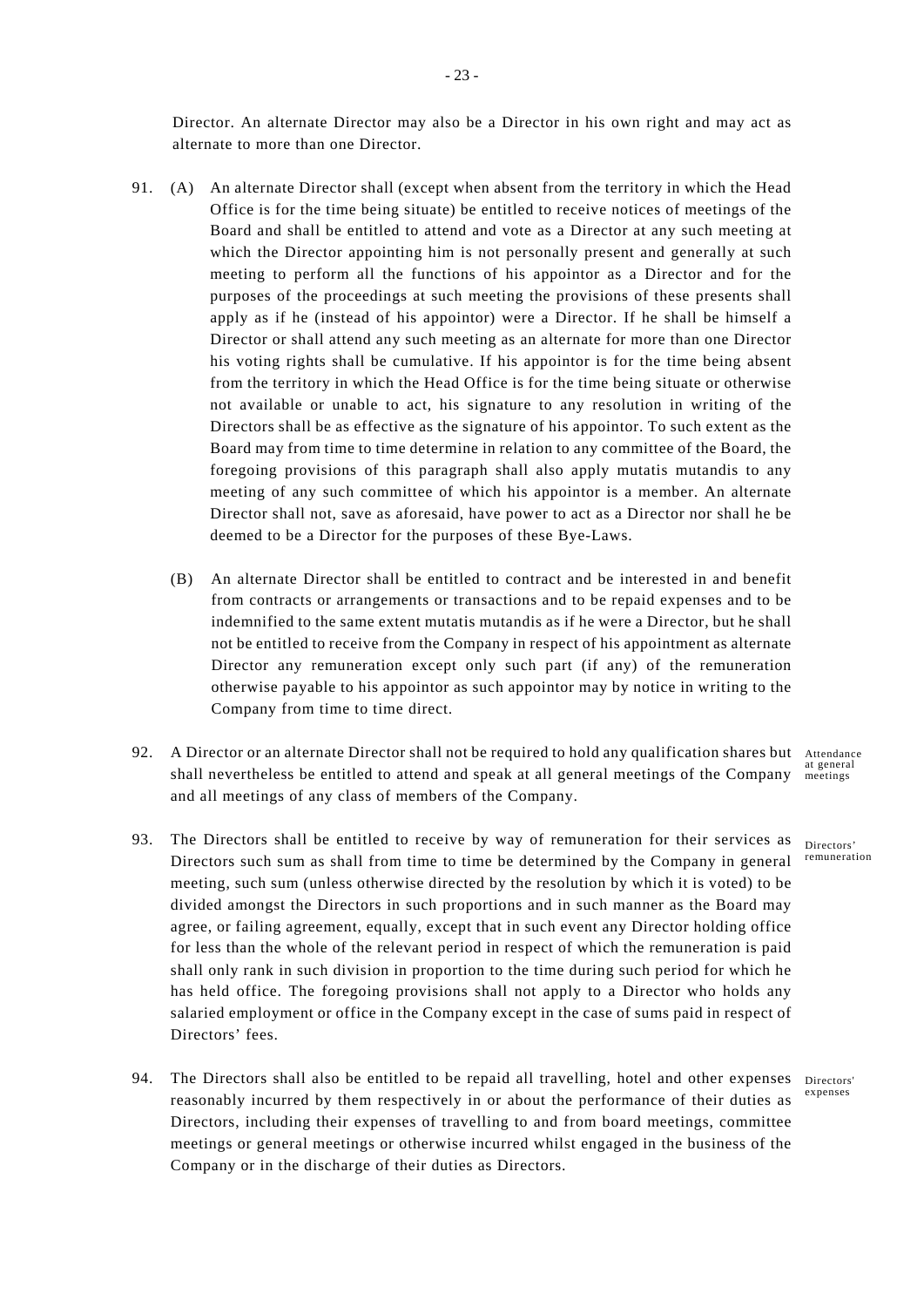- 95. The Board may grant special remuneration to any Director who, being called upon, shall perform any special or extra services to or at the request of the Company. Such special remuneration may be made payable to such Director in addition to or in substitution for his ordinary remuneration as a Director, and may be made payable by way of salary, commission or participation in profits or otherwise as may be arranged.
- 96. (A) Notwithstanding Bye-Laws 93, 94 and 95, the remuneration of a Managing Director, Joint Managing Director, Deputy Managing Director or other Executive Director or a Director appointed to any other office in the management of the Company may from time to time be fixed by the Board and may be by way of salary, commission, or participation in profits or otherwise or by all or any of those modes and with such other benefits (including pension and/or gratuity and/or other benefits on retirement) and allowances as the Board may from time to time decide. Such remuneration shall be in addition to his remuneration as a Director.
	- (B) Payments to any Director or past Director of the Company of any sum by way of Payments for compensation for loss of office or as consideration for or in connection with his loss of office retirement from office (not being a payment to which the Director is contractually entitled) must be approved by the Company in general meeting.
- 97. (A) A Director shall vacate his office:-
	- (i) if he becomes bankrupt or has a receiving order made against him or suspends payment or compounds with his creditors generally;
	- (ii) if he becomes a lunatic or of unsound mind;
	- (iii) if he absents himself from the meetings of the Board during a continuous period of six months, without special leave of absence from the Board, and his alternate Director (if any) shall not during such period have attended in his stead, and the Board passes a resolution that he has by reason of such absence vacated his office;
	- (iv) if he becomes prohibited by law from acting as a Director;
	- (v) if by notice in writing delivered to the Company at its Registered Office or at the Head Office he resigns his office;
	- (vi) if he shall be removed from office by a Special Resolution of the Company under Bye-Law 104;
	- (vii) if he shall be removed from office by resolution of the Board passed by a majority of the remaining Directors.
	- (B) No Director shall be required to vacate office or be ineligible for re-election or re-appointment as a Director, and no person shall be ineligible for appointment as a Director by reason only of his having attained any particular age.
- 98. (A) Subject to the Companies Act, a Director may hold any other office or place of profit Directors' with the Company (except that of Auditors) in conjunction with his office of Director

Special remuneration

Remuneration of Managing Directors, etc.

When office of Director to be vacated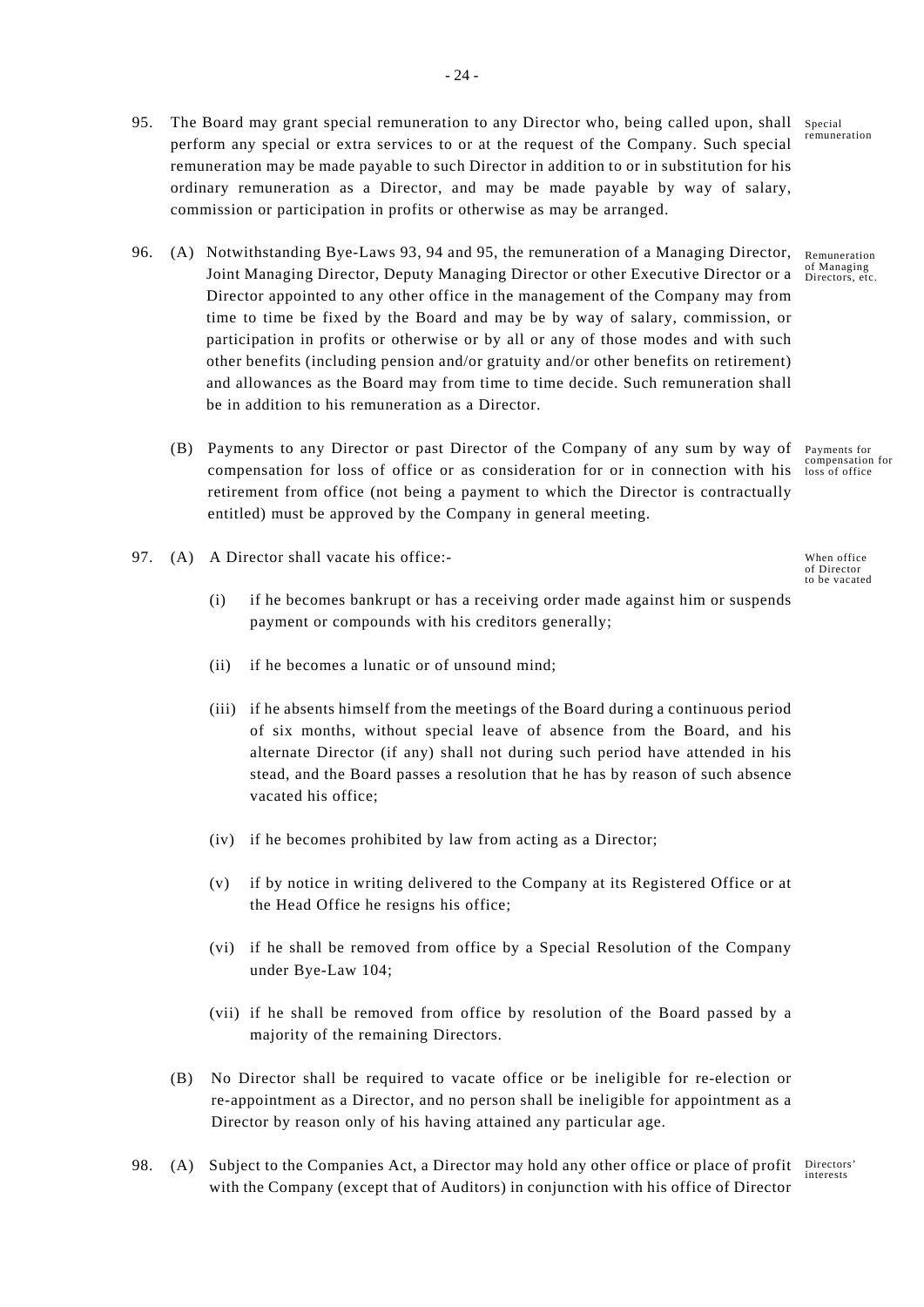for such period and upon such terms as the Board may determine, and may be paid such extra remuneration therefor (whether by way of salary, commission, participation in profits or otherwise) as the Board may determine, and such extra remuneration shall be in addition to any remuneration provided for, by or pursuant to any other Bye-Law.

- (B) A Director may act by himself or his firm in a professional capacity for the Company (otherwise than as Auditors) and he or his firm shall be entitled to remuneration for professional services as if he were not a Director.
- (C) A Director of the Company may be or become a director or other officer of, or otherwise interested in, any company promoted by the Company or any other company in which the Company may be interested, and shall not be liable to account to the Company or the members for any remuneration, profit or other benefit received by him as a director or officer of or from his interest in such other company. The Board may also cause the voting power conferred by the shares in any other company held or owned by the Company to be exercised in such manner in all respects as it thinks fit, including the exercise thereof in favour of any resolution appointing the Directors or any of them to be directors or officers of such other company, or voting or providing for the payment of remuneration to the directors or officers of such other company.
- (D) A Director shall not vote or be counted in the quorum on any resolution of the Board concerning his own appointment as the holder of any office or place of profit with the Company or any other company in which the Company is interested (including the arrangement or variation of the terms thereof, or the termination thereof).
- (E) Where arrangements are under consideration concerning the appointment (including the arrangement or variation of the terms thereof, or the termination thereof) of two or more Directors to offices or places of profit with the Company or any other company in which the Company is interested, a separate resolution may be put in relation to each Director and in such case each of the Directors concerned shall be entitled to vote (and be counted in the quorum) in respect of each resolution except that concerning his own appointment (or the arrangement or variation of the terms thereof, or the termination thereof) and except (in the case of an office or place of profit with any such other company as aforesaid) where the other company is a company in which the Director together with any of his associates own 5 per cent. or more of the issued shares of any class of the equity share capital of such company or of the voting rights of any class of shares of such company;
- (F) Subject to the Companies Act and to the next paragraph of this Bye-Law, no Director or proposed or intended Director shall be disqualified by his office from contracting with the Company, either with regard to his tenure of any office or place of profit or as vendor, purchaser or in any other manner whatever, nor shall any such contract or any other contract or arrangement in which any Director is in any way interested be liable to be avoided, nor shall any Director so contracting or being so interested be liable to account to the Company or the members for any remuneration, profit or other benefits realised by any such contract or arrangement, by reason only of such Director holding that office or the fiduciary relationship thereby established.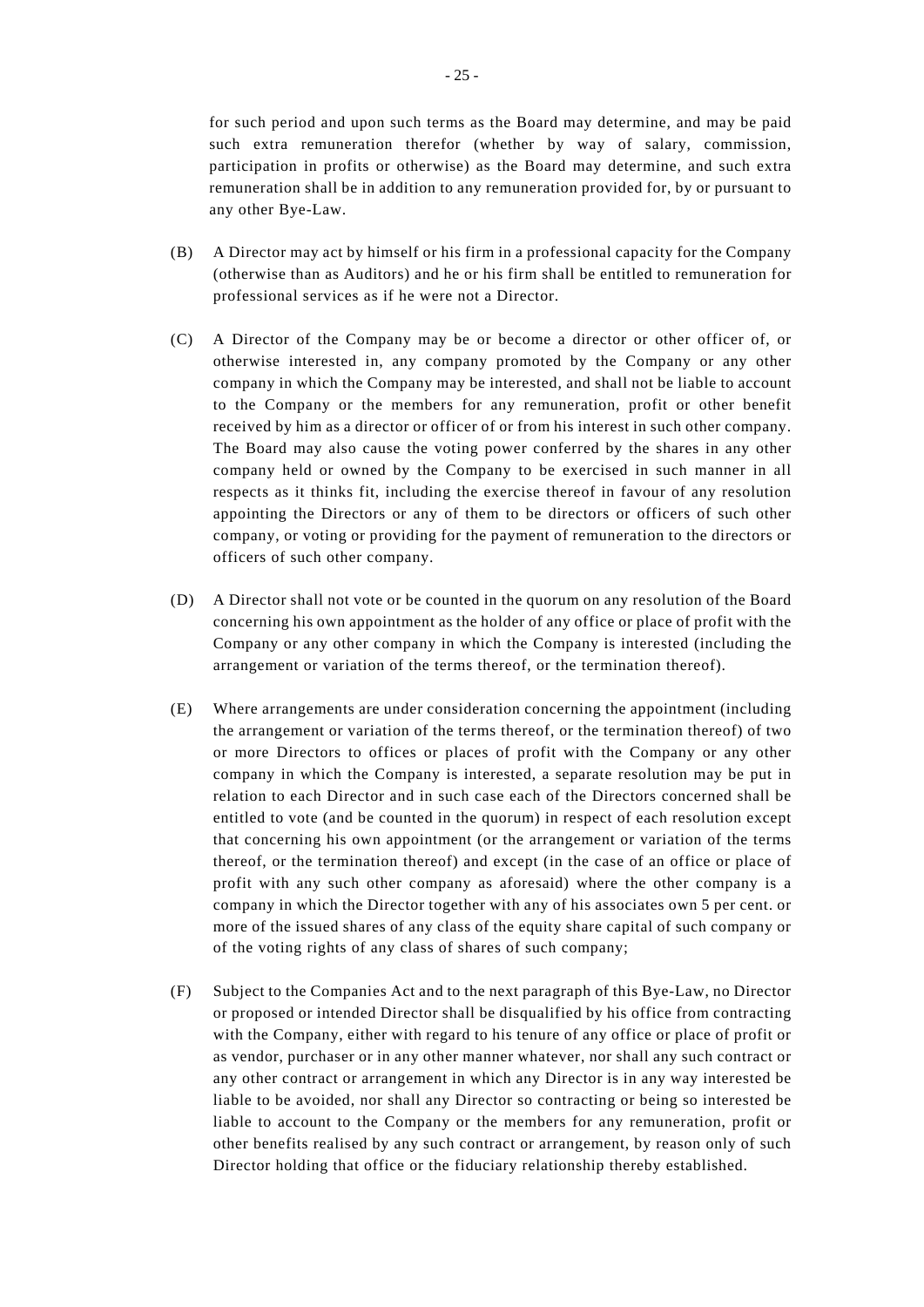- (G) A Director who to his knowledge is in any way, whether directly or indirectly, materially interested or who has an associate who is materially interested in a contract or arrangement or proposed contract or arrangement with the Company shall declare the nature of any such interest at the meeting of the Board at which the question of entering into the contract or arrangement is first taken into consideration, if he knows any such interest then exists, or in any other case at the first meeting of the Board after he knows that he is or has become so interested. For the purposes of this Bye-Law, a general notice to the Board by a Director to the effect that (a) he or any of his associates is a member of a specified company or firm and is to be regarded as interested in any contract or arrangement which may after the date of the notice be made with that company or firm or (b) he is to be regarded as interested in any contract or arrangement which may after the date of the notice be made with a specified person who is connected with him or any of his associates, shall be deemed to be a sufficient declaration of interest under this Bye-Law in relation to any such contract or arrangement; provided that no such notice shall be effective unless either it is given at a meeting of the Board or the Director takes reasonable steps to secure that it is brought up and read at the next Board meeting after it is given.
- (H) A Director shall not vote (nor be counted in the quorum) on any resolution of the Board in respect of any contract, arrangement or proposal in which he or any of his associate(s) has/have a material interest, and if he shall do so his vote shall not be counted (nor shall he be counted in the quorum for that resolution), but this prohibition shall not apply to any of the following matters:
	- (i) the giving of any security or indemnity either:
		- (a) to the Director or his associate(s) in respect of money lent or obligations incurred or undertaken by him or any of them at the request of or for the benefit of the Company or any of its subsidiaries; or
		- (b) to a third party in respect of a debt or obligation of the Company or any of its subsidiaries for which the Director or his associate(s) has himself/themselves assumed responsibility in whole or in part and whether alone or jointly under a guarantee or indemnity or by the giving of security;
	- (ii) any contract, arrangement or proposal concerning an offer of shares, debentures or other securities of or by the Company or any other company which the Company may promote or be interested in for subscription or purchase where the Director or his associate(s) is/are or is/are to be interested as a participant in the underwriting or sub-underwriting of the offer;
	- (iii) any contract, arrangement or proposal concerning any other company in which the Director or his associate(s) is/are interested only, whether directly or indirectly, as an officer or executive or shareholder or in which the Director or his associate(s) is/are beneficially interested in shares of that company, provided that the Director and any of his associate's beneficial interest in such company is below, in aggregate, 5 per cent. of (a) the issued shares of any class of such company (or of any third company through which his interest or that of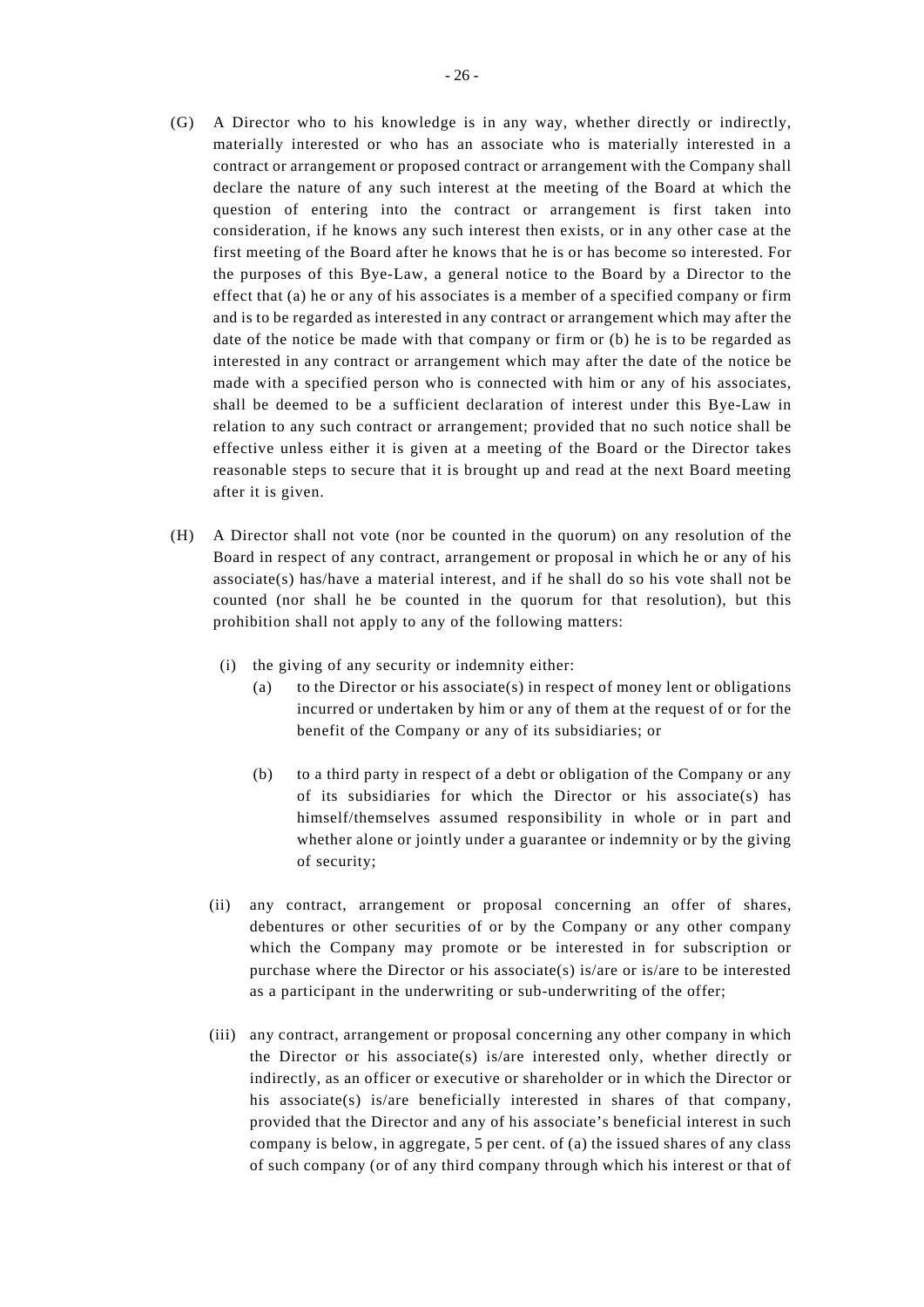his associate(s) is derived) or (b) the voting rights available to members of such company;

- (iv) any contract, arrangement or proposal concerning the benefit of employees of the Company or any of its subsidiaries including:
	- (a) the adoption, modification or operation of any employees' share scheme or any share incentive or share option scheme under which the Director or his associate(s) may benefit; or
	- (b) the adoption, modification or operation of a pension fund or retirement, death or disability benefits scheme which relates to a Director, his associates and employees of the Company or any of its subsidiaries and does not provide in respect of any Director, or his associate(s), as such any privilege or advantage not generally accorded to the class of persons to which such scheme or fund relates; and
- (v) any contract, arrangement or proposal in which the Director or his associate(s) is/are interested in the same manner as other holders of shares or debentures or other securities of the Company by virtue only of his/their interest in shares or debentures or other securities of the Company.
- (I) A company shall be deemed to be a company in which a Director together with any of his associates owns five (5) per cent. or more of the issued shares of any class of the equity share capital of such company or of the voting rights of any class of shares of such company if and so long as (but only if and so long as) he together with his associates is (either directly or indirectly) the holder of or beneficially interested in five (5) per cent. or more of any class of the equity share capital of such company (or of any third company through which his interest is derived) or of the voting rights of any class of shares available to members of the company. For the purpose of this paragraph there shall be disregarded any shares held by a Director or any of his associates as bare or custodian trustee and in which he has no beneficial interest, any shares comprised in a trust in which the interest of a Director or any of his associates is in reversion or remainder if and so long as some other person is entitled to receive the income thereof, and any shares comprised in an authorised unit trust scheme in which the Director is interested only as a unit holder.
- (J) Where a company in which a Director together with any of his associates holds five (5) per cent. or more of any class of the equity share capital of such company or of the voting rights of any class of shares available to members of the company is materially interested in a transaction, then that Director or any of his associates shall also be deemed materially interested in such transaction.
- (K) If any question shall arise at any meeting of the Board as to the materiality of the interest of a Director (other than the Chairman or any of his associates) or as to the entitlement of any Director (other than such Chairman) to vote or be counted in the quorum and such question is not resolved by his voluntarily agreeing to abstain from voting or not to be counted in the quorum, such question shall be referred to the Chairman and his ruling in relation to such other Director or any of his associates shall be final and conclusive except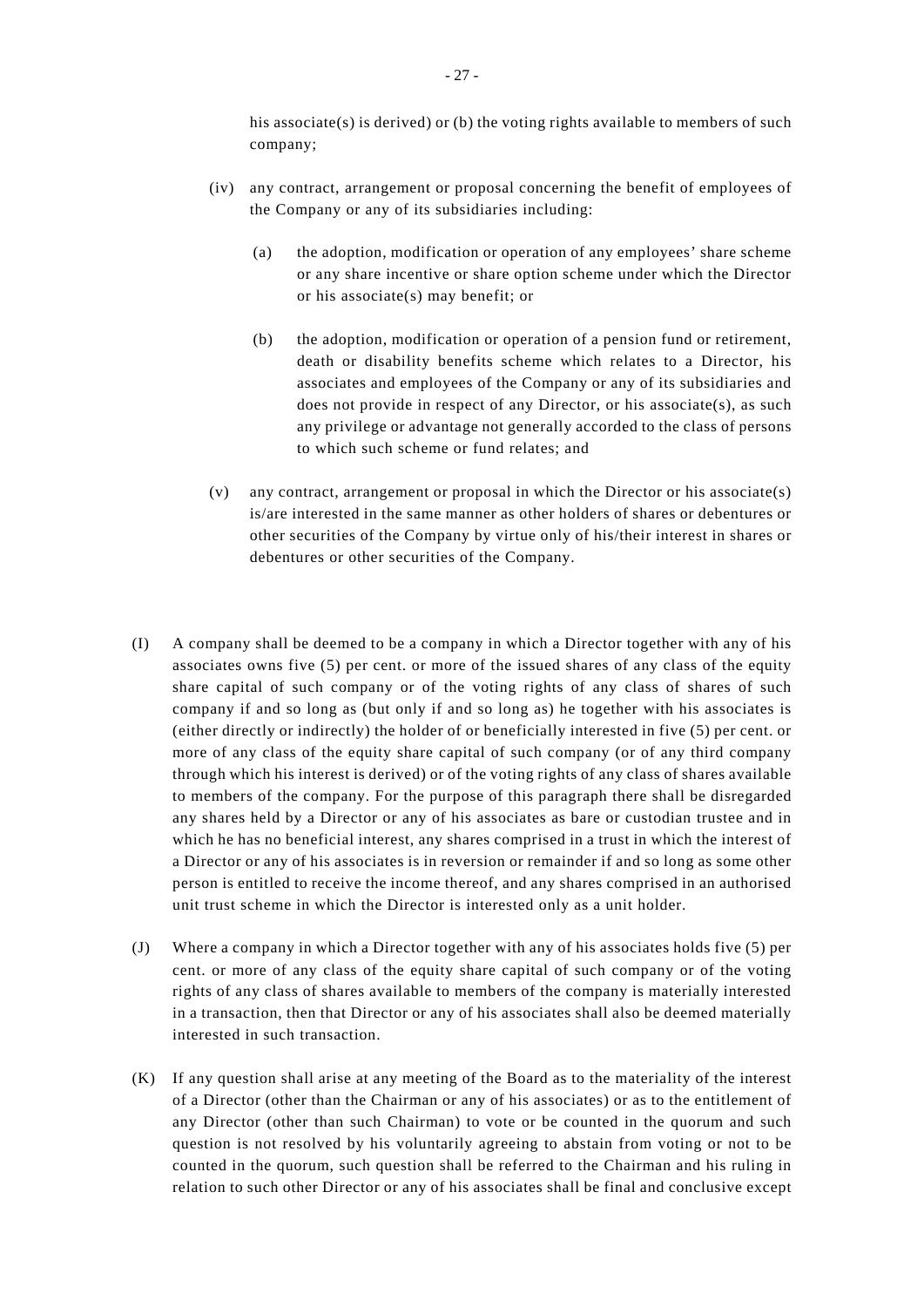in a case where the nature or extent of the interest of the Director or any of his associates concerned as known to such Director has not been fairly disclosed to the Board. If any question as aforesaid shall arise in respect of the Chairman or any of his associates such question shall be decided by a resolution of the Board (for which purpose such Chairman shall not be counted in the quorum and shall not vote thereon) and such resolution shall be final and conclusive except in a case where the nature or extent of the interest of such Chairman or any of his associates as known to him has not been fairly disclosed to the Board.

### **APPOINTMENT AND RETIREMENT OF DIRECTORS**

- Retirement of Directors 99. (A) At each annual general meeting all the Directors for the time being shall retire from office. A Director is not required to retire at any age.
	- (B) A retiring Director shall be eligible for re-election. The Company at any general meeting at which any Directors retire may fill the vacated offices.
- 100. If at any general meeting at which an election of Directors ought to take place the places of the retiring Directors are not filled, the retiring Directors or such of them as have not had their places filled shall be deemed to have been re-elected and shall, if willing, continue in office until the next annual general meeting and so on from year to year until their places are filled, unless:-
	- Retiring Directors to remain in office until successors appointed
	- (i) it shall be determined at such meeting to reduce the number of Directors; or
	- (ii) it is expressly resolved at such meeting not to fill up such vacated offices; or
	- (iii) in any such case the resolution for re-election of a Director is put to the meeting and lost; or
	- (iv) such Director has given notice in writing to the Company that he is not willing to be re-elected.
- 101. The Company in general meeting shall from time to time fix and may from time to time by Ordinary Resolution increase or reduce the maximum and minimum number of Directors but so that the number of Directors shall never be less than two.
- 102. (A) The Company may from time to time in general meeting by Ordinary Resolution elect any person to be a Director either to fill a casual vacancy or as an addition to the Board. Any Director so appointed shall hold office only until the next following annual general meeting of the Company and shall then be eligible for re-election at the meeting but shall not be taken into account in determining the Directors or the number of Directors who are to retire by rotation at such meeting.
	- (B) The Board shall have power from time to time and at any time to appoint any person as a Director either to fill a casual vacancy or as an addition to the Board but so that the number of Directors so appointed shall not exceed the maximum number determined from time to time by the members in general meeting. Any Director so appointed shall hold office only until the next following annual general meeting of

Power of general meeting to increase or reduce number of Directors

Appointment of Directors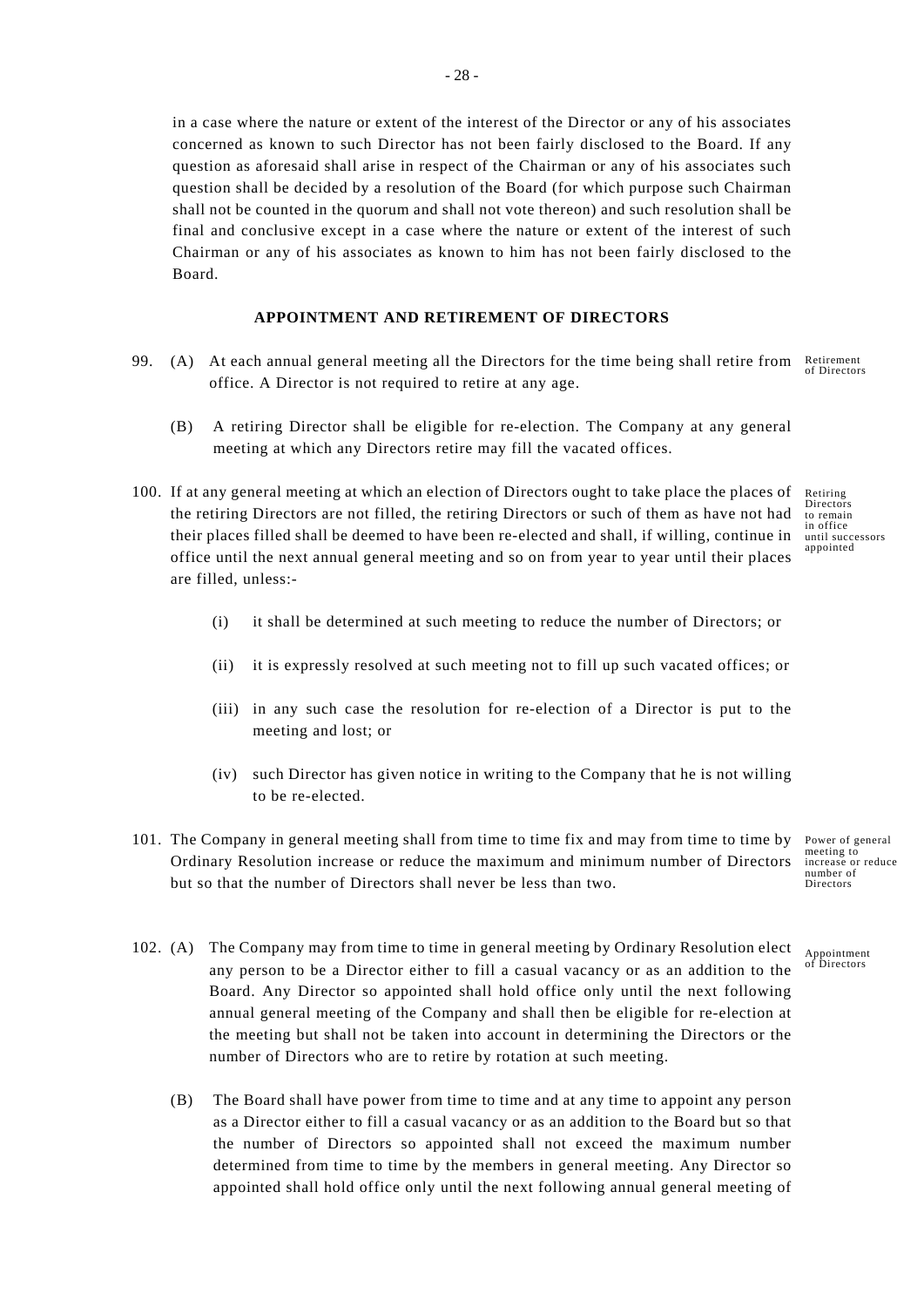the Company and shall then be eligible for re-election at the meeting but shall not be taken into account in determining the Directors or the number of Directors who are to retire by rotation at such meeting.

- 103. No person, other than a retiring Director, shall, unless recommended by the Board for election, be eligible for election to the office of Director at any general meeting, unless notice in writing signed by a member (other than the person to be proposed) entitled to attend and vote at such general meeting of his intention to propose such a person for election as a Director and notice in writing signed by the person to be so proposed of his willingness to be elected shall have been given to the Company. The nomination period during which such notice may be given will commence on the day after despatch of the notice of the general meeting appointed for such election and will end on the day which is seven days prior to the date of such general meeting, provided always that such nomination period must be at least seven days in duration.
- 104. A Director (including a Managing Director or any Executive Director) may be removed by Special Resolution of the Company or by a resolution of the Board passed by a majority of the remaining Directors before the expiration of his period of office notwithstanding anything in these Bye-Laws or in any agreement between the Company and such Director (but without prejudice to any claim which such Director may have for damages for any breach of any contract between him and the Company) and may elect another person in his stead. Any person so elected shall hold office only until the next following annual general meeting of the Company and shall then be eligible for re-election at such meeting, but shall not be taken into account in determining the Directors who are to retire by rotation at such meeting.

### **BORROWING POWERS**

- 105. The Board may from time to time at its discretion exercise all the powers of the Company to raise or borrow or to secure the payment of any sum or sums of money for the purposes of the Company and to mortgage or charge its undertaking, property and uncalled capital or any part thereof.
- 106. The Board may raise or secure the payment or repayment of such sum or sums in such manner and upon such terms and conditions in all respects as it thinks fit and in particular by the issue of debentures, debenture stock, bonds or other securities of the Company, whether outright or as collateral security for any debt, liability or obligation of the Company or of any third party.
- 107. Debentures, debenture stock, bonds and other securities may be made assignable free from Assignment any equities between the Company and the person to whom the same may be issued.
- 108. Any debentures, debenture stock, bonds or other securities may be issued at a discount Special privileges (other than shares), premium or otherwise and with any special privileges as to redemption, surrender, drawings, allotment of shares, attending and voting at general meetings of the Company, appointment of Directors and otherwise.
- Register of charges specifically affecting the property of the Company and shall duly comply with such to be kept 109. (A) The Board shall cause a proper register to be kept of all mortgages and charges

Notice to be given which person proposed for election

Power to remove Director by Special Resolution

Power to borrow

Conditions on which money may be borrowed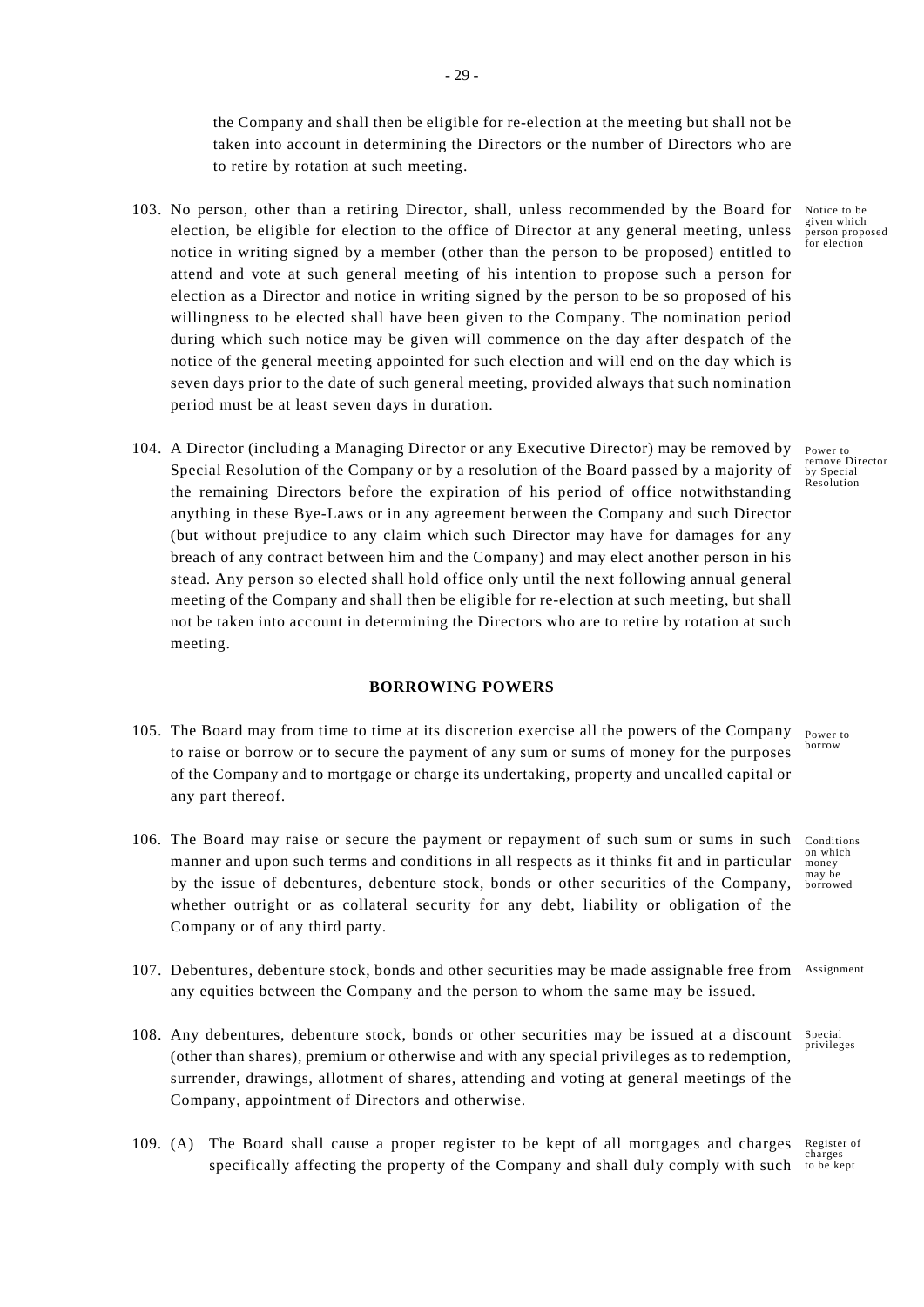provisions of the Companies Act with regard to the registration of mortgages and charges as may be specified or required.

- Register of debentures or debenture stock (B) If the Company issues a series of debentures or debenture stock not transferable by delivery, the Board shall cause a proper register to be kept of the holders of such debentures.
- Mortgage of uncalled capital 110. Where any uncalled capital of the Company is charged, all persons taking any subsequent charge thereon shall take the same subject to such prior charge, and shall not be entitled, by notice to the members or otherwise, to obtain priority over such prior charge.

### **MANAGING DIRECTORS, ETC**

- 111. The Board may from time to time appoint any one or more of its body to the office of Managing Director, Joint Managing Director, Deputy Managing Director or other Executive Director and/or such other office in the management of the business of the Company as it may decide for such period and upon such terms as it thinks fit and upon such terms as to remuneration as it may decide in accordance with Bye-Law 96.
- Removal 112. Every Director appointed to an office under Bye-Law 111 hereof shall, but without prejudice to any claim for damages for breach of any contract of service between himself and the Company, be liable to be dismissed or removed therefrom by the Board.
- 113. A Director appointed to an office under Bye-Law 111 shall be subject to the same provisions as to rotation, resignation and removal as the other Directors of the Company, and he shall ipso facto and immediately cease to hold such office if he shall cease to hold the office of Director for any cause.
- 114. The Board may from time to time entrust to and confer upon a Managing Director, Joint Managing Director, Deputy Managing Director or Executive Director all or any of the powers of the Board that it may think fit provided that the exercise of all powers by such Director shall be subject to such regulations and restrictions as the Board may from time to time make and impose, and the said powers may at any time be withdrawn, revoked or varied, but no person dealing in good faith and without notice of such withdrawal, revocation or variation shall be affected thereby.

#### **MANAGEMENT**

115. (A) The management of the business of the Company shall be vested in the Board which, in addition to the powers and authorities expressly conferred upon it by these Bye-Laws, may exercise all such powers and do all such acts and things as may be exercised or done or approved by the Company and which are not hereby or by the Statutes expressly directed or required to be exercised or done by the Company in general meeting, but subject nevertheless to the provisions of the Statutes and of these Bye-Laws and to any regulations from time to time made by the Company in general meeting not being inconsistent with such provisions of these Bye-Laws, provided that no regulation so made shall invalidate any prior act of the Board which would have been valid if such regulation had not been made.

Powers to appoint Managing Directors, etc.

of Managing Director, etc.

Cessation of appointment

Powers may be delegated

General powers of Company vested in Board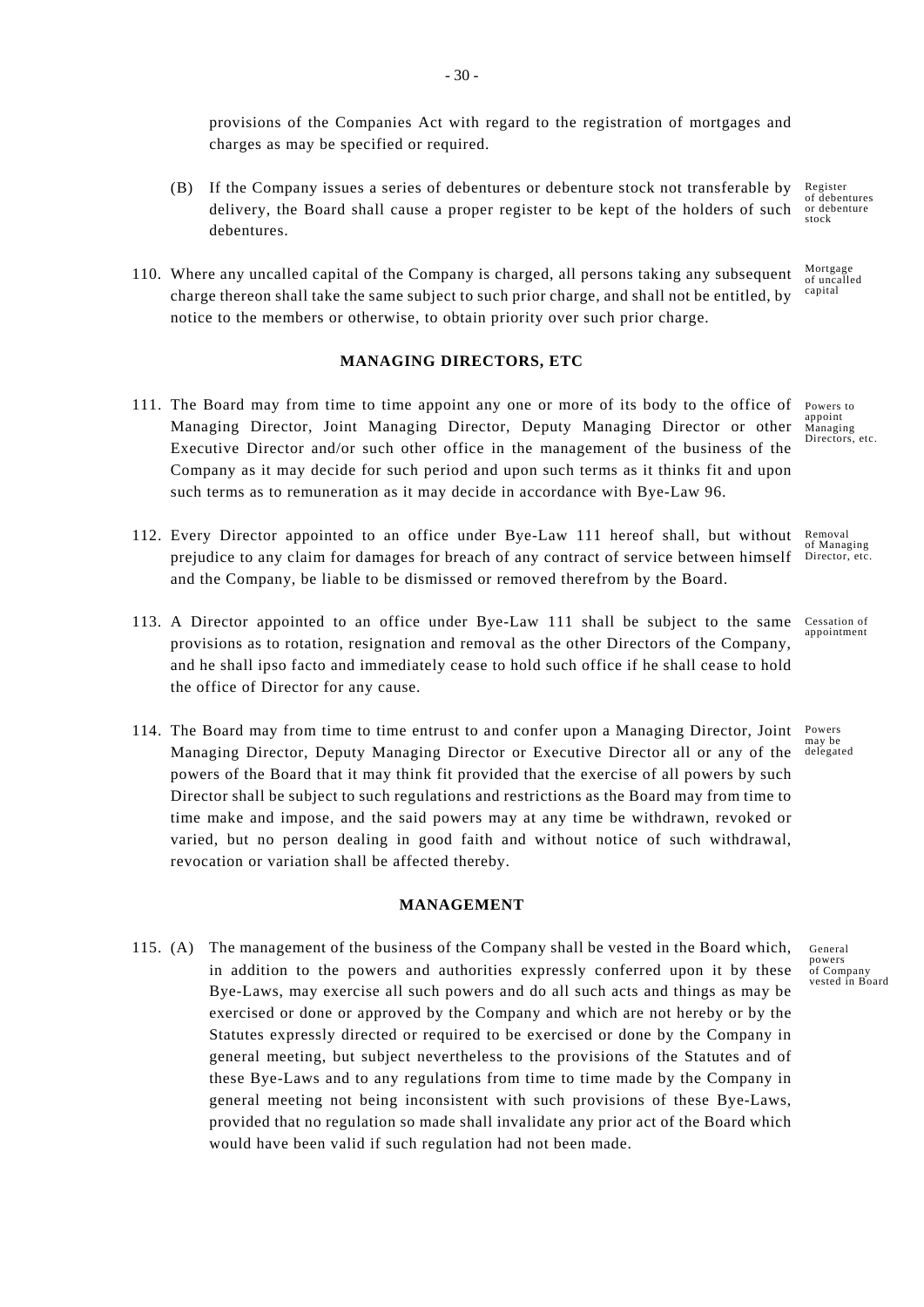(B) without prejudice to the general powers conferred by these Bye-Laws, it is hereby expressly declared that the Board shall have the following powers:-

- 31 -

- (i) to give to any person the right or option of requiring at a future date that an allotment shall be made to him of any share at par or at such premium as may be agreed; and
- (ii) to give to any Directors, officers or servants of the Company an interest in any particular business or transaction or participation in the profits thereof or in the general profits of the Company either in addition to or in substitution for a salary or other remuneration.

# **MANAGERS**

- 116. The Board may from time to time appoint a general manager, manager or managers of the business of the Company and may fix his or their remuneration either by way of salary or commission or by conferring the right to participation in the profits of the Company or by a combination of two or more of these modes and pay the working expenses of any of the staff of the general manager, manager or managers who may be employed by him or them upon the business of the Company.
- 117. The appointment of such general manager, manager or managers may be for such period as Tenure of the Board may decide and the Board may confer upon him or them all or any of the powers of the Board and such title or titles as it may think fit.
- 118. The Board may enter into such agreement or agreements with any such general manager, manager or managers upon such terms and conditions in all respects as the Board may in its absolute discretion think fit, including a power for such general manager, manager or managers to appoint an assistant manager or managers or other employees whatsoever under them for the purpose of carrying on the business of the Company.

# **CHAIRMAN AND OTHER OFFICERS**

119. The Board shall as soon as practicable following each annual general meeting elect one of Chairman its body to the office of President of the Company and another to be the Vice-President of the Company, and may from time to time elect or otherwise appoint a Director to be Chairman or Deputy Chairman and determine the period for which each of them is to hold office. The Chairman or, in his absence, the Deputy Chairman shall preside at meetings of the Board, but if no such Chairman or Deputy Chairman be elected or appointed, or if at any meeting the Chairman or Deputy Chairman is not present within fifteen minutes after the time appointed for holding the same, the Directors present shall choose one of their number to be Chairman of such meeting. All the provisions of Bye-Laws 112, 113 and 114 shall mutatis mutandis apply to any Directors elected or otherwise appointed to any office in accordance with the provisions of this Bye-Law.

# **PROCEEDINGS OF THE DIRECTORS**

Meeting of the Board, quorum, etc. 120. The Board may meet together for the despatch of business, adjourn and otherwise regulate its meetings and proceedings as it thinks fit and may determine the quorum necessary for the transaction of business. Unless otherwise determined two Directors shall be a quorum.

Appointment and remuneration of manager

office and powers

Terms and conditions of appointment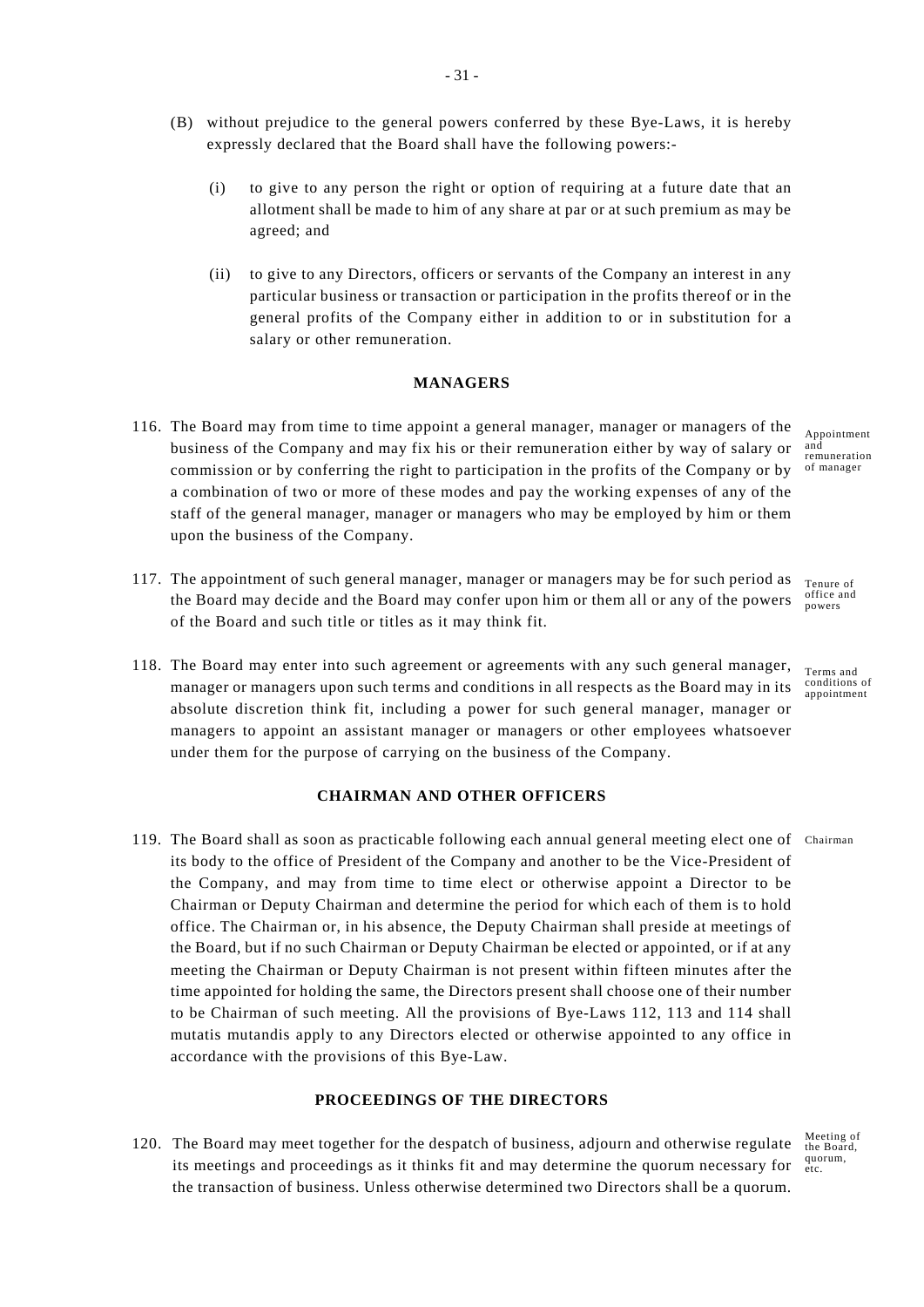For the purpose of this Bye-Law an alternate Director shall be counted in a quorum but, notwithstanding that an alternate Director is also a Director or is an alternate for more than one Director, he shall for quorum purposes count as only one Director. A meeting of the Board or any Committee of the Board may be held by means of such telephone, electronic or other communication facilities as permit all persons participating in the meeting to communicate with each other simultaneously and instantaneously, and participation in such a meeting shall constitute presence in person at such meeting.

- 121. A Director may, and on the request of a Director the Secretary shall, at any time summon convening of Board a meeting of the Board which may be held in any part of the world provided that no such meeting shall be summoned to be held outside the territory in which the Head Office is for the time being situate without the prior approval of the Directors. Notice thereof shall be given to each Director and alternate Director either in person, in writing or by telephone or by telex, facsimile or telegram at the address from time to time notified to the Company by such Director or in such other manner as the Board may from time to time determine. A Director absent or intended to be absent from the territory in which the Head Office is for the time being situate may request the Board that notices of Board meetings shall during his absence be sent in writing to him at his last known address or any other address given by him to the Company for this purpose, but such notices need not be given any earlier than notices given to Directors not so absent and in the absence of any such request it shall not be necessary to give notice of a Board meeting to any Director who is for the time being absent from such territory. A Director may waive notice of any meeting either prospectively or retrospectively.
- 122. Questions arising at any meeting of the Board shall be decided by a majority of votes, and in case of an equality of votes the Chairman shall have a second or casting vote.
- 123. A meeting of the Board for the time being at which a quorum is present shall be competent to exercise all or any of the authorities, powers and discretions by or under these Bye-Laws for the time being vested in or exercisable by the Board generally.
- Power to 124. The Board may delegate any of its powers to committees consisting of such member or members of its body and such other persons as the Board thinks fit, and it may from time to time revoke such delegation or revoke the appointment of and discharge any such committees either wholly or in part, and either as to persons or purposes, but every committee so formed shall in the exercise of the powers so delegated conform to any regulations that may from time to time be imposed upon it by the Board.
- 125. All acts done by any such committee in conformity with such regulations and in fulfilment Act of of the purposes for which it is appointed, but not otherwise, shall have the like force and effect as if done by the Board, and the Board shall have power, with the consent of the Company in general meeting, to remunerate the members of any special committee, and charge such remuneration to the current expenses of the Company.
- 126. The meetings and proceedings of any such committee consisting of two or more members shall be governed by the provisions herein contained for regulating the meetings and proceedings of the Board so far as the same are applicable thereto and are not replaced by any regulations imposed by the Board pursuant to Bye-Law 124.

How questions to be decided

Powers of meeting

appoint committee and to delegate

committee to be of same effect as acts of Board

Proceedings of committee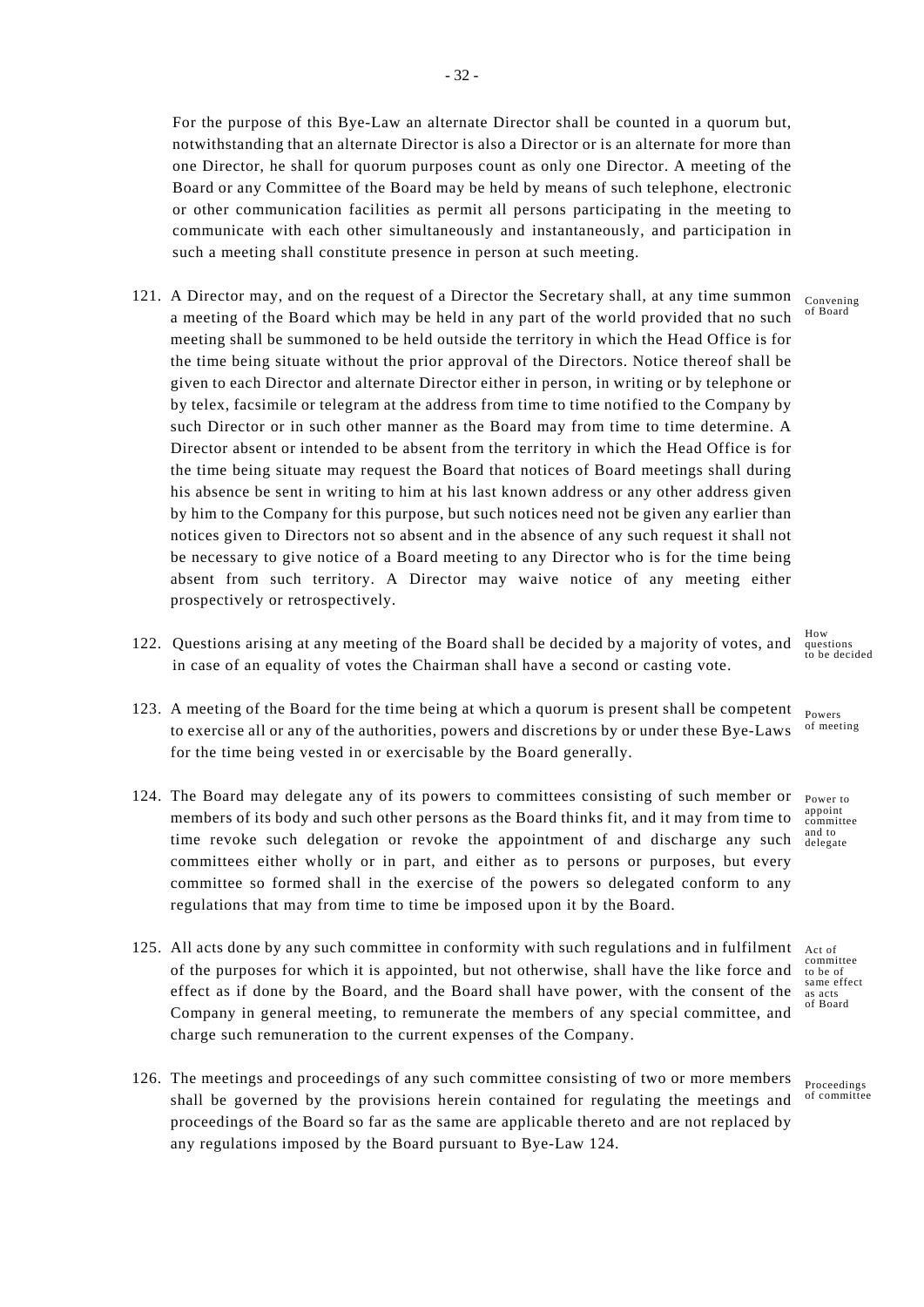- When acts of Board or committee to be valid notwithstanding defects 127. All acts bona fide done by any meeting of the Board or by any such committee or by any person acting as a Director shall, notwithstanding that it shall be afterwards discovered that there was some defect in the appointment of such Director or persons acting as aforesaid or that they or any of them were disqualified, be as valid as if every such person had been duly appointed and was qualified to be a Director or member of such committee.
- 128. The continuing Directors may act notwithstanding any vacancy in their body but, if and so long as their number is reduced below the number fixed by or pursuant to these Bye-Laws as the necessary quorum of Directors, the continuing Director or Directors may act for the purpose of increasing the number of Directors to that number or of summoning a general meeting of the Company but for no other purpose.
- 129. A resolution in writing signed by all the Directors except such as are absent from the Directors territory in which the Head Office is for the time being situate or temporarily unable to act through ill-health or disability (or their alternate Directors) shall (so long as such a resolution shall be signed by at least two Directors or their alternates and provided that a copy of such resolution has been given or the contents thereof communicated to all the Directors for the time being entitled to receive notices of Board meetings) be as valid and effectual as if it had been passed at a meeting of the Board duly convened and held. Any such resolutions in writing may consist of several documents in like form each signed by one or more of the Directors or alternate Directors.

### **MINUTES**

- 130. (A) The Board shall cause minutes to be made of:-
	- (i) all appointments of officers made by the Board;
	- (ii) the names of the Directors present at each meeting of the Board and of committees appointed pursuant to Bye-Law 124; and
	- (iii) all resolutions and proceedings at all meetings of the Company and of the Board and of such committees.
	- (B) Any such minutes shall be conclusive evidence of any such proceedings if they purport to be signed by the Chairman of the meeting at which the proceedings were held or by the Chairman of the next succeeding meeting.
	- (C) The Directors shall duly comply with the provisions of the Companies Act in regard to keeping a Register of Members and to the production and furnishing of copies of or extracts from such Register.
	- (D) Any register, index, minute book, book of account or other book required by these presents or the Statutes to be kept by or on behalf of the Company may be kept either by making entries in bound books or by recording them in any other manner which shall include, without prejudice to the generality thereof, recording by means of magnetic tape, microfilm, computer or any other non-manual system of recording. In any case in which bound books are not used, the Directors shall take adequate precautions for guarding against falsification and for facilitating its discovery.

Directors' powers when vacancies exists

resolutions

Minutes of proceedings of meetings and **Directors**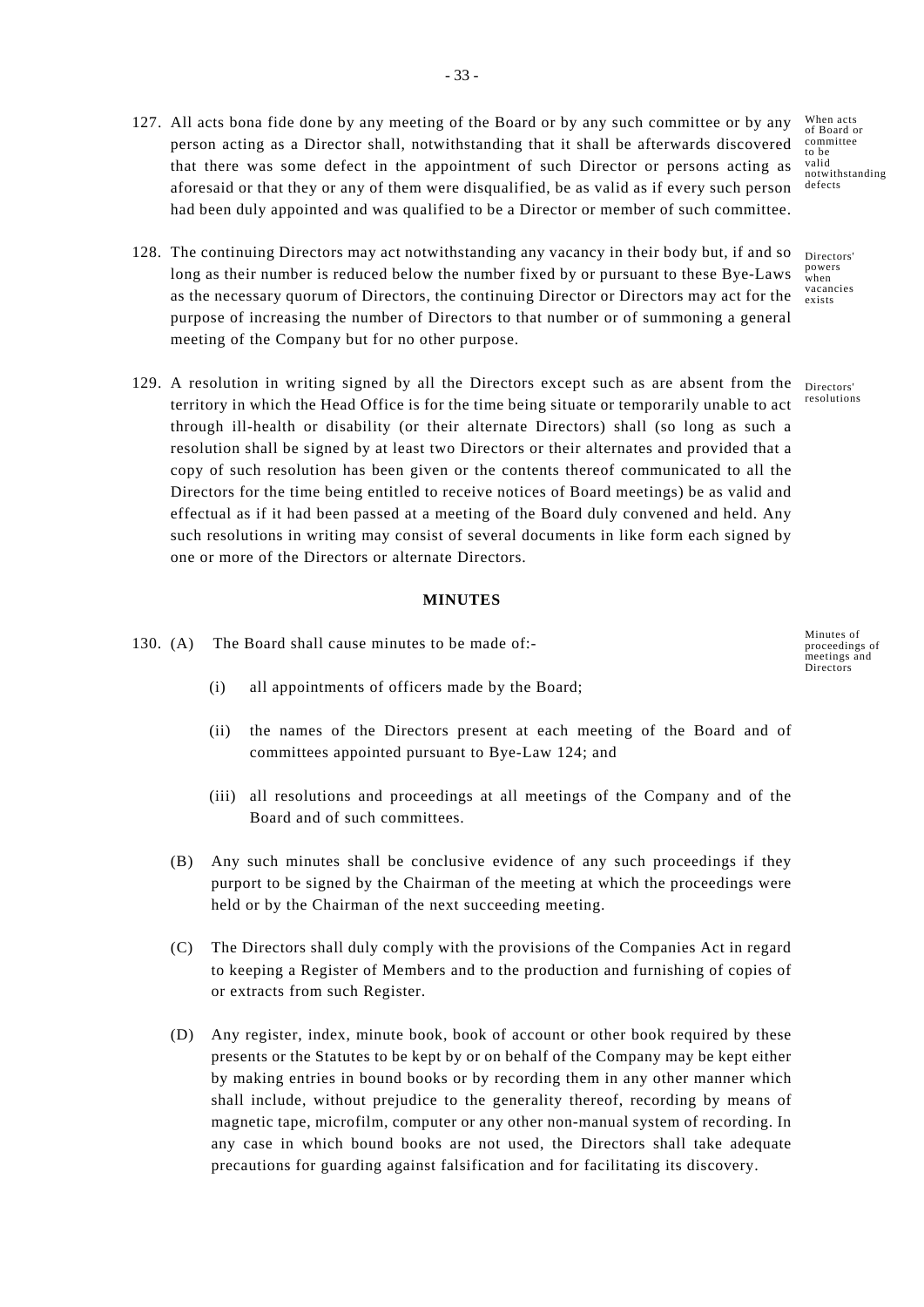#### **SECRETARY**

- 131. The Secretary shall be appointed by the Board for such term, at such remuneration and  $\frac{\text{Appointment}}{\text{of}}$ secretary upon such conditions as it may think fit, and any Secretary so appointed may be removed by the Board. Anything by the Statutes or these Bye-Laws required or authorised to be done by or to the Secretary, if the office is vacant or there is for any other reason no Secretary capable of acting, may be done by or to any assistant or deputy Secretary, or if there is no assistant or deputy Secretary capable of acting, by or to any officer of the Company authorised generally or specially on behalf of the Board. If the Secretary appointed is a corporation or other body, it may act and sign by the hand of any one or more of its directors or officers duly authorised.
- 132. The duties of the Secretary shall be those prescribed by the Companies Act and these Bye-Laws, together with such other duties as may from time to time be prescribed by the Board.
- 133. A provision of the Statutes or of these Bye-Laws requiring or authorising a thing to be done by or to a Director and the Secretary shall not be satisfied by its being done by or to the same person acting both as Director and as, or in place of, the Secretary.

### **GENERAL MANAGEMENT AND USE OF THE SEAL**

- 134. (A) Subject to the Statutes, the Company shall have one or more Seals as the Directors Custody of Seal may determine. The Directors shall provide for the safe custody of each Seal, and no Seal shall be used without the authority of the Directors or a committee authorised by the Directors in that behalf.
	- (B) Every instrument to which a Seal shall be affixed shall be signed autographically by one Director and the Secretary or by two Directors or some other person appointed by the Board for the purpose provided that as regards any certificates for shares or debentures or other securities of the Company the Directors may by resolution determine that such signatures or either of them shall be dispensed with or affixed by some method or system of mechanical signature other than autographic as specified in such resolution or that such certificates need not be signed by any person.
	- (C) The Company may have a Securities Seal for use for sealing certificates for shares or other securities issued by the Company and no signature of any Director, officer or other person and no mechanical reproduction thereof shall be required on any such certificates or other document and any such certificates or other document to which such Securities Seal is affixed shall be valid and deemed to have been sealed and executed with the authority of the Board notwithstanding the absence of any such signature or mechanical reproduction as aforesaid.
- 135. All cheques, promissory notes, drafts, bills of exchange and other negotiable instruments, and all receipts for moneys paid to the Company shall be signed, drawn, accepted, endorsed or otherwise executed, as the case may be, in such manner as the Board shall from time to time by resolution determine. The Company's banking accounts shall be kept with such banker or bankers as the Board shall from time to time determine.

Duties of the secretary

Same person not to act<br>in two capacities at once

The Seal

Securities Seal

Cheques and banking arrangements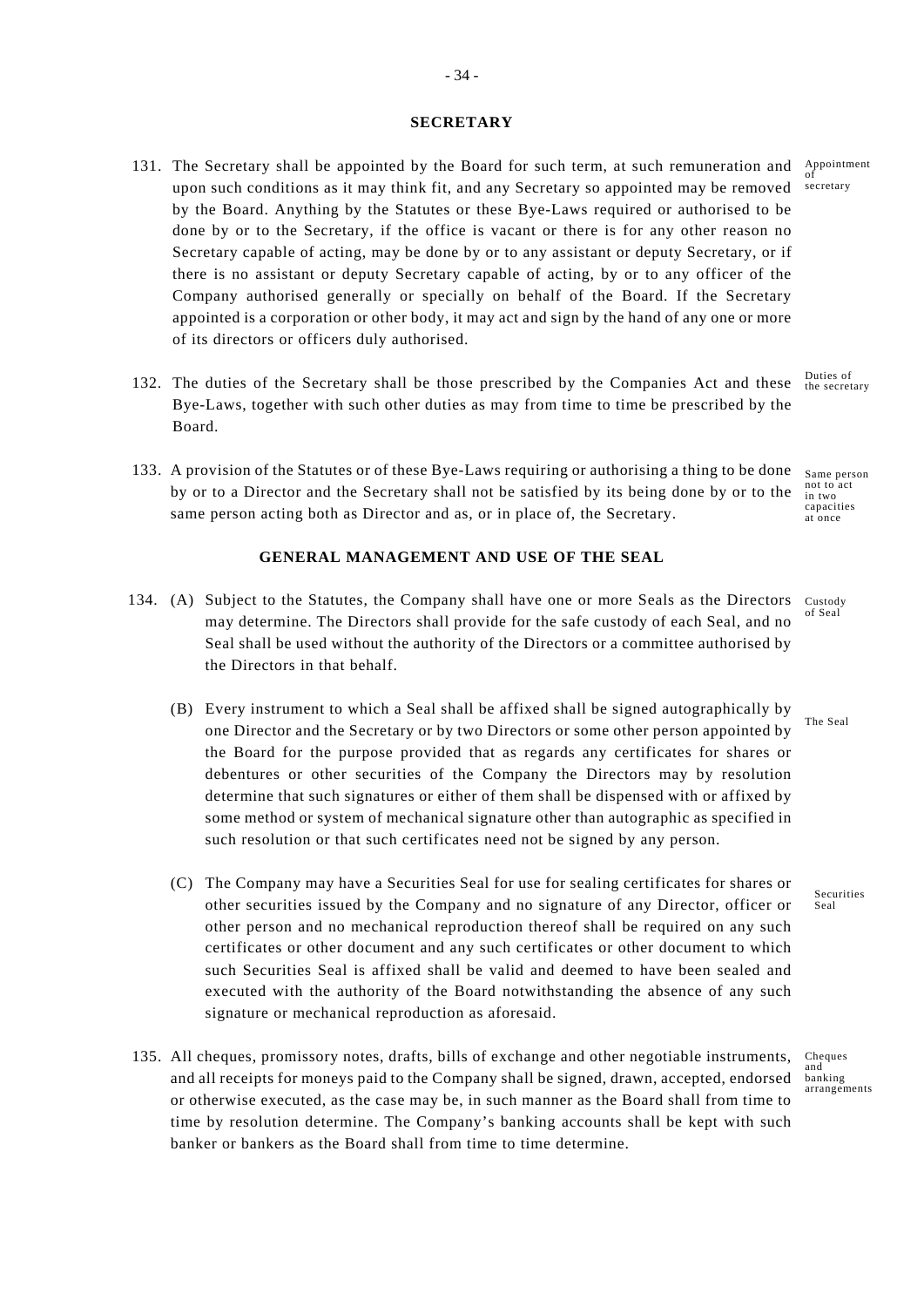- appoint any company, firm or person or any fluctuating body of persons, whether  $\frac{\text{appoint}}{\text{atrons}}$ 136. (A) The Board may from time to time and at any time, by power of attorney under the Seal, nominated directly or indirectly by the Board, to be the attorney or attorneys of the Company for such purposes and with such powers, authorities and discretions (not exceeding those vested in or exercisable by the Board under these Bye-Laws) and for such period and subject to such conditions as it may think fit, and any such power of attorney may contain such provisions for the protection and convenience of persons dealing with any such attorney as the Board may think fit, and may also authorise any such attorney to sub-delegate all or any of the powers, authorities and discretions vested in him.
	- (B) The Company may, by writing under its Seal, empower any person, either generally or in respect of any specified matter, as its attorney to execute deeds and instruments on its behalf and to enter into contracts and sign the same on its behalf and every deed signed by such attorney on behalf of the Company and under his seal shall bind the Company and have the same effect as if it were under the Seal of the Company.
- 137. The Board may establish any committees, regional or local boards or agencies for managing any of the affairs of the Company, either in the Relevant Territory or elsewhere, and may appoint any persons to be members of such committees, regional or local boards or agencies and may fix their remuneration, and may delegate to any committee, regional or local board or agent any of the powers, authorities and discretions vested in the Board (other than its powers to make calls and forfeit shares), with power to sub-delegate, and may authorise the members of any regional or local board or any of them to fill any vacancies therein and to act notwithstanding any such vacancies, and any such appointment or delegation may be upon such terms and subject to such conditions as the Board may think fit, and the Board may remove any person so appointed and may annul or vary any such delegation, but no person dealing in good faith and without notice of any such annulment or variation shall be affected thereby.
- 138. The Board may establish and maintain or procure the establishment and maintenance of any contributory or non-contributory pension or superannuation funds for the benefit of, or give or procure the giving of donations, gratuities, pensions, allowances or emoluments to, any persons who are or were at any time in the employment or service of the Company, or of any company which is a subsidiary of the Company, or is allied or associated with the Company or with any such subsidiary company, or who are or were at any time directors or officers of the Company or of any such other company as aforesaid, and holding or who have held any salaried employment or office in the Company or such other company, and the spouses, widows, widowers, families and dependants of any such persons. The Board may also establish and subsidise or subscribe to any institutions, associations, clubs or funds calculated to be for the benefit of or to advance the interests and well-being of the Company or of any such other company as aforesaid or of any such persons as aforesaid, and may make payments for or towards the insurance of any such persons as aforesaid, and subscribe or guarantee money for charitable or benevolent objects or for any exhibition or for any public, general or useful object. The Board may do any of the matters aforesaid, either alone or in conjunction with any such other company as aforesaid. Any Director holding any such employment or office shall be entitled to participate in and retain for his own benefit any such donation, gratuity, pension, allowance or emolument.

# **AUTHENTICATION OF DOCUMENTS**

Power to attorney

Execution of deeds by attorney

Regional or local boards

Power to establish pension funds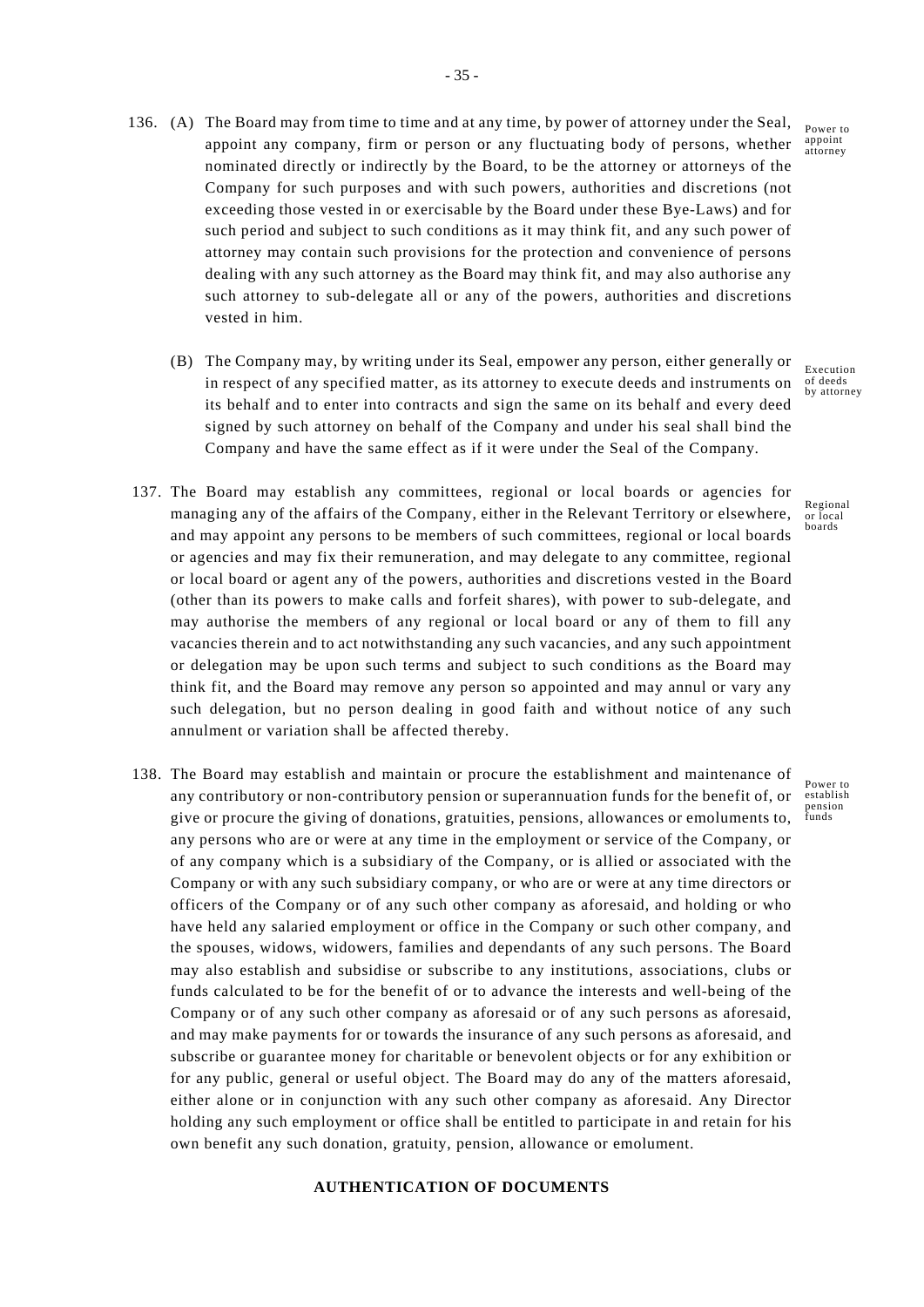139. Any Director or the Secretary or other authorised officer of the Company shall have power to authenticate any documents affecting the constitution of the Company and any resolutions passed by the Company or the Directors or any committee, and any books, records, documents and accounts relating to the business of the Company, and to certify copies thereof or extracts therefrom as true copies of extracts; and where any books, records, documents or accounts are elsewhere than at the Registered Office or the Head Office, the local manager or such other officer of the Company having the custody thereof shall be deemed to be the authorised officer of the Company as aforesaid. A document purporting to be a copy of a resolution, or an extract from the minutes of a meeting, of the Company or of the Directors or any local board or committee which is certified as aforesaid shall be conclusive evidence in favour of all persons dealing with the Company upon the faith thereof that such resolution has been duly passed or, as the case may be, that any minute so extracted is a true and accurate record of proceedings at a duly constituted meeting.

#### **CAPITALISATION OF RESERVES**

- resolve to capitalise any part of the Company's reserves (including any contributed capitalise 140. (A) The Company in general meeting may, upon the recommendation of the Board, surplus account and also including any share premium account or other undistributable reserve, but subject to the provisions of the law with regard to unrealised profits) or undivided profits not required for the payment or provision of the dividend on any shares with a preferential right to dividend, and accordingly that such part be sub-divided amongst the members who would have been entitled thereto if distributed by way of dividend and in the same proportions, on condition that the same be not paid in cash but be applied either in or towards paying up any amounts for the time being unpaid on any shares held by such members respectively or paying up in full unissued shares or debentures or other securities of the Company to be allotted and distributed credited as fully paid to and amongst such members in the proportion aforesaid, or partly in one way and partly in the other provided that for the purpose of this Bye-Law, any amount standing to the credit of any share premium account may only be applied in the paying up of unissued shares to be issued to members of the Company as fully paid up shares.
- (B) Whenever such a resolution as aforesaid shall have been passed the Board shall make  $E_{\text{Effect of}}$ all appropriations and applications of the reserves or profits and undivided profits to capitalise resolved to be capitalised thereby, and all allotments and issues of fully paid shares, debentures, or other securities and generally shall do all acts and things required to give effect thereto. For the purpose of giving effect to any resolution under this Bye-Law, the Board may settle any difficulty which may arise in regard to a capitalisation issue as it thinks fit, and in particular may disregard fractional entitlements or round the same up or down and may determine that cash payments shall be made to any members in lieu of fractional entitlements or that fractions of such value as the Board may determine may be disregarded in order to adjust the rights of all parties or that fractional entitlements shall be aggregated and sold and the benefit shall accrue to the Company rather than to the members concerned. The Board may appoint any person to sign on behalf of the persons entitled to share in a capitalisation issue a contract for allotment and such appointment shall be effective and binding upon all concerned, and the contract may provide for the acceptance by

Power to authenticate

Power to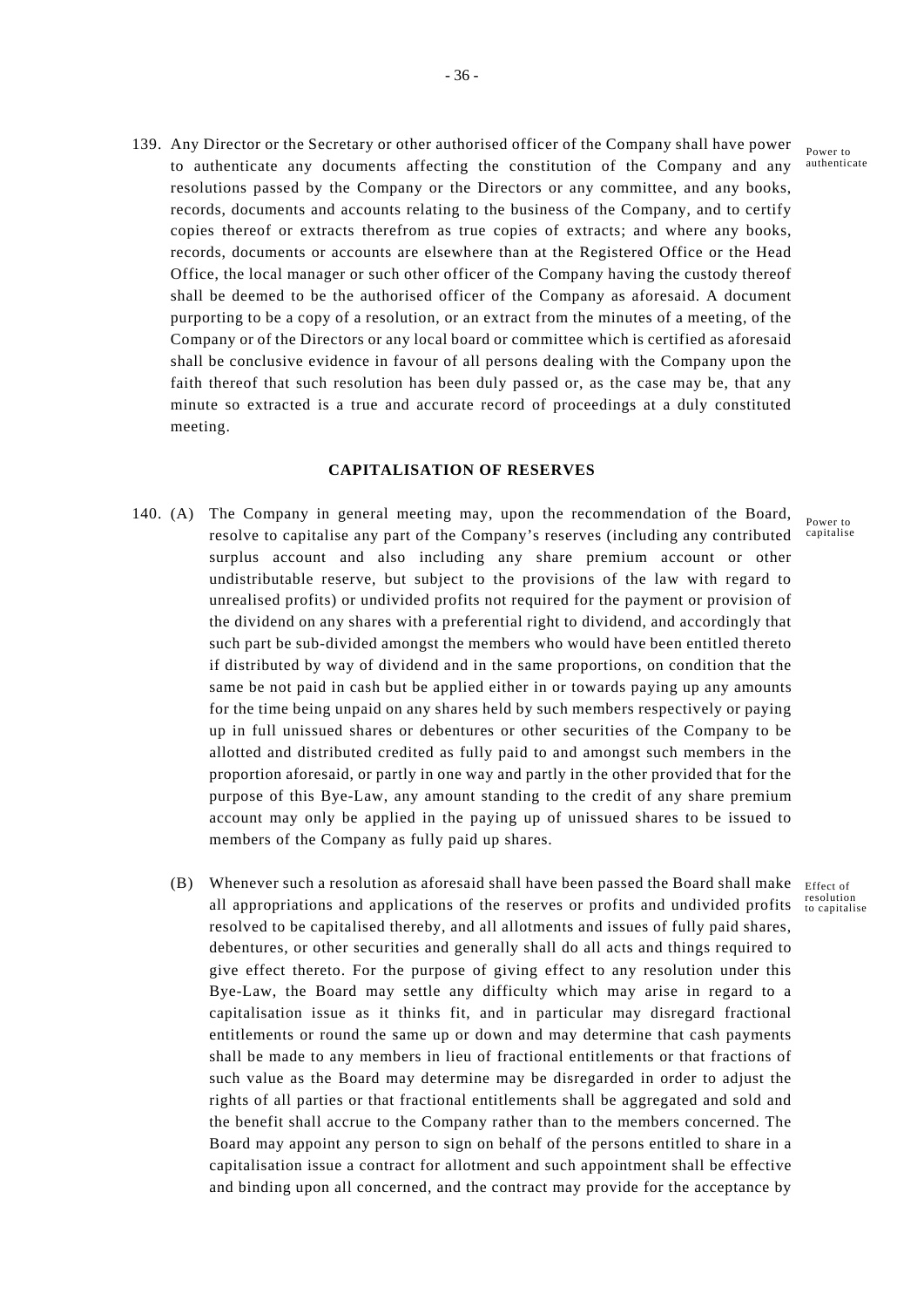such persons of the shares, debentures or other securities to be allotted and distributed to them respectively in satisfaction of their claims in respect of the sum so capitalised.

### **DIVIDENDS, CONTRIBUTED SURPLUS AND RESERVES**

- Power to 141. The Company in general meeting may declare dividends in any currency but no dividends shall exceed the amount recommended by the Board.
- 142. (A) The Board may subject to Bye-Law 143 from time to time pay to the members such interim dividends as appear to the Board to be justified by the position of the Company and, in particular (but without prejudice to the generality of the foregoing), if at any time the share capital of the Company is divided into different classes, the Board may pay such interim dividends in respect of those shares in the capital of the Company which confer to the holders thereof deferred or non-preferential rights as well as in respect of those shares which confer on the holders thereof preferential rights with regard to dividend and provided that the Board acts bona fide the Board shall not incur any responsibility to the holders of shares conferring any preference for any damage that they may suffer by reason of the payment of an interim dividend on any shares having deferred or non-preferential rights.
	- (B) The Board may also pay half-yearly or at other suitable intervals to be settled by it any dividend which may be payable at a fixed rate if the Board is of the opinion that the profits justify the payment.
- 143. (A) No dividend shall be declared or paid and no distribution of contributed surplus made otherwise than in accordance with the Statutes. No dividend shall be paid otherwise than out of profits available for distribution.
	- (B) Subject to the provisions of the Companies Act (but without prejudice to paragraph (A) of this Bye-Law), where any asset, business or property is bought by the Company as from a past date (whether such date be before or after the incorporation of the Company) the profits and losses thereof as from such date may at the discretion of the Directors in whole or in part be carried to revenue account and treated for all purposes as profits or losses of the Company, and be available for dividend accordingly. Subject as aforesaid, if any shares or securities are purchased cum dividend or interest, such dividend or interest may at the discretion of the Board be treated as revenue, and it shall not be obligatory to capitalise the same or any part thereof.
	- (C) Subject to Bye-Law 143 (D) all dividends and other distributions in respect of shares in the Company shall be stated and discharged, in the case of shares denominated in Hong Kong dollars, in Hong Kong dollars, and in the case of shares denominated in United States dollars, in United States dollars, provided that, in the case of shares denominated in Hong Kong dollars, the Board may determine in the case of any distribution that members may elect to receive the same in United States dollars or any other currency selected by the Board, conversion to be effected at such rate of exchange as the Board may determine.

Dividend not to be paid out of capital/ Distribution  $\alpha$ f contributed surplus

declare dividends

Board's power to pay interim dividends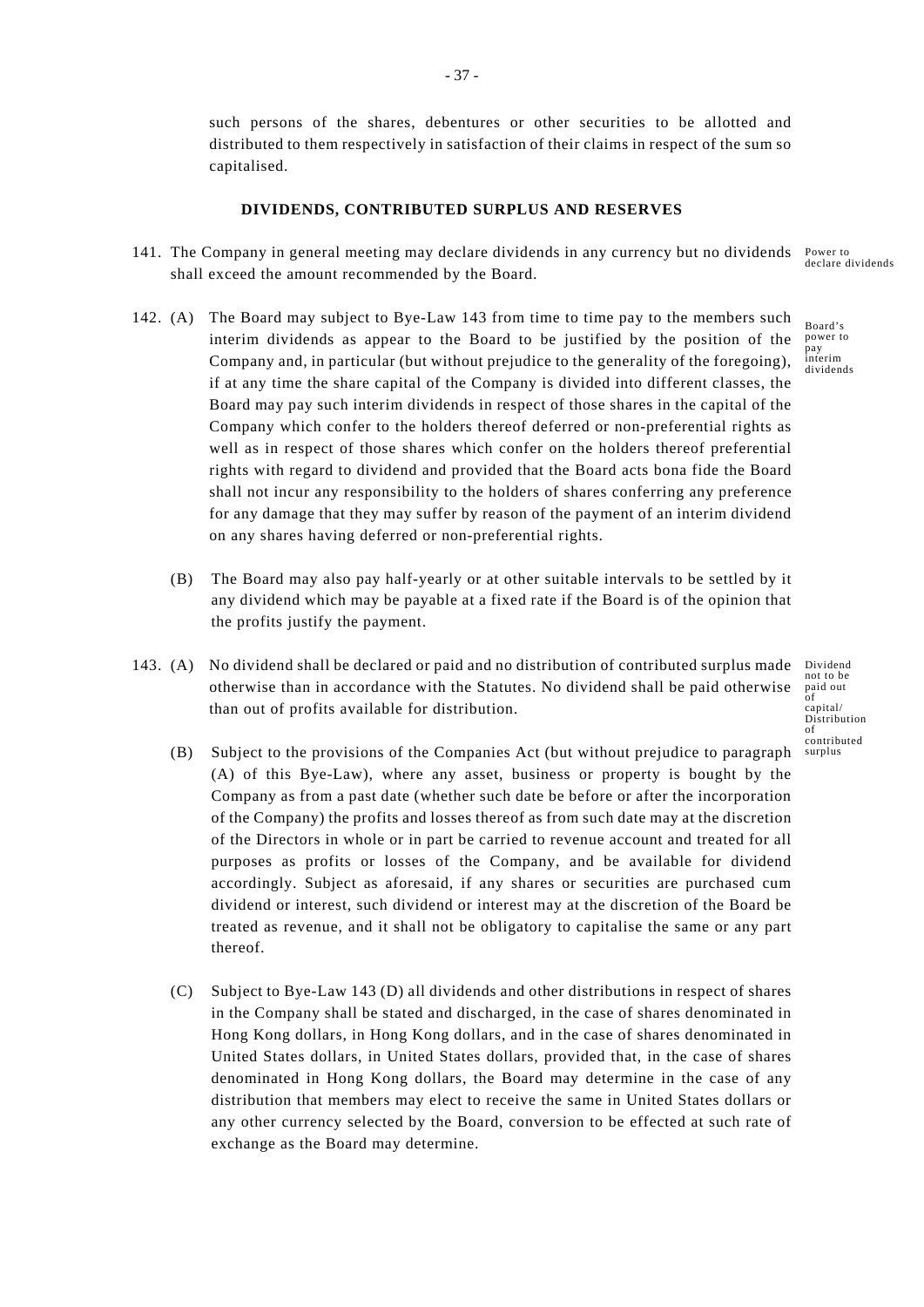- (D) If, in the opinion of the Board, any dividend or other distribution in respect of shares or any other payment to be made by the Company to any member is of such a small amount as to make payment to that member in the relevant currency impracticable or unduly expensive either for the Company or the member then such dividend or other distribution or other payment may, at the discretion of the Board, be paid or made in the currency of the country of the relevant member (as indicated by the address of such member on the register).
- 144. Notice of the declaration of an interim dividend shall be given by advertisement in the Relevant Territory and in such other territory or territories as the Board may determine and in such manner as the Board shall determine.
- 145. No dividend or other moneys payable on or in respect of a share shall bear interest as against the Company.
- 146. Whenever the Board or the Company in general meeting has resolved that a dividend be paid or declared, the Board may further resolve that such dividend be satisfied wholly or in part by the distribution of specific assets of any kind and in particular of paid up shares, debentures or warrants to subscribe securities of the Company or any other company, or in any one or more of such ways, with or without offering any rights to members to elect to receive such dividend in cash, and where any difficulty arises in regard to the distribution the Board may settle the same as they think expedient, and in particular may disregard fractional entitlements or round the same up or down, and may fix the value for distribution of such specific assets, or any part thereof, and may determine that cash payments shall be made to any members upon the footing of the value so fixed in order to adjust the rights of all parties and may determine that fractional entitlements shall be aggregated and sold and the benefit shall accrue to the Company rather than to the members concerned, and may vest any such specific assets in trustees as may seem expedient to the Board and may appoint any person to sign any requisite instruments of transfer and other documents on behalf of the persons entitled to the dividend and such appointment shall be effective. Where requisite, the Board may appoint any person to sign a contract on behalf of the persons entitled to the dividend and such appointment shall be effective. The Board may resolve that no such assets shall be made available or made to members with registered addresses in any particular territory or territories being a territory or territories where, in the absence of a registration statement or other special formalities, this would or might, in the opinion of the Board, be unlawful or impracticable and in such event the only entitlement of the members aforesaid shall be to receive cash payments as aforesaid. Members affected as a result of the foregoing sentence shall not be or be deemed to be a separate class of members for any purpose whatsoever.
- 147. (A) Whenever the Board or the Company in general meeting have resolved that a Scrip dividends dividend be paid or declared on the share capital of the Company, the Board may further resolve:-

either

(i) that such dividend be satisfied wholly or in part in the form of an allotment of shares credited as fully paid up on the basis that the shares so allotted shall be of the same class or classes as the class or classes already held by the allottee, provided that the members entitled thereto will be entitled to elect to receive Dividend in specie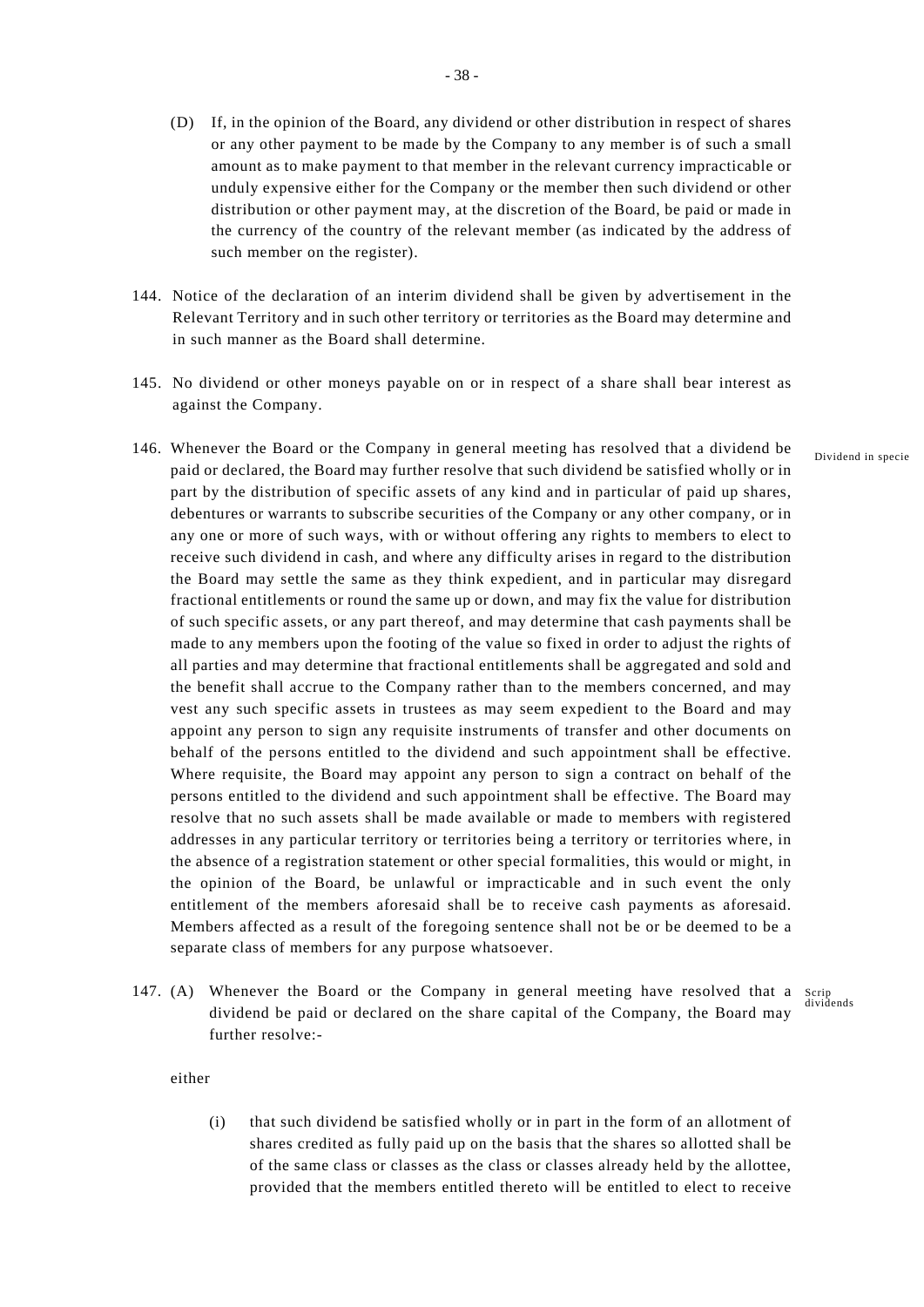such dividend (or part thereof) in cash in lieu of such allotment. In such case, the following provisions shall apply:-

- (a) the basis of any such allotment shall be determined by the Board;
- (b) the Board, after determining the basis of allotment, shall give not less than two weeks' notice in writing to the members of the right of election accorded to them and shall send with such notice forms of election and specify the procedure to be followed and the place at which and the latest date and time by which duly completed forms of election must be lodged in order to be effective;
- (c) the right of election may be exercised in respect of the whole or part of that portion of the dividend in respect of which the right of election has been accorded; and
- (d) the dividend (or that part of the dividend to be satisfied by the allotment of shares as aforesaid) shall not be payable in cash on shares in respect whereof the cash election has not been duly exercised ("the non-elected shares") and in lieu and in satisfaction thereof shares shall be allotted credited as fully paid up to the holders of the non-elected shares on the basis of allotment determined as aforesaid and for such purpose the Board shall capitalise and apply out of any part of the undivided profits of the Company or any part of any of the Company's reserve accounts (including any special account, contributed surplus account, share premium account and capital redemption reserve fund (if there be any such reserve)) as the Board may determine a sum equal to the aggregate nominal amount of the shares to be allotted on such basis and apply the same in paying up in full the appropriate number of shares for allotment and distribution to and amongst the holders of the non-elected shares on such basis.
- or
- (ii) that members entitled to such dividend will be entitled to elect to receive an allotment of shares credited as fully paid up in lieu of the whole or such part of the dividend as the Directors may think fit on the basis that the shares so allotted shall be of the same class or classes as the class or classes of shares already held by the allottee. In such case, the following provisions shall apply:-
	- (a) the basis of any such allotment shall be determined by the Board;
	- (b) the Board, after determining the basis of allotment, shall give not less than two weeks notice in writing to the member of the right of election accorded to them and shall send with such notice forms of election and specify the procedure to be followed and the place at which and the latest date and time by which duly completed forms of election must be lodged in order to be effective;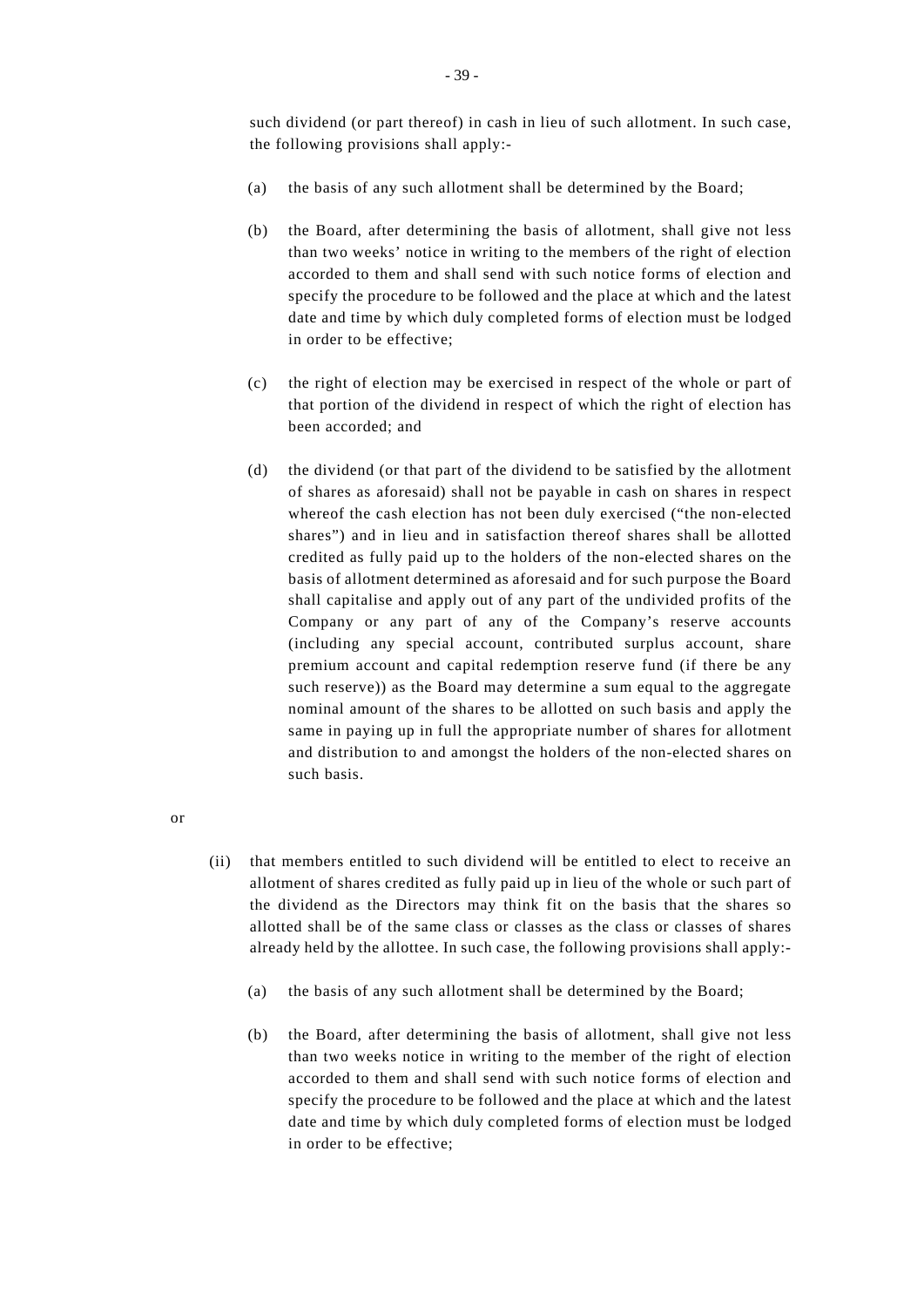- (c) the right of election may be exercised in respect of the whole or part of that portion of the dividend in respect of which the right of election has been accorded; and
- (d) the dividend (or that part of the dividend in respect of which a right of election has been accorded) shall not be payable on shares in respect whereof the share election has been duly exercised ("the elected shares") and in lieu thereof shares shall be allotted credited as fully paid up to the holders of the elected shares on the basis of allotment determined as aforesaid and for such purpose the Board shall capitalise and apply out of any part of the undivided profits of the Company or any part of any of the Company's reserve accounts (including any special account, contributed surplus account, share premium account and capital redemption reserve fund (if there be any such reserve)) as the Board may determine a sum equal to the aggregate nominal amount of the shares to be allotted on such basis and apply the same in paying up in full the appropriate number of shares for allotment and distribution to and amongst the holders of the elected shares on such basis.
- (B) The shares allotted pursuant to the provisions of paragraph (A) of this Bye-Law shall rank pari passu in all respects with the shares then in issue save only as regards participation:-
	- (i) in the relevant dividend (or the right to receive or to elect to receive an allotment of shares in lieu thereof as aforesaid); or
	- (ii) in any other distributions, bonuses or rights paid, made, declared or announced prior to or contemporaneously with the payment or declaration of the relevant dividend unless, contemporaneously with the announcement by the Board of their proposal to apply the provisions of sub-paragraph (i) or (ii) of paragraph (A) of this Bye-Law in relation to the relevant dividend or contemporaneously with their announcement of the distribution, bonus or rights in question, the Board shall specify that the shares to be allotted pursuant to the provisions of paragraph (A) of this Bye-Law shall rank for participation in such distribution, bonus or rights.
- (C) The Board may do all acts and things considered necessary or expedient to give effect to any capitalisation pursuant to the provisions of paragraph (A) of this Bye-Law with full power to the Board to make such provisions as they think fit in the case of shares becoming distributable in fractions (including provisions whereby, in whole or in part, fractional entitlements are aggregated and sold and the net proceeds distributed to those entitled, or are disregarded or rounded up or down or whereby the benefit of fractional entitlements accrues to the Company rather than to the members concerned). The Board may authorise any person to enter into on behalf of all members interested an agreement with the Company providing for such capitalisation and matters incidental thereto and any agreement made pursuant to such authority shall be effective and binding on all concerned.
- (D) The Company may upon the recommendation of the Board by Special Resolution resolve in respect of any one particular dividend of the Company that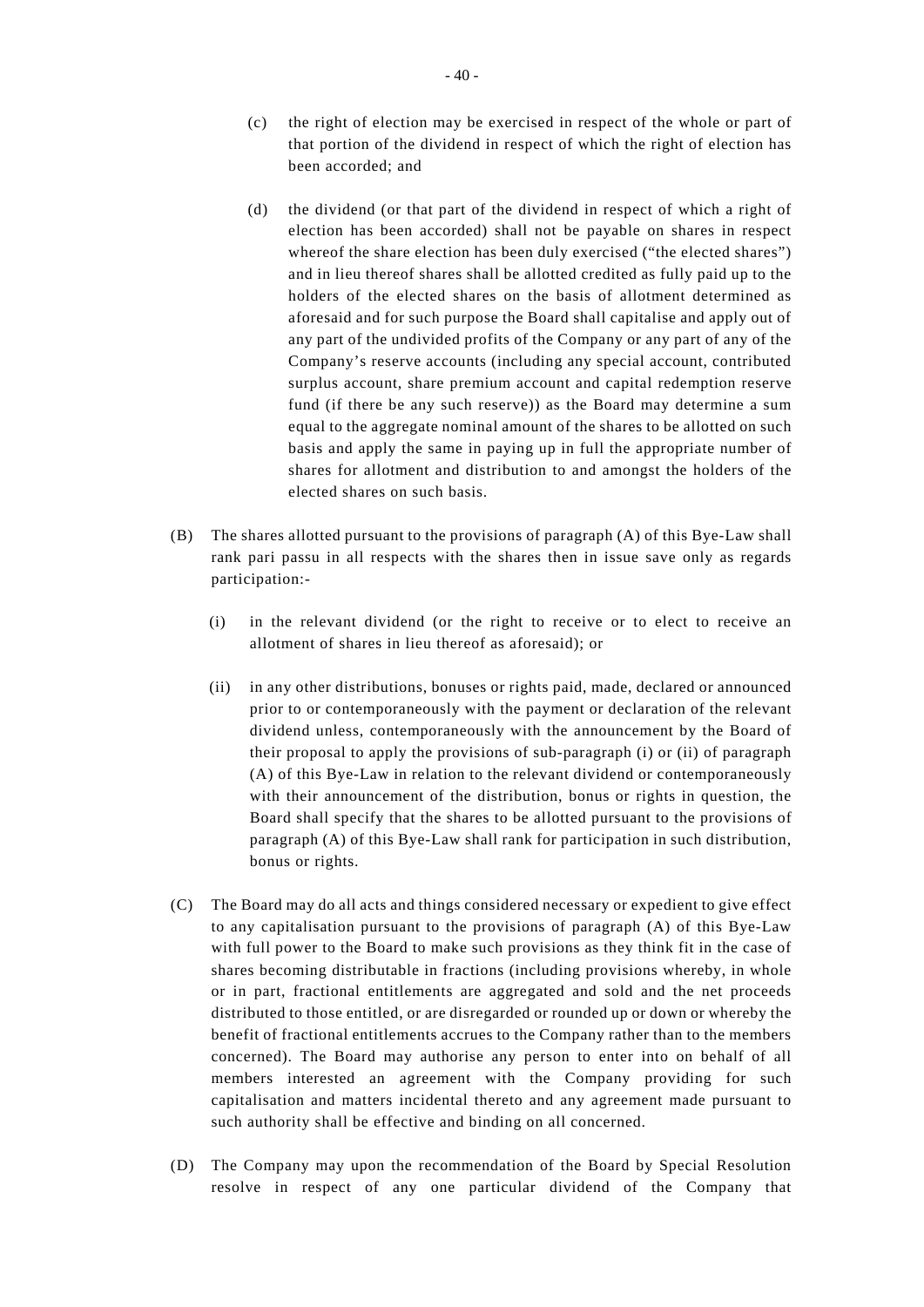notwithstanding the provisions of paragraph (A) of this Bye-Law a dividend may be satisfied wholly in the form of an allotment of shares credited as fully paid up without offering any right to members to elect to receive such dividend in cash in lieu of such allotment.

- (E) The Board may on any occasion determine that rights of election and the allotment of shares under paragraph (A) of this Bye-Law shall not be made available or made to any members with registered addresses in any territory where in the absence of a registration statement or other special formalities the circulation of an offer of such rights of election or the allotment of shares would or might be unlawful, and in such event the provisions aforesaid shall be read and construed subject to such determination.
- 148. The Board may, before recommending any dividend, set aside out of the profits of the Reserves Company such sums as it thinks fit as a reserve or reserves which shall, at the discretion of the Board, be applicable for meeting claims on or liabilities of the Company or contingencies or for paying off any loan capital or for equalising dividends or for any other purpose to which the profits of the Company may be properly applied, and pending such application may, at the like discretion, either be employed in the business of the Company or be invested in such investments (other than shares of the Company) as the Board may from time to time think fit, and so that it shall not be necessary to keep any investments constituting the reserve or reserves separate or distinct from any other investments of the Company. The Board may also without placing the same to reserve carry forward any profits which it may think prudent not to distribute by way of dividend.
- 149. Unless and to the extent that the rights attached to any shares or the terms of issue thereof otherwise provide, all dividends shall (as regards any shares not fully paid throughout the period in respect of which the dividend is paid) be apportioned and paid pro rata according to the amounts paid or credited as paid up on the shares during any portion or portions of the period in respect of which the dividend is paid. For the purposes of this Bye-Law no amount paid on a share in advance of calls shall be treated as paid on the share.
- Retention etc. 150. (A) The Board may retain any dividends or other moneys payable on or in respect of a share upon which the Company has a lien, and may apply the same in or towards satisfaction of the debts, liabilities or engagements in respect of which the lien exists.
	- Deduction (B) The Board may deduct from any dividend or bonus payable to any member all sums of money (if any) presently payable by him to the Company on account of calls, instalments or otherwise.
- 151. Any general meeting sanctioning a dividend may make a call on the members of such amount as the meeting fixes, but so that the call on each member shall not exceed the dividend payable to him, and so that the call shall be made payable at the same time as the dividend, and the dividend may, if so arranged between the Company and the member, be set off against the call.
- Effect of transfer 152. A transfer of shares shall not pass the right to any dividend or bonus declared thereon before the registration of the transfer.

Dividends to be paid in proportion to paid up capital

of dividends

of debts

Dividend and call together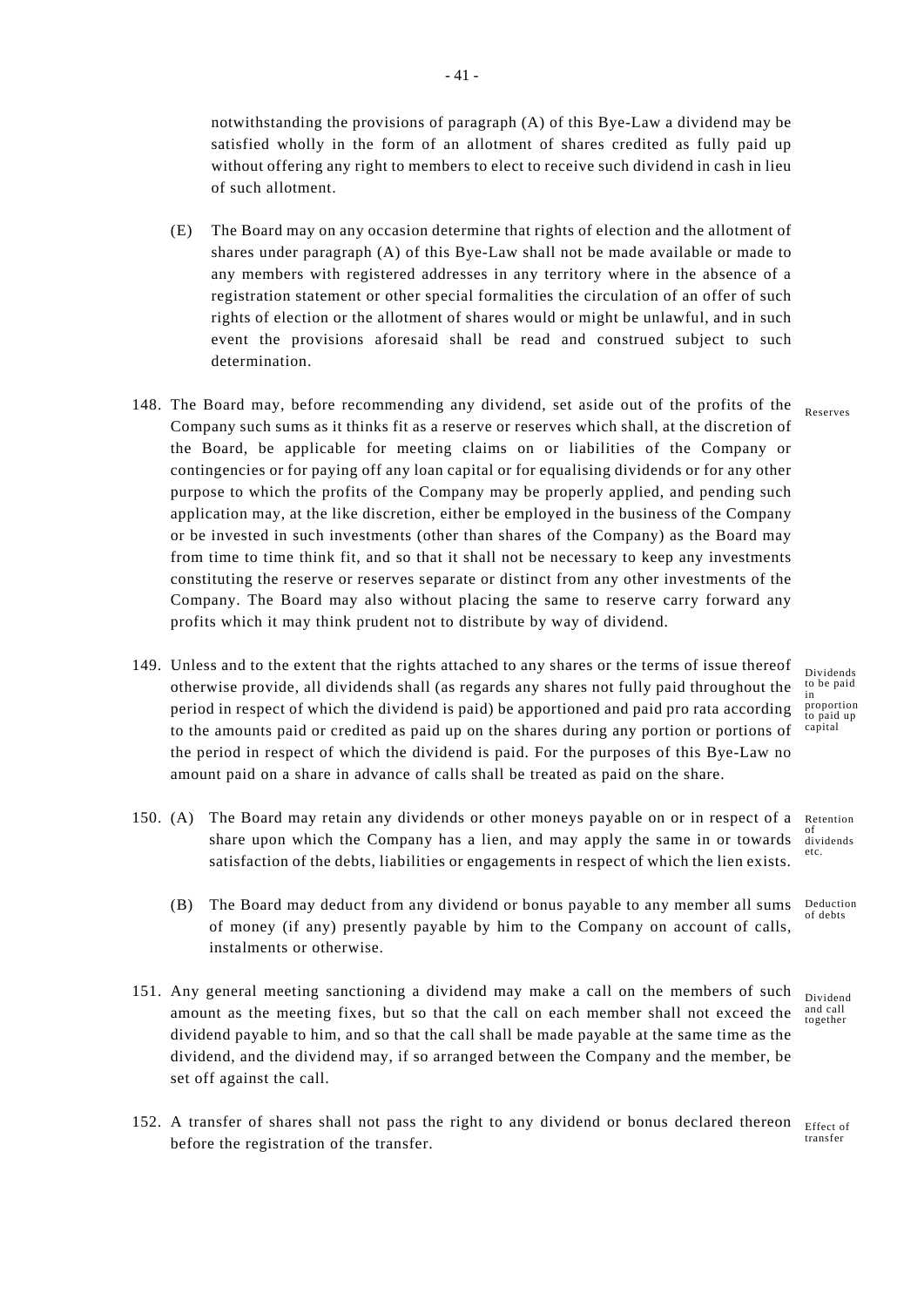153. If two or more persons are registered as joint holders of any share, any one of such persons may give effectual receipts for any dividends, interim dividends or bonuses and other moneys payable in respect of such shares.

of joint holders, to the registered address of that one whose name stands first in the register

Receipt for dividends by joint by joint<br>holders of share

154. Unless otherwise directed by the Board, any dividend or bonus may be paid by cheque or Payment by post warrant sent through the post to the registered address of the member entitled, or, in case

> of realised capital profits

- in respect of the joint holding or to such person and to such address as the holder or joint holders may in writing direct. Every cheque or warrant so sent shall be made payable to the order of the person to whom it is sent at the risk of the person entitled, and the payment of any such cheque or warrant shall operate as a good discharge to the Company in respect of the dividend and/or bonus represented thereby, notwithstanding that it may subsequently appear that the same has been stolen or that any endorsement thereon has been forged.
	- Unclaimed dividend 155. All dividends or bonuses unclaimed for one year after having been declared may be invested or otherwise made use of by the Board for the benefit of the Company until claimed and the Company shall not be constituted a trustee in respect thereof. All dividends or bonuses unclaimed for six years after having been declared may be forfeited by the Board and shall revert to the Company.
	- Record dates 156. Any resolution declaring a dividend on shares of any class, whether a resolution of the Company in general meeting or a resolution of the Directors, may specify that the same shall be payable or distributable to the persons registered as the holder of such shares at the close of business on a particular date, notwithstanding that it may be a date prior to that on which the resolution is passed, and thereupon the dividend shall be payable or distributable to them in accordance with their respective holdings so registered, but without prejudice to the rights inter se in respect of such dividend of transferors and transferees of any such shares. The provisions of this Bye-Law shall mutatis mutandis apply to bonuses, capitalisation issues, distributions of realised capital profits or offers or grants made by the Company to the members.

# **DISTRIBUTION OF REALISED CAPITAL PROFITS**

157. The Company in general meeting may at any time and from time to time resolve that any Distribution surplus moneys in the hands of the Company representing capital profits arising from moneys received or recovered in respect of or arising from the realisation of any capital assets of the Company or any investments representing the same and not required for the payment or provision of any fixed preferential dividend instead of being applied in the purchase of any other capital assets or for other capital purposes be distributed amongst the ordinary members on the footing that they receive the same as capital and in the shares and proportions in which they would have been entitled to receive the same if it had been distributed by way of dividend, provided that no such profits as aforesaid shall be so distributed unless there shall remain in the hands of the Company a sufficiency of other assets to answer in full the whole of the liabilities and paid-up share capital of the Company for the time being.

# **ANNUAL RETURNS**

Annual Returns 158. The Board shall make or cause to be made such annual or other returns or filings as may be required to be made in accordance with the Statutes.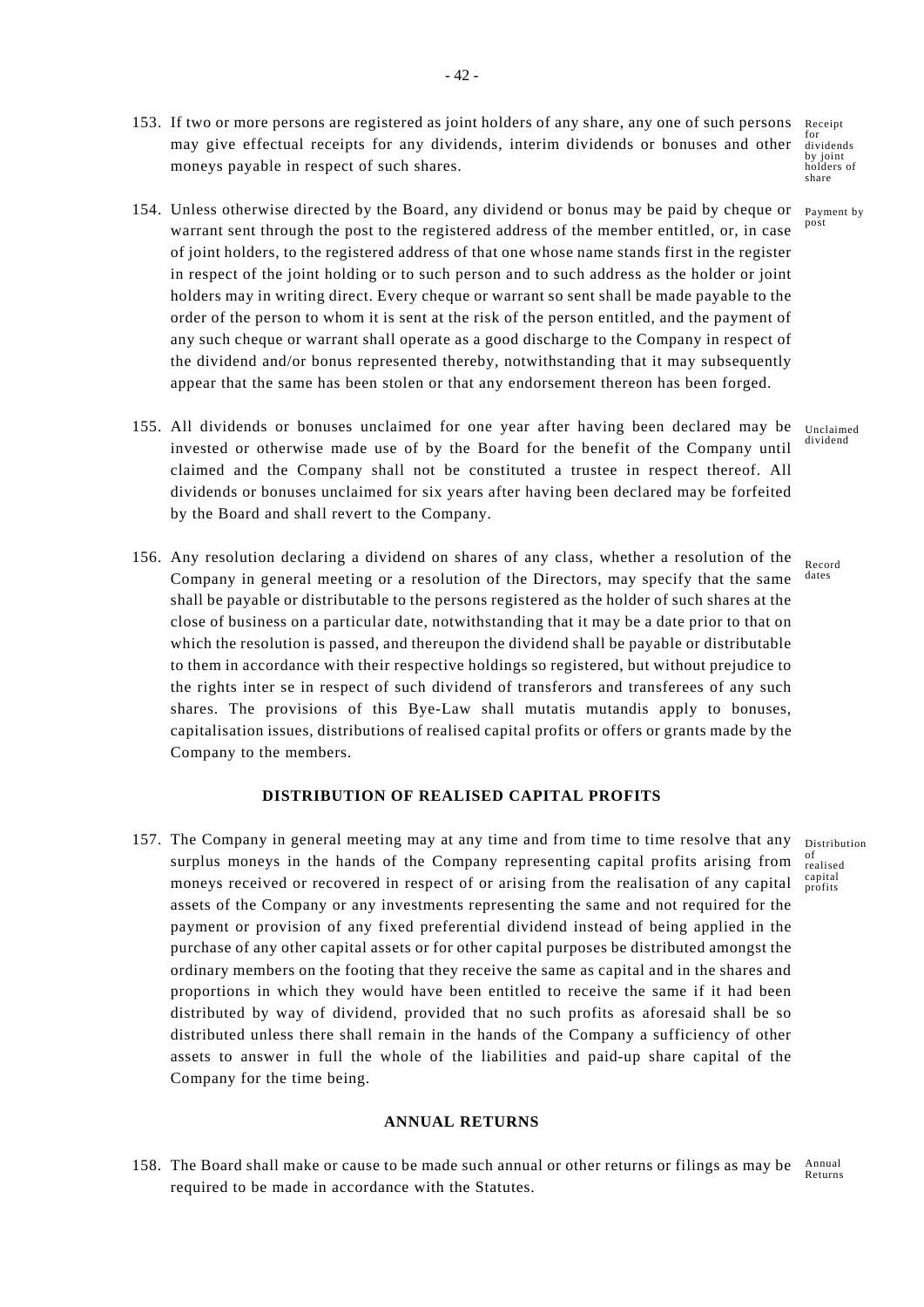### **ACCOUNTS**

- 159. The Board shall cause true accounts to be kept of the sums of money received and expended by the Company, and the matters in respect of which such receipts and expenditure take place; and of the property, assets, credits and liabilities of the Company and of all other matters required by the Statutes or necessary to give a true and fair view of the state of the Company's affairs and to show and explain its transactions.
- 160. The books of account shall be kept at the Head Office or at such other place or places as the Board thinks fit and shall always be open to the inspection of the Directors provided that such records as are required by the Statutes shall also be kept at the Registered Office.
- 161. No member (not being a Director) or other person shall have any right of inspecting any account or book or document of the Company except as conferred by the Statutes or ordered by a court of competent jurisdiction or authorised by the Board or the Company in general meeting.
- 162. (A) The Board shall from time to time cause to be prepared and laid before the Company at its annual general meeting such profit and loss accounts, balance sheets, group accounts (if any) and reports as are required by the Statutes.
	- (B) Every balance sheet of the Company shall be signed on behalf of the Board by two of the Directors and a copy of every balance sheet (including every document required by law to be comprised therein or annexed thereto) and profit and loss account which is to be laid before the Company at its annual general meeting, together with a copy of the Directors' report and a copy of the Auditors' report, shall not less than twenty-one days before the date of the meeting be sent to every member of, and every holder of debentures of, the Company and every other person entitled to receive notices of general meetings of the Company under the provisions of the Companies Act or these Bye-Laws, provided that this Bye-Law shall not require a copy of those documents to be sent to any person of whose address the Company is not aware or to more than one of the joint holders of any shares or debentures, but any member or holder of debentures to whom a copy of those documents has not been sent shall be entitled to receive a copy free of charge on application at the Head Office or the Registration Office. If all or any of the shares or debentures of the Company shall for the time being be (with the consent of the Company) listed or dealt in on any stock exchange, there shall be forwarded to the appropriate officer of such stock exchange such number of copies of such documents as may for the time being be required under its regulations or practice.

# **AUDITORS**

- Appointment of Auditors 163. (A) Auditors shall be appointed and the terms and tenure of such appointment and their duties at all times regulated in accordance with the provisions of the Companies Act.
	- (B) The Company shall at each annual general meeting appoint one or more firms of auditors to hold office until the conclusion of the next annual general meeting, but if an appointment is not made, the Auditors in office shall continue in office until a successor is appointed. A Director, officer or employee of the Company or of any of

Accounts to be kept

Where accounts to be kept

Inspection by members

Annual profit and loss account and balance sheet

Annual report of Directors and balance sheet to be sent to members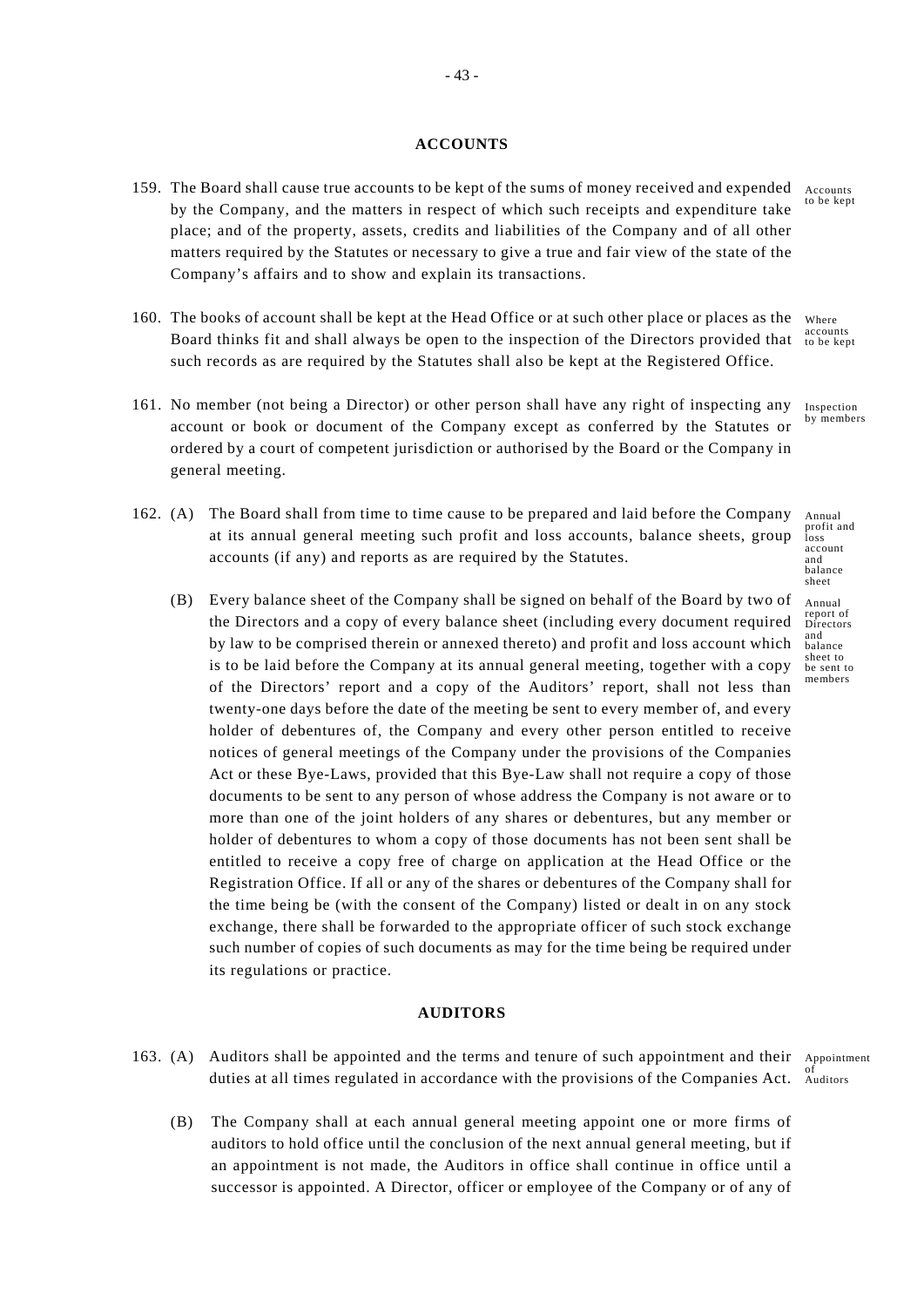its subsidiaries or a partner, officer or employee of any such Director, officer or employee shall not be capable of being appointed Auditors of the Company. The Board may fill any casual vacancy in the office of Auditors, but while any such vacancy continues the surviving or continuing Auditors (if any) may act. Subject as otherwise provided by the Companies Act, the remuneration of the Auditors shall be fixed by or on the authority of the Company in the annual general meeting except that in any particular year the Company in general meeting may delegate the fixing of such remuneration to the Board and the remuneration of any Auditors appointed to fill any casual vacancy may be fixed by the Directors.

- 164. The Auditors of the Company shall have a right of access at all times to the books and accounts and vouchers of the Company and shall be entitled to require from the Directors and officers of the Company such information as may be necessary for the performance of his or their duties, and the Auditors shall make a report to the members on the accounts examined by him or them and on every balance sheet, consolidated balance sheet and consolidated profit and loss account intended to be laid before the Company in the annual general meeting during his or their tenure of office as required by the Statutes.
- Auditors to have right of access to books and accounts

Appointment of auditors other than retiring auditors

- 165. A person other than the retiring Auditors shall not be capable of being appointed Auditors at an annual general meeting unless notice of an intention to nominate that person to the office of Auditors has been given to the Company not less than fourteen days before the annual general meeting, and the Company shall send a copy of any such notice to the retiring Auditors and shall give notice thereof to the members not less than seven days before the annual general meeting provided that the above requirements may be waived by notice in writing by the retiring Auditors to the Secretary provided that if after a notice of the intention to nominate Auditors has been so given an annual general meeting is called for a date fourteen days or less after that notice has been given, the notice, though not given within the time required by this provision, shall be deemed to have been properly given for the purposes thereof, and the notice to be sent or given by the Company may instead of being sent or given within the time required by this provision be sent or given at the same time as the notice of the annual general meeting.
- 166. Subject to the provisions of the Companies Act, all acts done by any person acting as Auditors shall, as regards all persons dealing in good faith with the Company, be valid, notwithstanding that there was some defect in his appointment or that he was at the time of his appointment not qualified for appointment or subsequently became disqualified.

# **NOTICES**

167. Any notice or document to be given or issued under these Bye-Laws shall be in writing, and Service of notices may be served by the Company on any member either personally or by sending it through the post in a prepaid letter, envelope or wrapper addressed to such member at his registered address as appearing in the register or by delivering or leaving it at such registered address as aforesaid or (in the case of a notice) by advertisement in the Newspapers. In the case of joint holders of a share, all notices shall be given to that one of the joint holders whose name stands first in the register and notice so given shall be sufficient notice to all the joint holders.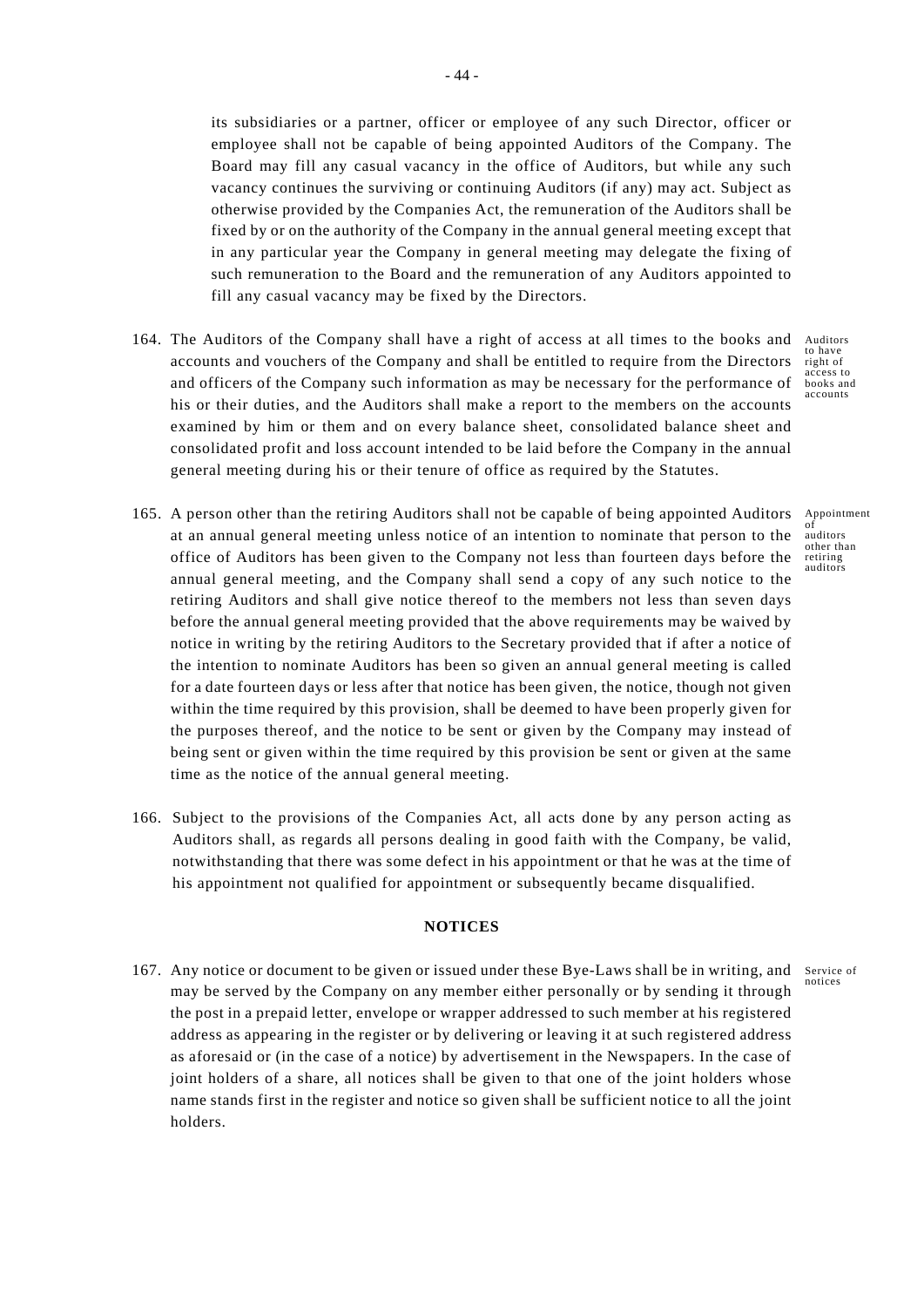- Members out of the Relevant Territory 168. Any member whose registered address is outside the Relevant Territory may notify the Company in writing of an address in the Relevant Territory which for the purpose of service of notice shall be deemed to be his registered address. Where the registered address of the member is outside the Relevant Territory, notice, if given through the post, shall be sent by prepaid airmail letter.
- 169. Any notice sent by post shall be deemed to have been served on the day following that on which the envelope or wrapper containing the same is put into a post office situated within the Relevant Territory and in proving such service it shall be sufficient to prove that the envelope or wrapper containing the notice was properly prepaid, addressed and put into such post office and a certificate in writing signed by the Secretary or other person appointed by the Board that the envelope or wrapper containing the notice was so addressed and put into such post office shall be conclusive evidence thereof.
- 170. A notice may be given by the Company to the person entitled to a share in consequence of the death, mental disorder or bankruptcy of a member by sending it through the post in a prepaid letter, envelope or wrapper addressed to him by name, or by the title of representative of the deceased, or trustee of the bankrupt, or by any like description, at the address, if any, supplied for the purpose by the person claiming to be so entitled, or (until such an address has been so supplied) by giving the notice in any manner in which the same might have been given if the death, mental disorder or bankruptcy had not occurred.
- 171. Any person who by operation of law, transfer or other means whatsoever shall become entitled to any share shall be bound by every notice in respect of such share which prior to his name and address being entered on the register shall have been duly given to the person from whom he derives his title to such share.
- 172. Any notice or document delivered or sent by post to, or left at the registered address of, any member in pursuance of these presents, shall notwithstanding that such member be then deceased or bankrupt and whether or not the Company has notice of his death or bankruptcy, be deemed to have been duly served in respect of any registered shares whether held solely or jointly with other persons by such member until some other person be registered in his stead as the holder or joint holder thereof, and such service shall for all purposes of these presents be deemed a sufficient service of such notice or document on his personal representatives and all persons (if any) jointly interested with him in any such shares.

173. The signature to any notice to be given by the Company may be written or printed.

# **INFORMATION**

174. No member (not being a Director) shall be entitled to require discovery of or any information respecting any detail of the Company's trading or any matter which is or may be in the nature of a trade secret, mystery of trade or secret process which may relate to the conduct of the business of the Company which in the opinion of the Board it will be inexpedient in the interests of the members of the Company to communicate to the public.

Members not entitled to information

How notice to be signed

When notice by post deemed to be served

Service of notice to persons entitled on death, mental disorder or bankruptcy

Transferee to be bound by prior notices

Notice valid though member deceased, bankrupt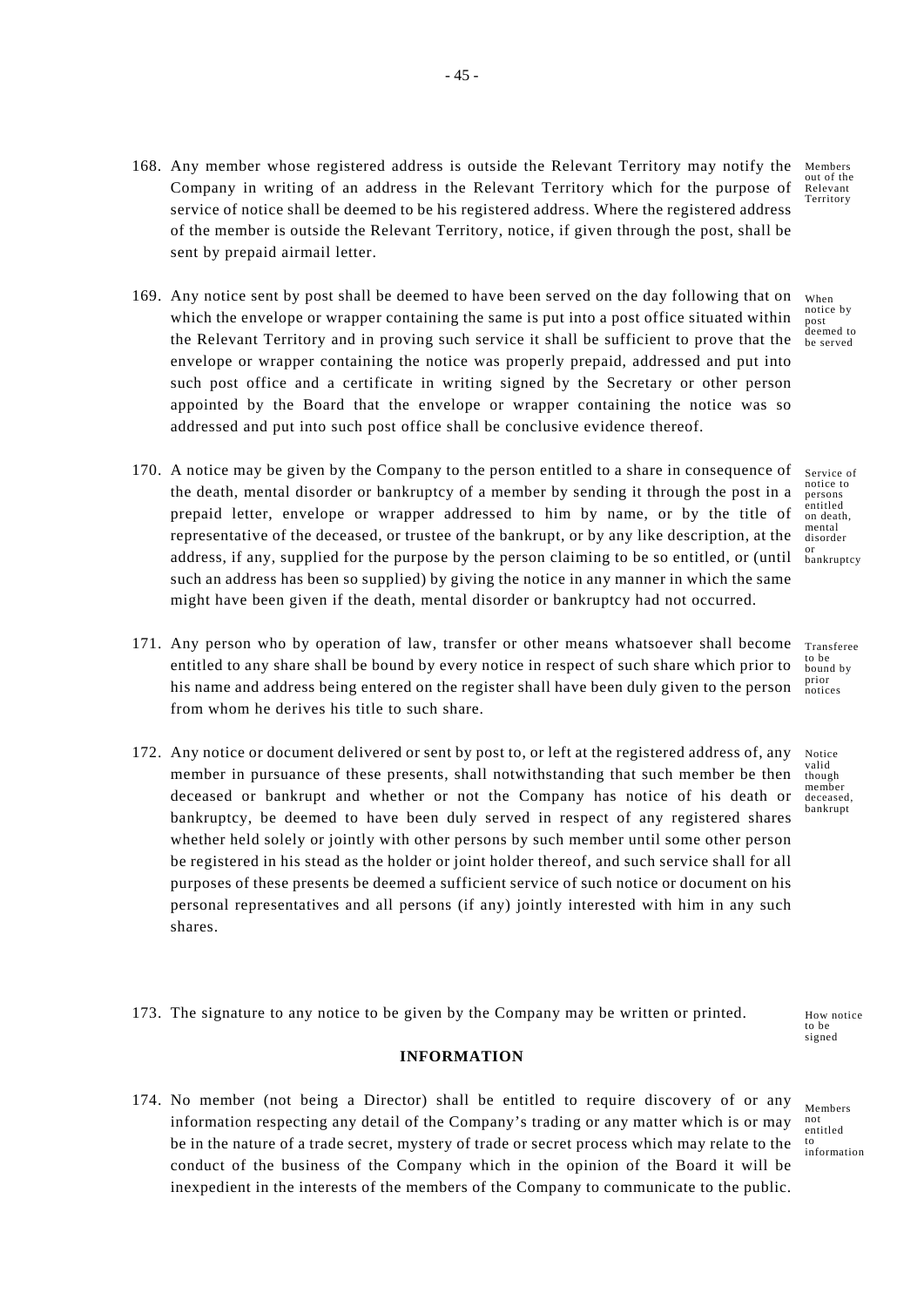### **WINDING UP**

- Modes of 175. A resolution that the Company be wound up by the Court or be wound up voluntarily shall be a Special Resolution.
- 176. If the Company shall be wound up, the surplus assets remaining after payment to all creditors shall be divided among the members in proportion to the capital paid up on the shares held by them respectively, and if such surplus assets shall be insufficient to repay the whole of the paid up capital, they shall be distributed so that, as nearly as may be, the losses shall be borne by the members in proportion to the capital paid up on the shares held by them respectively, but all subject to the rights of any shares which may be issued on special terms and conditions.
- 177. If the Company shall be wound up (whether the liquidation is voluntary or by the Court) the liquidator may, with the sanction of a Special Resolution, divide among the members in specie or kind the whole or any part of the assets of the Company whether the assets shall consist of property of one kind or shall consist of properties of different kinds and the liquidator may, for such purpose, set such value as he deems fair upon any one or more class or classes of property to be divided as aforesaid and may determine how such division shall be carried out as between the members or different classes of members and the members within each class. The liquidator may, with the like sanction, vest any part of the assets in trustees upon such trusts for the benefit of members as the liquidator, with the like sanction, shall think fit, but so that no member shall be compelled to accept any shares or other assets upon which there is a liability.

#### **INDEMNITY**

178. Save and except so far as the provisions of this Bye-Law shall be avoided by any provisions Indemnity of the Statutes, the Directors, Managing Directors, alternate Directors, Auditors, Secretary and other officers for the time being of the Company and the trustees (if any) for the time being acting in relation to any of the affairs of the Company, and their respective executors or administrators, shall be indemnified and secured harmless out of the assets of the Company from and against all actions, costs, charges, losses, damages and expenses which they or any of them, their or any of their executors or administrators, shall or may incur or sustain by reason of any act done, concurred in or omitted in or about the execution of their duty or supposed duty in their respective offices or trusts, except such (if any) as they shall incur or sustain through their own wilful neglect or default, fraud and dishonesty respectively, and none of them shall be answerable for the acts, receipts, neglects or defaults of any other of them, or for joining in any receipt for the sake of conformity, or for any bankers or other persons with whom any moneys or effects of the Company shall be lodged or deposited for safe custody, or for the insufficiency or deficiency of any security upon which any moneys of the Company shall be placed out or invested, or for any other loss, misfortune or damage which may happen in the execution of their respective offices or trusts, or in relation thereto, except as the same shall happen by or through their own wilful neglect or default, fraud and dishonesty respectively. To the extent permitted by the Statutes, the Board may arrange insurance cover at the cost of the Company in respect of actions, costs, charges, losses, damages and expenses incurred by any Director, Managing Director, alternate Director, Auditor, Secretary or other officer in relation to anything done or alleged to have been done or omitted to be done by such person.

winding up

Distribution of assets in winding up

Assets may be distributed in specie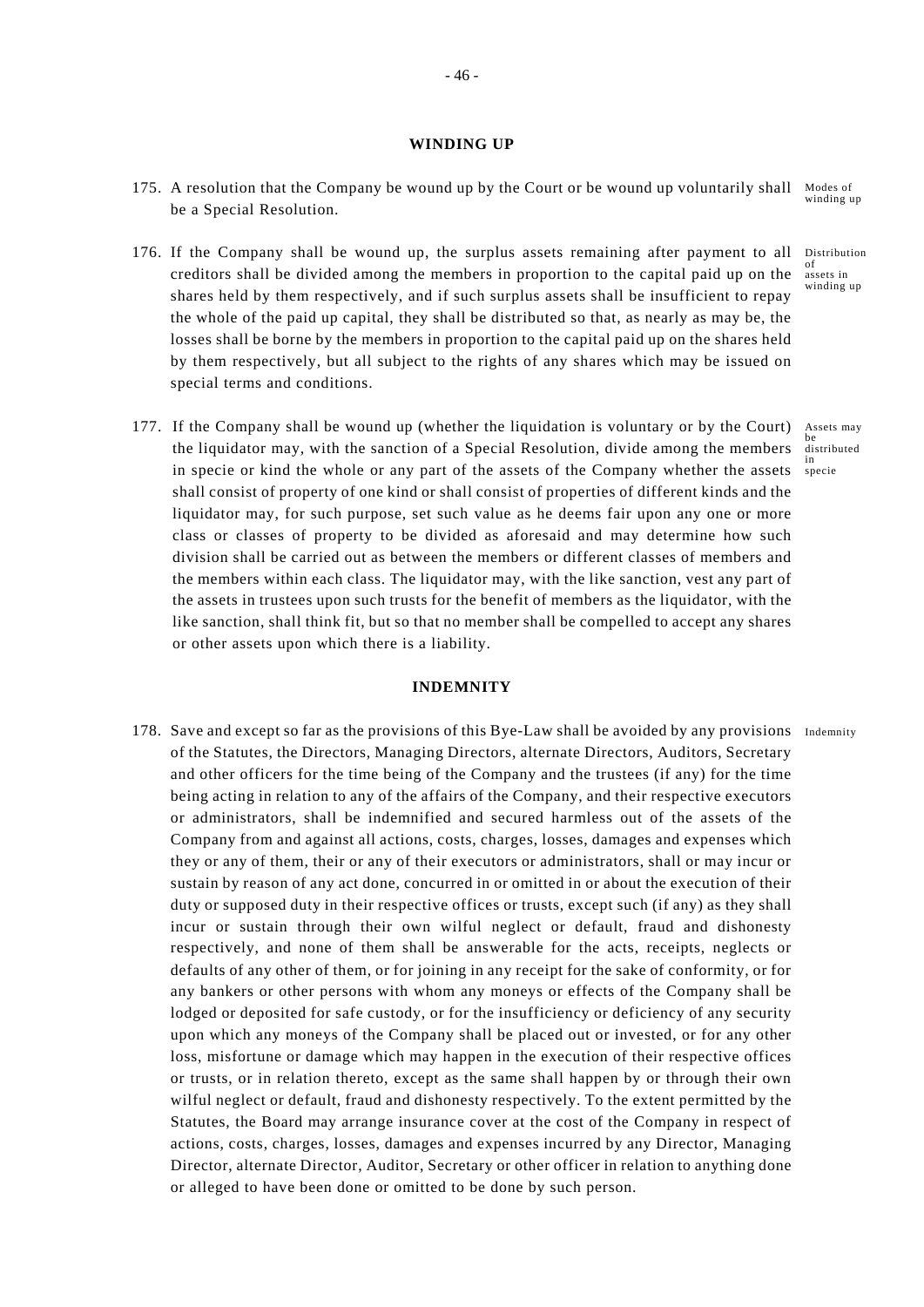### **UNTRACEABLE MEMBERS**

- 179. Without prejudice to the rights of the Company under Bye-Law 155 and the provisions of Company cease sending dividend dividend warrants by post if such cheques or warrants have been left uncashed on two warrants Bye-Law 180, the Company may cease sending such cheques for dividend entitlements or consecutive occasions. However, the Company may exercise the power to cease sending cheques for dividend entitlements or dividend warrants after the first occasion on which such a cheque or warrant is returned undelivered.
- 180. The Company shall have the power to sell, in such manner as the Board thinks fit, any shares of a member who is untraceable, but no such sale shall be made unless:-
	- (i) all cheques or warrants, being not less than three in total number, for any sum payable in cash to the holder of such shares in respect of them sent during the relevant period in the manner authorised by the Bye-Laws of the Company have remained uncashed;
	- (ii) so far as it is aware at the end of the relevant period, the Company has not at any time during the relevant period received any indication of the existence of the member who is the holder of such shares or of a person entitled to such shares by death, bankruptcy or operation of law;
	- (iii) the Company has caused an advertisement to be inserted in the Newspapers of its intention to sell such shares and a period of three months has elapsed since the date of such advertisement; and
	- (iv) the Company has notified the stock exchange in the Relevant Territory of its intention of such sale.

For the purpose of the foregoing, "relevant period" means the period commencing twelve years before the date of publication of the advertisement referred to in paragraph (iii) of this Bye-Law and ending at the expiry of the period referred to in that paragraph.

To give effect to any such sale the Board may authorise any person to transfer the said shares and the instrument of transfer signed or otherwise executed by or on behalf of such person shall be as effective as if it had been executed by the registered holder or the person entitled by transmission to such shares, and the purchaser shall not be bound to see to the application of the purchase money nor shall his title to the shares be affected by any irregularity or invalidity in the proceedings relating to the sale. The net proceeds of the sale will belong to the Company and upon receipt by the Company of such proceeds it shall become indebted to the former member for an amount equal to such net proceeds. No trusts shall be created in respect of such debt and no interest shall be payable in respect of it and the Company shall not be required to account for any money earned from the net proceeds which may be employed in the business of the Company or as it thinks fit. Any sale under this Bye-Law shall be valid and effective notwithstanding that the member holding the shares sold is dead, bankrupt or otherwise under any legal disability or incapacity.

Company may sell shares of untraceable members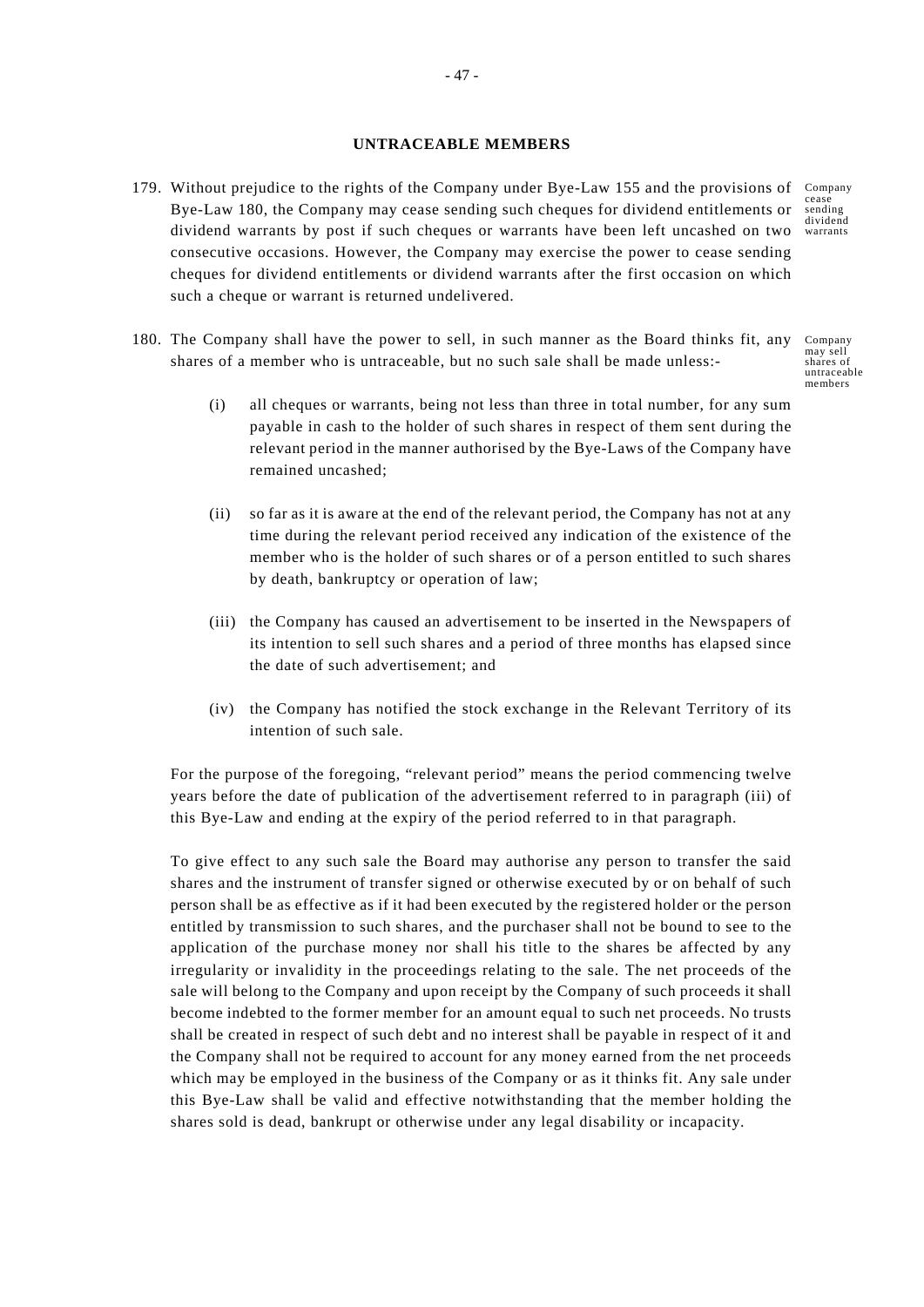# **DESTRUCTION OF DOCUMENTS**

- 181. Subject to the Companies Act, the Company may destroy:-
	- (a) any share certificate which has been cancelled at any time after the expiry of one year from the date of such cancellation;
	- (b) any dividend mandate or any variation or cancellation thereof or any notification of change of name or address at any time after the expiry of two years from the date on which such mandate, variation, cancellation or notification was recorded by the Company;
	- (c) any instrument of transfer of shares which has been registered at any time after the expiry of six years from the date of registration; and
	- (d) any other document, on the basis of which any entry in the register is made, at any time after the expiry of six years from the date on which an entry in the register was first made in respect of it;

and it shall conclusively be presumed in favour of the Company that every share certificate so destroyed was a valid certificate duly and properly cancelled and that every instrument of transfer so destroyed was a valid and effective instrument duly and properly registered and that every other document destroyed hereunder was a valid and effective document in accordance with the recorded particulars thereof in the books or records of the Company. Provided always that:-

- (i) the foregoing provisions of this Bye-Law shall apply only to the destruction of a document in good faith and without express notice to the Company that the preservation of such document was relevant to a claim;
- (ii) nothing contained in this Bye-Law shall be construed as imposing upon the Company any liability in respect of the destruction of any such document earlier than as aforesaid or in any case where the conditions of proviso (i) above are not fulfilled; and
- (iii) references in this Bye-Law to the destruction of any document include reference to its disposal in any manner.

### **CHANGES IN APPLICABLE LAW**

- 182. The following provisions, or any of them, shall have effect at any time and from time to time that they are not prohibited by or inconsistent with any provision of the Statutes:-
	- (i) Bye-Law 91 shall be read as follows:-
		- "91. A Director may at any time, by notice in writing signed by him delivered Rights of to the Registered Office of the Company or at the Head Office or at a meeting of the Board, appoint any person (including another Director) to act as alternate Director in his place during his absence and may in like

alternate Directors"

Destruction of Documents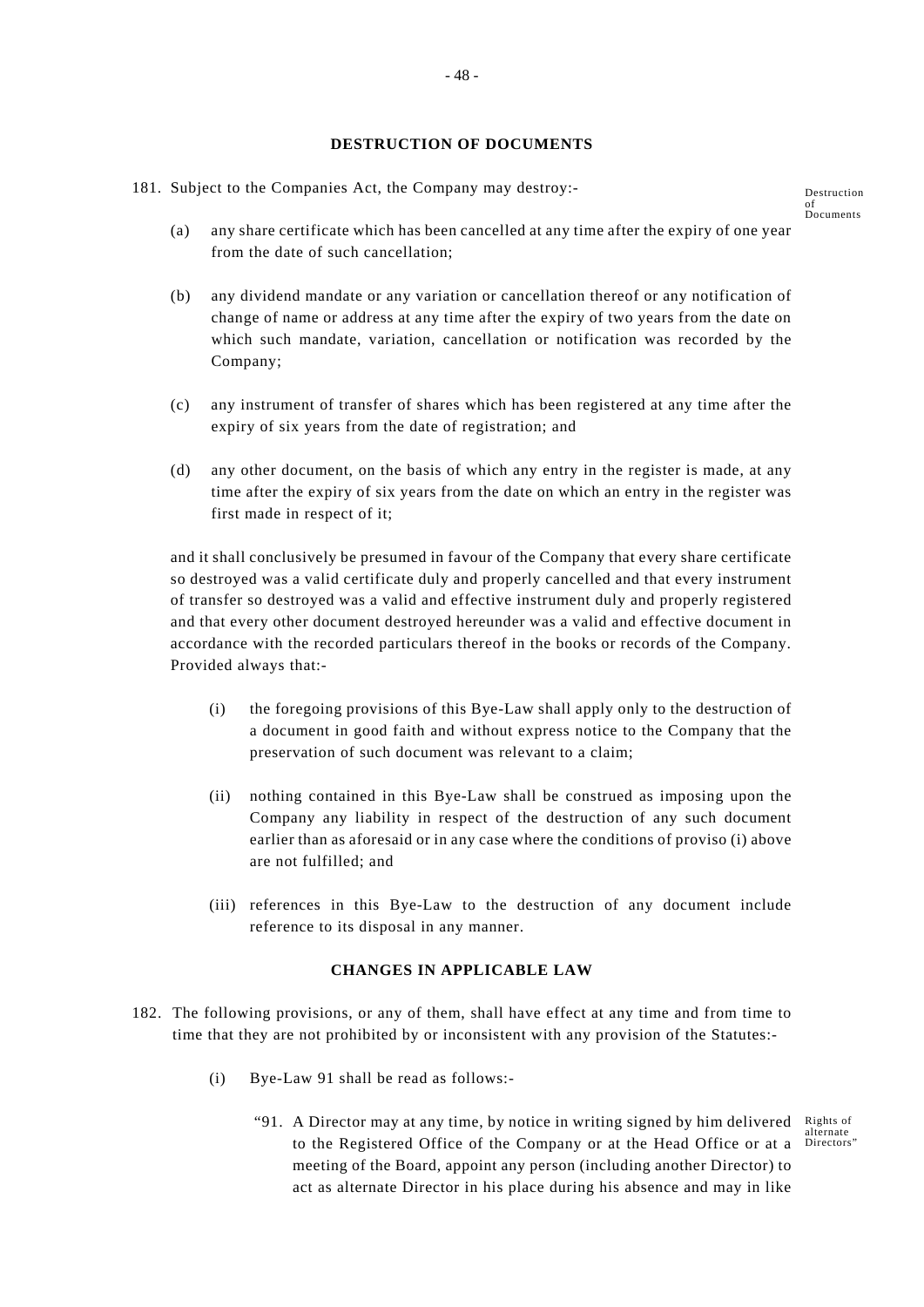manner at any time determine such appointment. If such person is not another Director such appointment unless previously approved by the Board shall have effect only upon and subject to being so approved. The appointment of an alternate Director shall determine on the happening of any event which were he a Director, would cause him to vacate such office or if his appointor ceases to be a Director.

- (ii) Bye-Law 99 shall be read as follows:
	- then the number nearest one-third, shall retire from office by Directors" "99. (A) At each annual general meeting one-third of the Directors for the time being, or, if their number is not three or a multiple of three, rotation provided that no Director holding office as executive Chairman or Managing Director shall be subject to retirement by rotation or be taken into account in determining the number of Directors to retire. The Directors to retire in every year shall be those who have been longest in office since their last election but as between persons who became Directors on the same day shall (unless they otherwise agree between themselves) be determined by lot. The retiring Directors shall be eligible for re-election.
- (iii) Bye-Law 119 shall be read as if the following were the first sentence thereof:-

"The Board shall from time to time elect or otherwise appoint a Director to be Chairman and may also, but shall not be required to, elect any Deputy Chairman (or two or more Deputy-Chairmen) or a President or Vice-President (or two or more Vice-Presidents) and determine the period for which each of them is to hold office."

- (iv) Subject to the Statutes and notwithstanding any other provision of these Bye-Laws:-
	- (a) the Company may in accordance with any scheme for the time being in force and approved by the members in general meeting provide directly or indirectly money or other financial assistance for the purpose of or in connection with the purchase of, or subscription for, fully or partly paid shares in the Company or any holding company of the Company, being a purchase of or subscription for shares by a trustee of or to be held by or for the benefit of employees of the Company, any of its subsidiaries, any holding company of the Company or any subsidiary of any such holding company including any Director holding a salaried employment or office with or in any such company and so that the residual beneficiary of any such trust may be or include a charitable object; and
	- (b) the Company may give financial assistance on such terms as the Directors think fit to Directors and bona fide employees of the Company, any of its subsidiaries, any holding company of the Company and/or any subsidiary of such holding company in order that they may buy shares (fully or partly paid) in the company or holding company of the Company and such terms may include a reference that, when a Director ceases to be

Rotation and retirement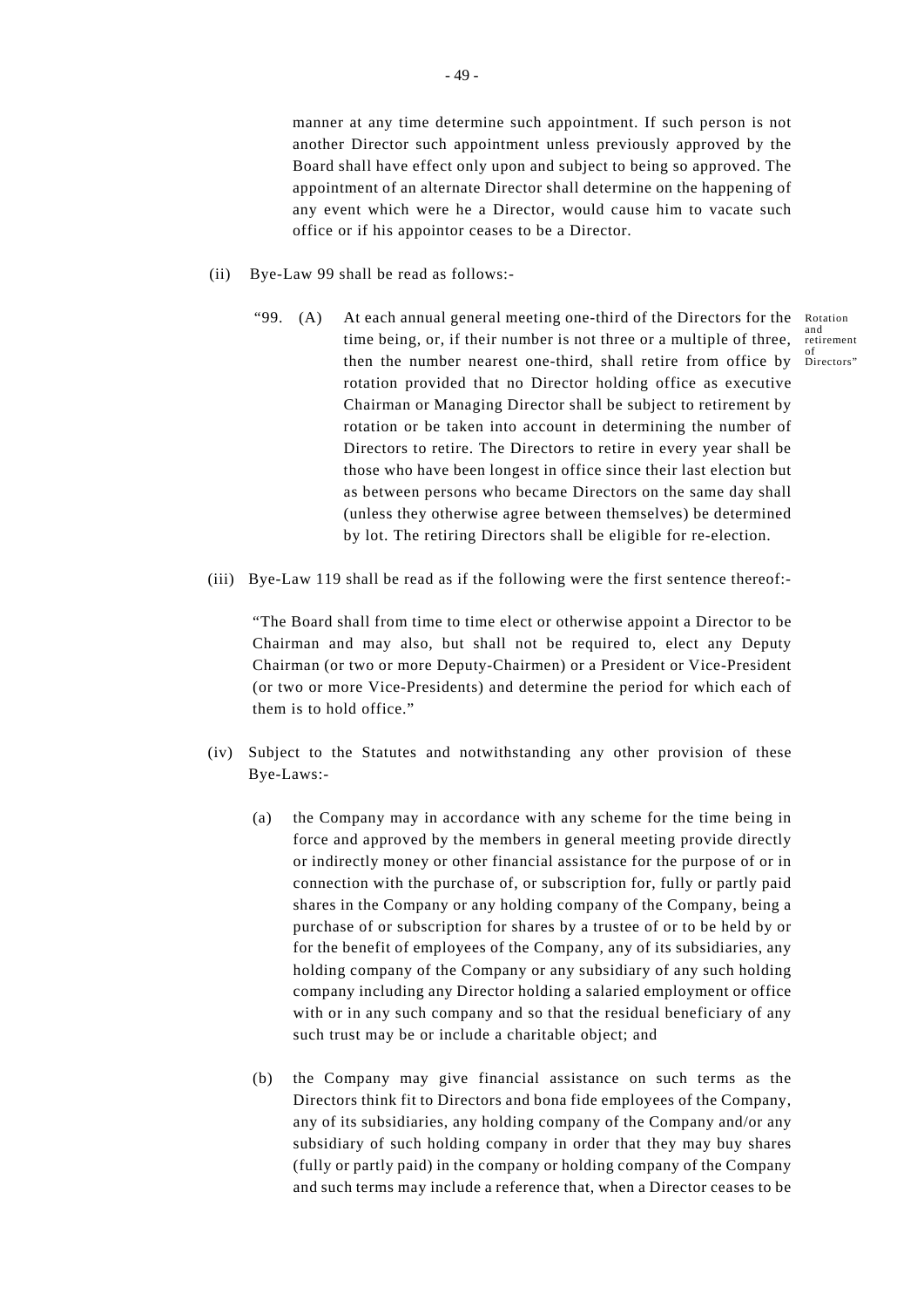a Director of, or an employee ceases to be employed by, the Company or such other company, shares bought with such financial assistance shall or may be sold to the Company or such other company on such terms as the Directors think fit.

# **RESIDENT REPRESENTATIVE**

Resident Representative 183. Pursuant to the provisions of the Statutes, the Board shall, for so long as the Company does not have a quorum of Directors ordinarily resident in Bermuda, appoint a Resident Representative as defined in the Statutes, to act on its behalf in Bermuda and to maintain all such records as may be required by the Statues to be maintained in Bermuda and to make all necessary filings with the Ministry of Finance and Registrar of Companies in Bermuda as may be required by the Statutes and to fix his or their or its remuneration either by way of salary or fee for the period of the Resident Representative's service to the Company.

# **MAINTENANCE OF RECORDS**

- 184. The Company shall keep at the office of its Resident Representative, in accordance with Maintenance of records the provisions of the Statutes, the following:-
	- (i) minutes of all proceedings of general meetings of the Company;
	- (ii) all financial statements required to be prepared by the Company under the Companies Act together with the Auditors' report thereon;
	- (iii) all records of account required by Section 83 of the Companies Act to be kept in Bermuda;
	- (iv) all such documents as may be required in order to provide evidence of the continued listing of the Company on an appointed stock exchange within the meaning of the Companies Act; and

# **SUBSCRIPTION RIGHT RESERVE**

- 185. (A) Subject to the Companies Act if, so long as any of the rights attaching to any warrants issued by the Company to subscribe for shares of the Company shall remain exercisable, the Company does any act or engages in any transaction which, as a result of any adjustments to the subscription price in accordance with the provisions applicable under the terms and conditions of the warrants, would reduce the subscription price to below the par value of a share, then the following provisions shall apply:-
	- (i) as from the date of such act or transaction the Company shall establish and thereafter (subject as provided in this Bye-Law) maintain in accordance with the provisions of this Bye-Law a reserve (the "Subscription Right Reserve") the amount of which shall at no time be less than the sum which for the time being would be required to be capitalised and applied in paying up in full the nominal amount of the additional shares required to be issued and allotted credited as fully paid pursuant to sub-paragraph (iii) below on the exercise in full of all the subscription rights outstanding and shall apply the Subscription

- 50 -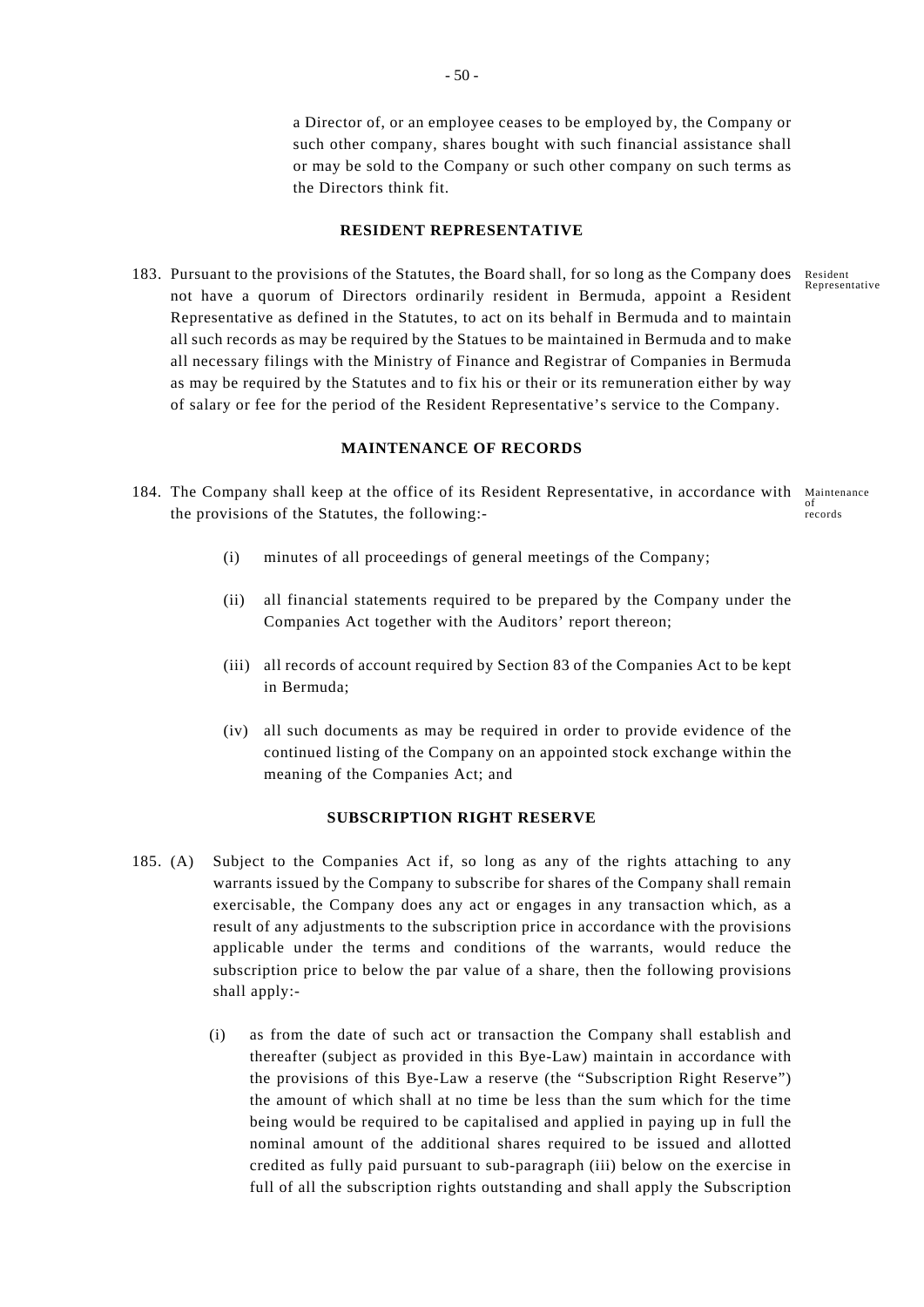Right Reserve in paying up in full such difference in respect of such additional shares as and when the same are allotted;

- (ii) the Subscription Right Reserve shall not be used for any purpose other than that specified above unless all other reserves of the Company (other than the share premium account and capital redemption reserve fund) have been used and will only be used to make good losses of the Company if and so far as is required by law;
- (iii) upon the exercise of all or any of the subscription rights represented by any warrant, the relevant subscription rights shall be exercisable in respect of a nominal amount of shares equal to the amount in cash which the holder of such warrant is required to pay on exercise of the subscription rights represented thereby (or, as the case may be the relevant portion thereof in the event of a partial exercise of the subscription rights) and, in addition, there shall be allotted in respect of such subscription rights to the exercising warrantholder, credited as fully paid, such additional nominal amount of shares as is equal to the difference between:-
	- (aa) the said amount in cash which the holder of such warrant is required to pay on exercise of the subscription rights represented thereby (or, as the case may be, the relevant portion thereof in the event of a partial exercise of the subscription rights); and
	- (bb) the nominal amount of shares in respect of which such subscription rights would have been exercisable having regard to the provisions of the conditions of the warrants, had it been possible for such subscription rights to represent the right to subscribe for shares at less than par, and immediately upon such exercise so much of the sum standing to the credit of the Subscription Right Reserve as is required to pay up in full such additional nominal amount of shares shall be capitalised and applied in paying up in full such additional nominal amount of shares which shall forthwith be allotted credited as fully paid to the exercising warrantholder; and
- (iv) if upon the exercise of the subscription rights represented by any warrant the amount standing to the credit of the Subscription Right Reserve is not sufficient to pay up in full such additional nominal amount of shares equal to such difference as aforesaid to which the exercising warrantholder is entitled, the Board shall apply any profits or reserves then or thereafter becoming available (including, to the extent permitted by law, contributed surplus account, share premium account and capital redemption reserve fund) for such purpose until such additional nominal amount of shares is paid up and allotted as aforesaid and until then no dividend or other distribution shall be paid or made on the fully paid shares of the Company then in issue. Pending such payment up and allotment, the exercising warrantholder shall be issued by the Company with a certificate evidencing his right to the allotment of such additional nominal amount of shares. The rights represented by any such certificate shall be in registered form and shall be transferable in whole or in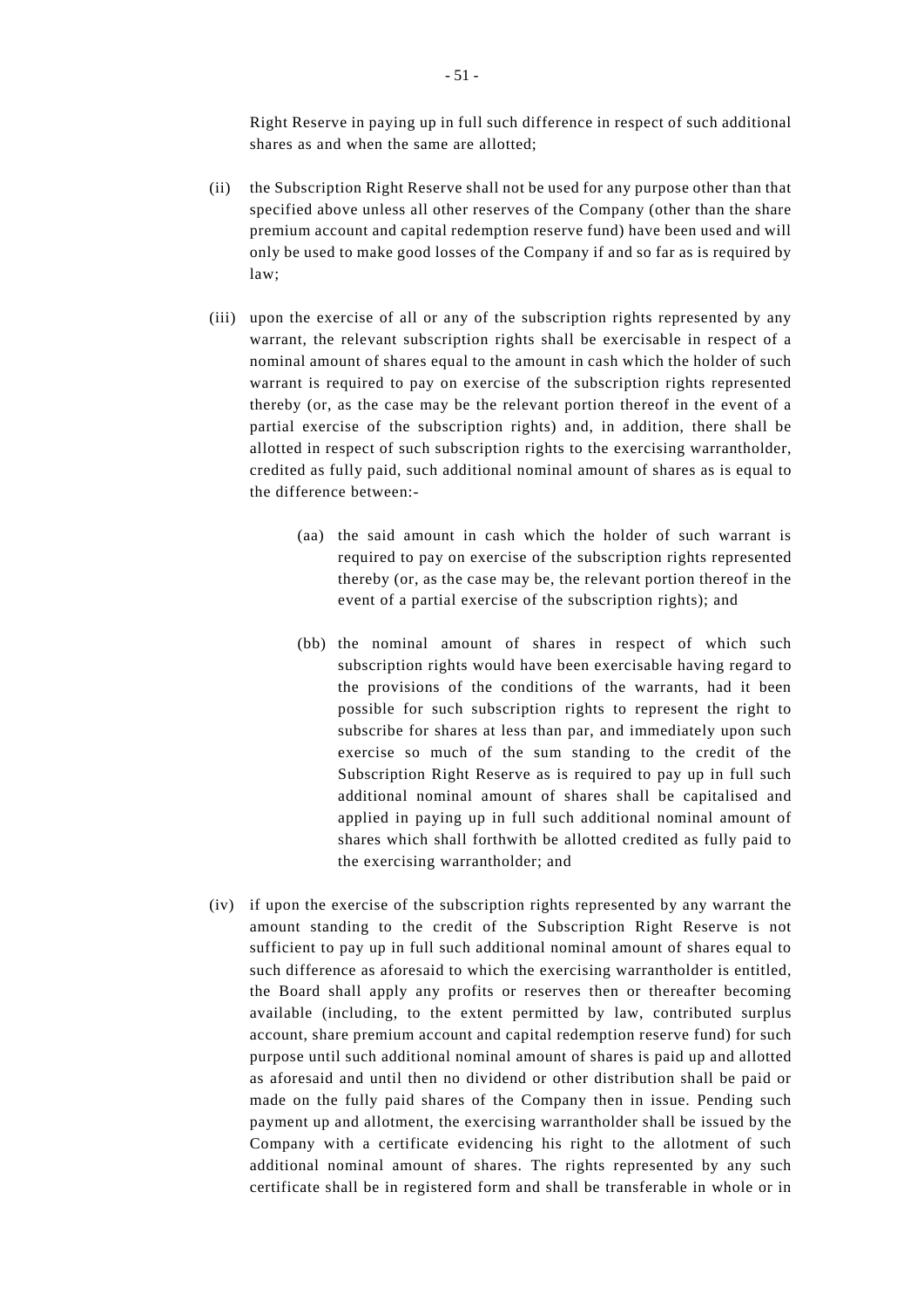part in units of one share in the like manner as the shares for the time being are transferable, and the Company shall make such arrangements in relation to the maintenance of a register therefor and other matters in relation thereto as the Board may think fit and adequate particulars thereof shall be made known to each relevant exercising warrantholder upon the issue of such certificate.

- (B) Shares allotted pursuant to the provisions of this Bye-Law shall rank pari passu in all respects with the other shares allotted on the relevant exercise of the subscription rights represented by the warrant concerned. Notwithstanding anything contained in paragraph (A) of this Bye-Law, no fraction of any share shall be allotted on exercise of the subscription rights.
- (C) The provisions of this Bye-Law as to the establishment and maintenance of the Subscription Right Reserve shall not be altered or added to in any way which would vary or abrogate, or which would have the effect of varying or abrogating, the provisions for the benefit of any warrantholder or class of warrantholders under this Bye-Law without the sanction of a Special Resolution of such warrantholders or class of warrantholders.
- (D) A certificate or report by the Auditors for the time being of the Company as to whether or not the Subscription Right Reserve is required to be established and maintained and if so the amount thereof so required to be established and maintained, as to the purposes for which the Subscription Right Reserve has been used, as to the extent to which it has been used to make good losses of the Company, as to the additional nominal amount of shares required to be allotted to exercising warrantholders credited as fully paid, and as to any other matter concerning the Subscription Right Reserve shall (in the absence of manifest error) be conclusive and binding upon the Company and all warrantholders and members.

#### **RECORD DATES**

186. Notwithstanding any other provision of these Bye-Laws the Company or the Board may fix any date as the record date for any dividend, distribution, allotment or issue and such record date may be on or at any time before or after any date on which such dividend, distribution, allotment or issue is declared, paid or made.

# **STOCK**

- 187. The following provisions shall have effect at any time and from time to time that they are not prohibited or inconsistent with the Statutes:
	- (1) The Company may by Ordinary Resolution convert any paid up shares into stock, and may from time to time by like resolution reconvert any stock into paid up shares of any denomination.
	- (2) The holders of stock may transfer the same or any part thereof in the same manner, and subject to the same regulations as and subject to which the shares from which the stock arose might prior to conversion have been transferred or as near thereto as circumstances admit, but the Directors may from time to time, if they think fit, fix the minimum amount of stock transferable and restrict or forbid the transfer of fractions